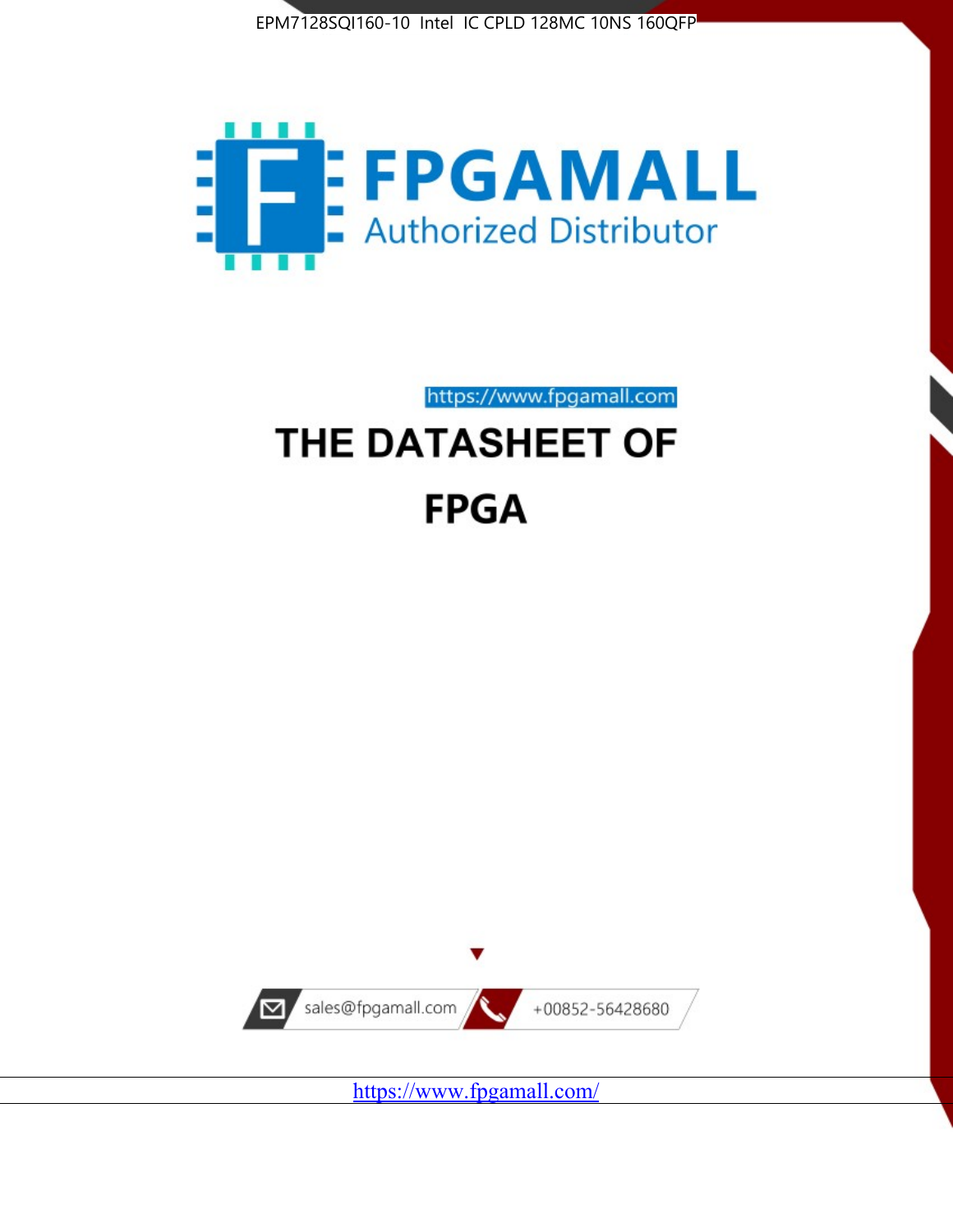

MAX 7000B devices, see the *MAX 7000A Programmable Logic Device Family Data Sheet* or the *MAX 7000B Programmable Logic Device Family Data Sheet*.

| Table 1. MAX 7000 Device Features |                |                |                |                 |                 |                   |                 |
|-----------------------------------|----------------|----------------|----------------|-----------------|-----------------|-------------------|-----------------|
| <b>Feature</b>                    | <b>EPM7032</b> | <b>EPM7064</b> | <b>EPM7096</b> | <b>EPM7128E</b> | <b>EPM7160E</b> | <b>EPM7192E</b>   | <b>EPM7256E</b> |
| Usable<br>gates                   | 600            | 1,250          | 1,800          | 2,500           | 3,200           | 3.750             | 5,000           |
| Macrocells                        | 32             | 64             | 96             | 128             | 160             | 192               | 256             |
| Logic array<br>blocks             | $\overline{2}$ | 4              | 6              | 8               | 10              | 12                | 16              |
| Maximum<br>user I/O pins          | 36             | 68             | 76             | 100             | 104             | 124               | 164             |
| $t_{PD}$ (ns)                     | 6              | 6              | 7.5            | 7.5             | 10              | $12 \overline{ }$ | 12              |
| $t_{SU}$ (ns)                     | 5              | 5              | 6              | 6               | 7               | $\overline{7}$    | $\overline{7}$  |
| $t_{FSU}$ (ns)                    | 2.5            | 2.5            | 3              | 3               | 3               | 3                 | 3               |
| $t_{CO1}$ (ns)                    | 4              | 4              | 4.5            | 4.5             | 5               | 6                 | 6               |
| $f_{CNT}$ (MHz)                   | 151.5          | 151.5          | 125.0          | 125.0           | 100.0           | 90.9              | 90.9            |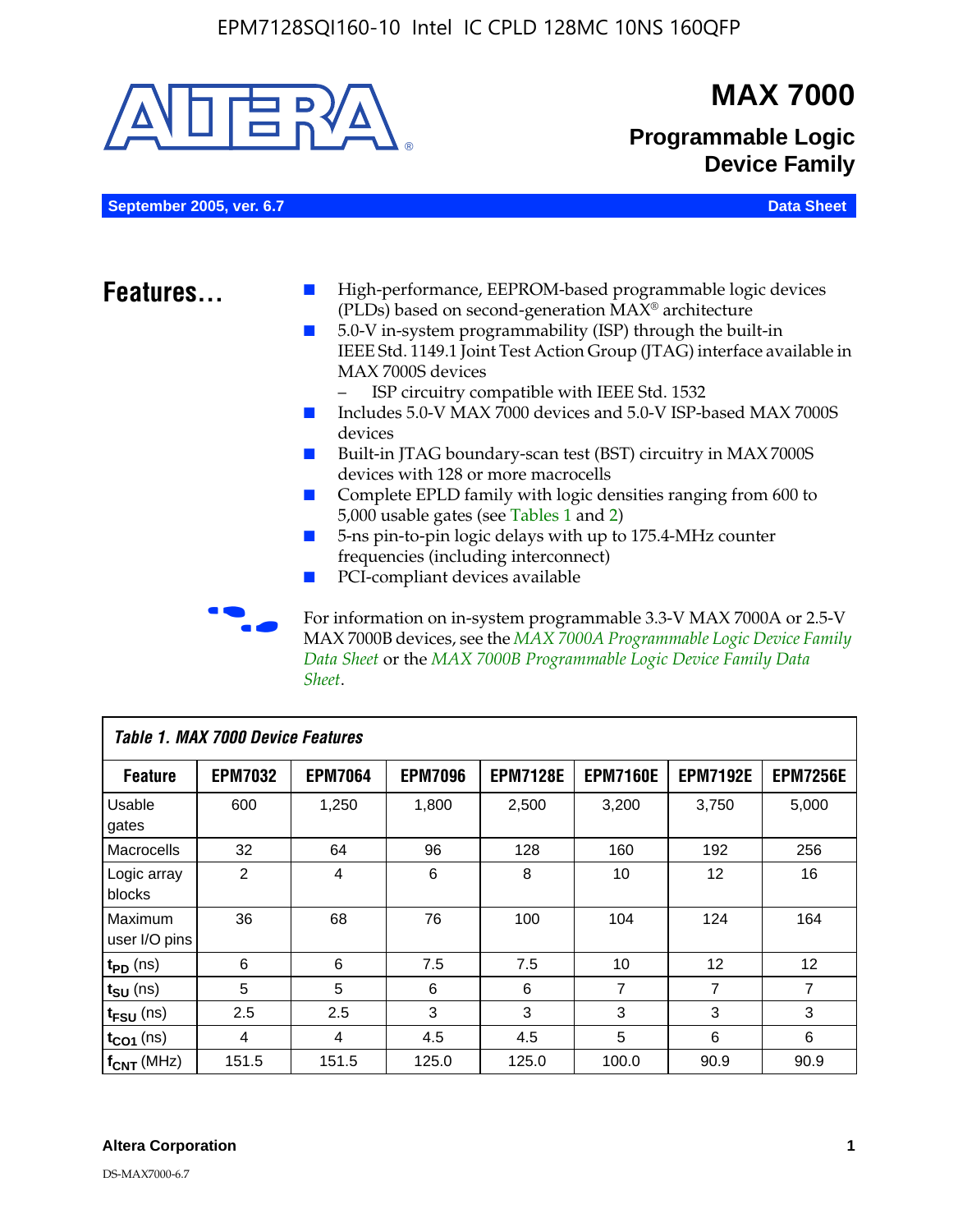| Table 2. MAX 7000S Device Features |                 |                 |                 |                 |                   |                 |  |
|------------------------------------|-----------------|-----------------|-----------------|-----------------|-------------------|-----------------|--|
| <b>Feature</b>                     | <b>EPM7032S</b> | <b>EPM7064S</b> | <b>EPM7128S</b> | <b>EPM7160S</b> | <b>EPM7192S</b>   | <b>EPM7256S</b> |  |
| Usable gates                       | 600             | 1,250           | 2,500           | 3,200           | 3,750             | 5,000           |  |
| Macrocells                         | 32              | 64              | 128             | 160             | 192               | 256             |  |
| Logic array<br>blocks              | $\overline{2}$  | 4               | 8               | 10              | $12 \overline{ }$ | 16              |  |
| Maximum<br>user I/O pins           | 36              | 68              | 100             | 104             | 124               | 164             |  |
| $t_{PD}$ (ns)                      | 5               | 5               | 6               | 6               | 7.5               | 7.5             |  |
| $t_{SU}$ (ns)                      | 2.9             | 2.9             | 3.4             | 3.4             | 4.1               | 3.9             |  |
| $t_{\text{FSU}}$ (ns)              | 2.5             | 2.5             | 2.5             | 2.5             | 3                 | 3               |  |
| $t_{CO1}$ (ns)                     | 3.2             | 3.2             | 4               | 3.9             | 4.7               | 4.7             |  |
| $f_{\text{CNT}}$ (MHz)             | 175.4           | 175.4           | 147.1           | 149.3           | 125.0             | 128.2           |  |

### **...and More Features**

- Open-drain output option in MAX 7000S devices
- Programmable macrocell flipflops with individual clear, preset, clock, and clock enable controls
- Programmable power-saving mode for a reduction of over 50% in each macrocell
- Configurable expander product-term distribution, allowing up to 32 product terms per macrocell
- 44 to 208 pins available in plastic J-lead chip carrier (PLCC), ceramic pin-grid array (PGA), plastic quad flat pack (PQFP), power quad flat pack (RQFP), and 1.0-mm thin quad flat pack (TQFP) packages
- Programmable security bit for protection of proprietary designs
- 3.3-V or 5.0-V operation
	- MultiVolt<sup>TM</sup> I/O interface operation, allowing devices to interface with 3.3-V or 5.0-V devices (MultiVolt I/O operation is not available in 44-pin packages)
	- Pin compatible with low-voltage MAX 7000A and MAX 7000B devices
- Enhanced features available in MAX 7000E and MAX 7000S devices
	- Six pin- or logic-driven output enable signals
	- Two global clock signals with optional inversion
	- Enhanced interconnect resources for improved routability
	- Fast input setup times provided by a dedicated path from I/O pin to macrocell registers
	- Programmable output slew-rate control
- Software design support and automatic place-and-route provided by Altera's development system for Windows-based PCs and Sun SPARCstation, and HP 9000 Series 700/800 workstations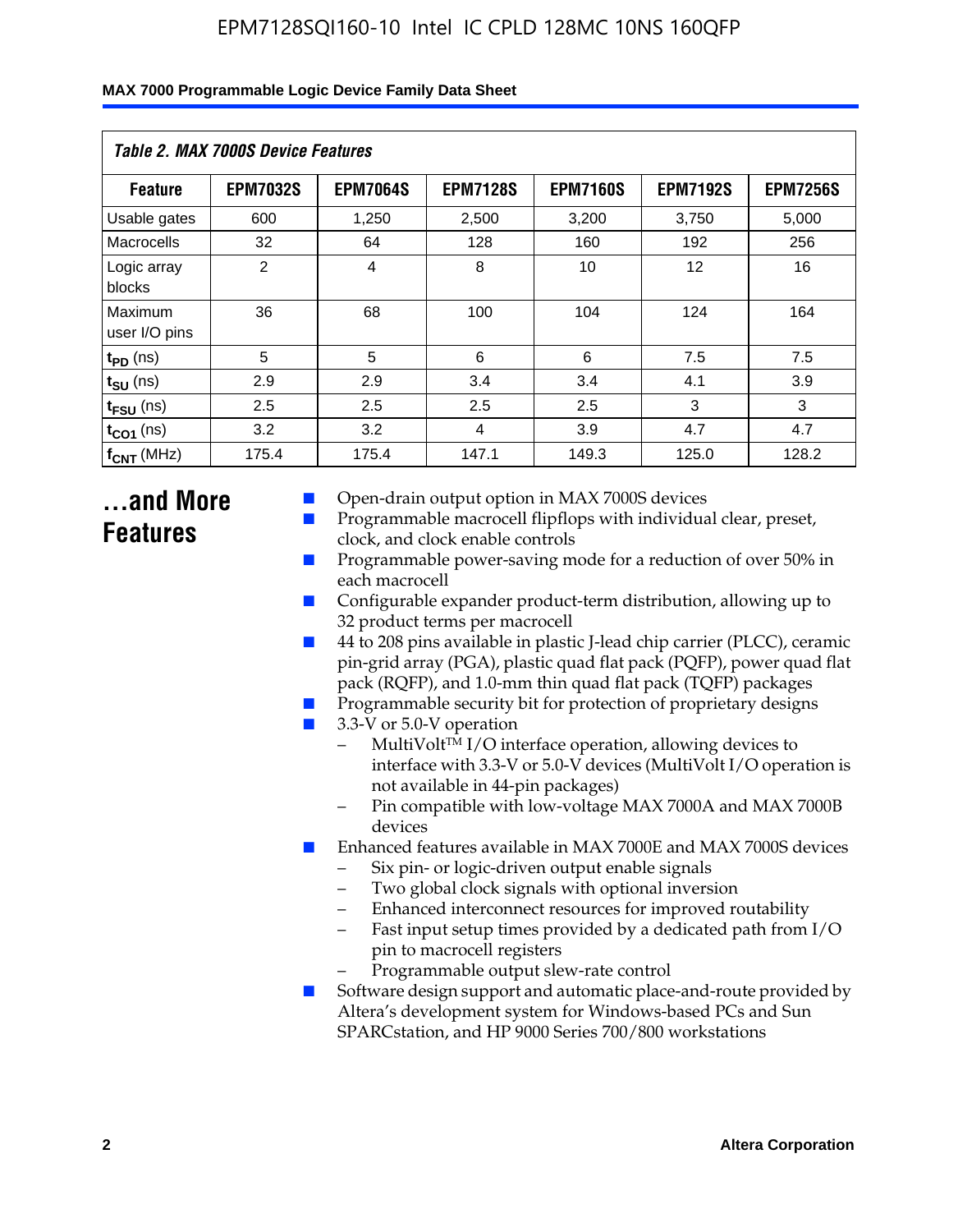|                               | MAX 7000 Programmable Logic Device Family Data Sheet                                                                                                                                                                                                                                                                                                                                                                                                                                                                                                                                                                                                                            |
|-------------------------------|---------------------------------------------------------------------------------------------------------------------------------------------------------------------------------------------------------------------------------------------------------------------------------------------------------------------------------------------------------------------------------------------------------------------------------------------------------------------------------------------------------------------------------------------------------------------------------------------------------------------------------------------------------------------------------|
|                               | Additional design entry and simulation support provided by EDIF<br>200 and 300 netlist files, library of parameterized modules (LPM),<br>Verilog HDL, VHDL, and other interfaces to popular EDA tools from<br>manufacturers such as Cadence, Exemplar Logic, Mentor Graphics,<br>OrCAD, Synopsys, and VeriBest<br>Programming support<br>Altera's Master Programming Unit (MPU) and programming<br>hardware from third-party manufacturers program all<br>MAX 7000 devices<br>The BitBlaster™ serial download cable, ByteBlasterMV™<br>$-$<br>parallel port download cable, and MasterBlaster™<br>serial/universal serial bus (USB) download cable program MAX<br>7000S devices |
| General<br><b>Description</b> | The MAX 7000 family of high-density, high-performance PLDs is based<br>on Altera's second-generation MAX architecture. Fabricated with<br>advanced CMOS technology, the EEPROM-based MAX 7000 family<br>provides 600 to 5,000 usable gates, ISP, pin-to-pin delays as fast as 5 ns,<br>and counter speeds of up to 175.4 MHz. MAX 7000S devices in the -5, -6,<br>-7, and -10 speed grades as well as MAX 7000 and MAX 7000E devices in<br>-5, -6, -7, -10P, and -12P speed grades comply with the PCI Special Interest<br>Group (PCI SIG) PCI Local Bus Specification, Revision 2.2. See Table 3                                                                               |

|                 | Table 3. MAX 7000 Speed Grades |              |              |              |              |                    |              |              |              |              |
|-----------------|--------------------------------|--------------|--------------|--------------|--------------|--------------------|--------------|--------------|--------------|--------------|
| <b>Device</b>   |                                |              |              |              |              | <b>Speed Grade</b> |              |              |              |              |
|                 | -5                             | -6           | $-7$         | $-10P$       | $-10$        | $-12P$             | $-12$        | $-15$        | $-15T$       | $-20$        |
| EPM7032         |                                | $\checkmark$ | $\checkmark$ |              | $\checkmark$ |                    | $\checkmark$ | $\checkmark$ | $\checkmark$ |              |
| EPM7032S        | $\checkmark$                   | $\checkmark$ | $\checkmark$ |              | $\checkmark$ |                    |              |              |              |              |
| <b>EPM7064</b>  |                                | $\checkmark$ | $\checkmark$ |              | $\checkmark$ |                    | $\checkmark$ | $\checkmark$ |              |              |
| <b>EPM7064S</b> | $\checkmark$                   | $\checkmark$ | $\checkmark$ |              | $\checkmark$ |                    |              |              |              |              |
| <b>EPM7096</b>  |                                |              | $\checkmark$ |              | $\checkmark$ |                    | $\checkmark$ | $\checkmark$ |              |              |
| <b>EPM7128E</b> |                                |              | $\checkmark$ | $\checkmark$ | $\checkmark$ |                    | $\checkmark$ | $\checkmark$ |              | $\checkmark$ |
| <b>EPM7128S</b> |                                | $\checkmark$ | $\checkmark$ |              | $\checkmark$ |                    |              | $\checkmark$ |              |              |
| <b>EPM7160E</b> |                                |              |              | $\checkmark$ | $\checkmark$ |                    | $\checkmark$ | $\checkmark$ |              | $\checkmark$ |
| <b>EPM7160S</b> |                                | $\checkmark$ | $\checkmark$ |              | $\checkmark$ |                    |              | $\checkmark$ |              |              |
| <b>EPM7192E</b> |                                |              |              |              |              | $\checkmark$       | $\checkmark$ | $\checkmark$ |              |              |
| <b>EPM7192S</b> |                                |              | $\checkmark$ |              | $\checkmark$ |                    |              | $\checkmark$ |              |              |
| <b>EPM7256E</b> |                                |              |              |              |              | $\checkmark$       | $\checkmark$ | $\checkmark$ |              | $\checkmark$ |
| <b>EPM7256S</b> |                                |              | $\checkmark$ |              | $\checkmark$ |                    |              | $\checkmark$ |              |              |

for available speed grades.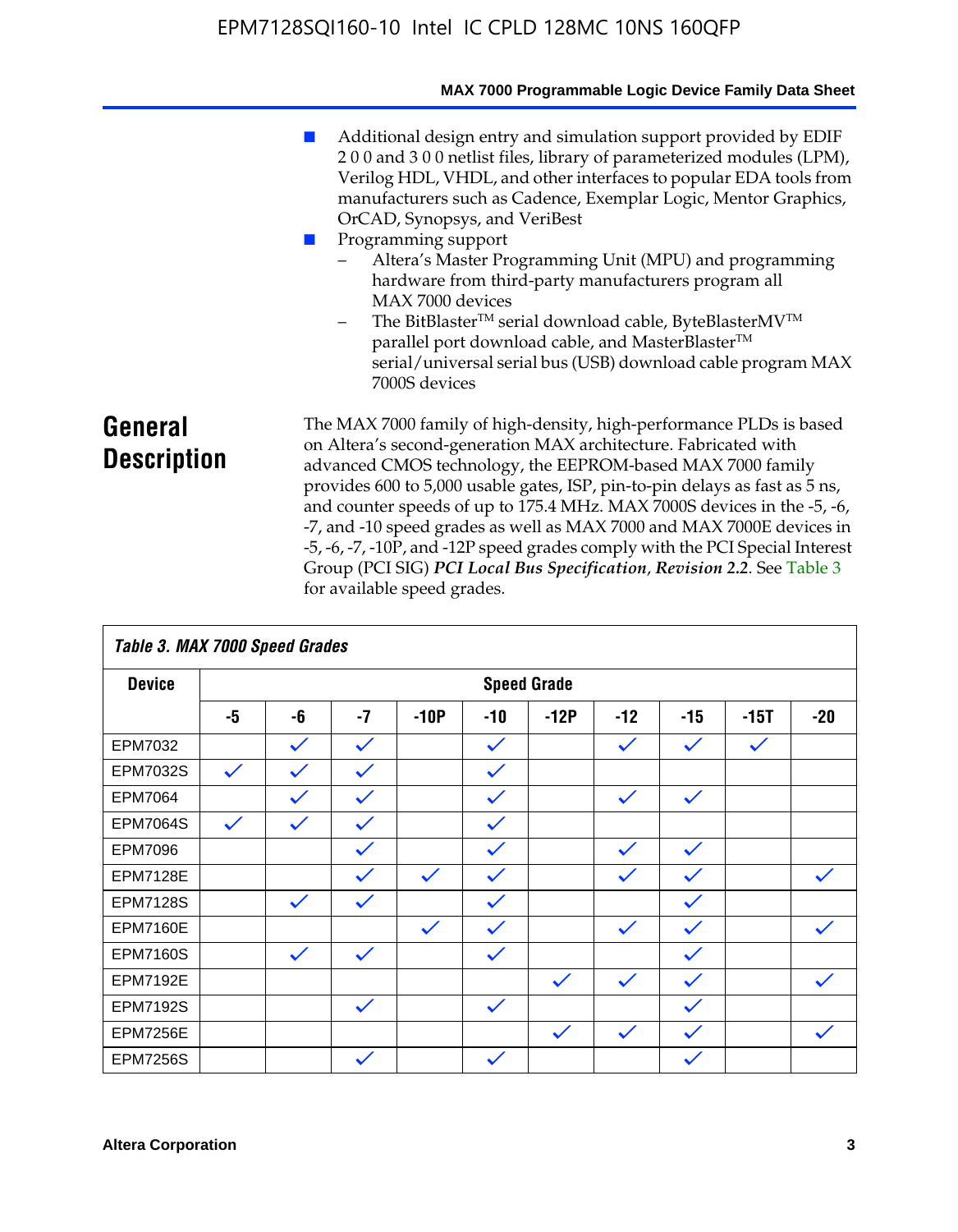### **MAX 7000 Programmable Logic Device Family Data Sheet**

The MAX 7000E devices—including the EPM7128E, EPM7160E, EPM7192E, and EPM7256E devices—have several enhanced features: additional global clocking, additional output enable controls, enhanced interconnect resources, fast input registers, and a programmable slew rate.

In-system programmable MAX 7000 devices—called MAX 7000S devices—include the EPM7032S, EPM7064S, EPM7128S, EPM7160S, EPM7192S, and EPM7256S devices. MAX 7000S devices have the enhanced features of MAX 7000E devices as well as JTAG BST circuitry in devices with 128 or more macrocells, ISP, and an open-drain output option. See Table 4.

| Table 4. MAX 7000 Device Features |                                                    |                                           |                                           |  |  |  |
|-----------------------------------|----------------------------------------------------|-------------------------------------------|-------------------------------------------|--|--|--|
| <b>Feature</b>                    | <b>EPM7032</b><br><b>EPM7064</b><br><b>EPM7096</b> | All<br><b>MAX 7000E</b><br><b>Devices</b> | All<br><b>MAX 7000S</b><br><b>Devices</b> |  |  |  |
| ISP via JTAG interface            |                                                    |                                           |                                           |  |  |  |
| JTAG BST circuitry                |                                                    |                                           | $\checkmark$ (1)                          |  |  |  |
| Open-drain output option          |                                                    |                                           |                                           |  |  |  |
| Fast input registers              |                                                    |                                           |                                           |  |  |  |
| Six global output enables         |                                                    |                                           |                                           |  |  |  |
| Two global clocks                 |                                                    |                                           |                                           |  |  |  |
| Slew-rate control                 |                                                    |                                           |                                           |  |  |  |
| MultiVolt interface (2)           |                                                    |                                           |                                           |  |  |  |
| Programmable register             |                                                    |                                           |                                           |  |  |  |
| Parallel expanders                |                                                    |                                           |                                           |  |  |  |
| Shared expanders                  |                                                    |                                           |                                           |  |  |  |
| Power-saving mode                 |                                                    |                                           |                                           |  |  |  |
| Security bit                      |                                                    |                                           |                                           |  |  |  |
| PCI-compliant devices available   |                                                    |                                           |                                           |  |  |  |

*Notes:*

(1) Available only in EPM7128S, EPM7160S, EPM7192S, and EPM7256S devices only.

(2) The MultiVolt I/O interface is not available in 44-pin packages.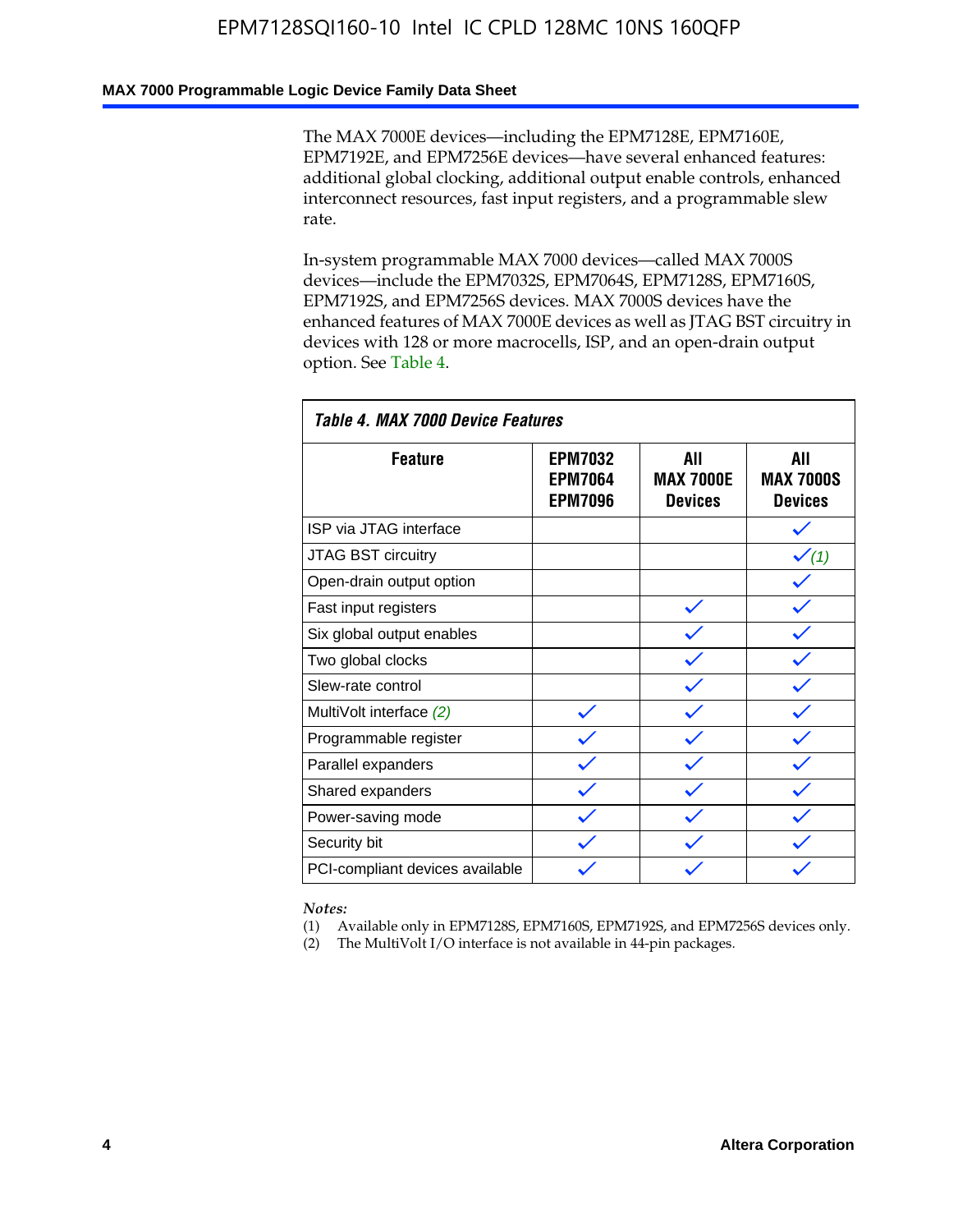#### **MAX 7000 Programmable Logic Device Family Data Sheet**

The MAX 7000 architecture supports 100% TTL emulation and high-density integration of SSI, MSI, and LSI logic functions. The MAX 7000 architecture easily integrates multiple devices ranging from PALs, GALs, and 22V10s to MACH and pLSI devices. MAX 7000 devices are available in a wide range of packages, including PLCC, PGA, PQFP, RQFP, and TQFP packages. See Table 5.

| Table 5. MAX 7000 Maximum User I/O Pins<br><i>Note</i> $(1)$ |                           |                           |                           |                           |                           |                               |                        |                            |                       |                                     |                               |                               |
|--------------------------------------------------------------|---------------------------|---------------------------|---------------------------|---------------------------|---------------------------|-------------------------------|------------------------|----------------------------|-----------------------|-------------------------------------|-------------------------------|-------------------------------|
| <b>Device</b>                                                | 44-<br>Pin<br><b>PLCC</b> | 44-<br>Pin<br><b>PQFP</b> | 44-<br><b>Pin</b><br>TQFP | 68-<br>Pin<br><b>PLCC</b> | 84-<br>Pin<br><b>PLCC</b> | $100 -$<br>Pin<br><b>PQFP</b> | $100 -$<br>Pin<br>TQFP | 160-<br>Pin<br><b>PQFP</b> | $160 -$<br>Pin<br>PGA | $192 -$<br><b>Pin</b><br><b>PGA</b> | $208 -$<br>Pin<br><b>PQFP</b> | $208 -$<br>Pin<br><b>ROFP</b> |
| EPM7032                                                      | 36                        | 36                        | 36                        |                           |                           |                               |                        |                            |                       |                                     |                               |                               |
| <b>EPM7032S</b>                                              | 36                        |                           | 36                        |                           |                           |                               |                        |                            |                       |                                     |                               |                               |
| <b>EPM7064</b>                                               | 36                        |                           | 36                        | 52                        | 68                        | 68                            |                        |                            |                       |                                     |                               |                               |
| <b>EPM7064S</b>                                              | 36                        |                           | 36                        |                           | 68                        |                               | 68                     |                            |                       |                                     |                               |                               |
| EPM7096                                                      |                           |                           |                           | 52                        | 64                        | 76                            |                        |                            |                       |                                     |                               |                               |
| <b>EPM7128E</b>                                              |                           |                           |                           |                           | 68                        | 84                            |                        | 100                        |                       |                                     |                               |                               |
| <b>EPM7128S</b>                                              |                           |                           |                           |                           | 68                        | 84                            | 84(2)                  | 100                        |                       |                                     |                               |                               |
| <b>EPM7160E</b>                                              |                           |                           |                           |                           | 64                        | 84                            |                        | 104                        |                       |                                     |                               |                               |
| <b>EPM7160S</b>                                              |                           |                           |                           |                           | 64                        |                               | 84(2)                  | 104                        |                       |                                     |                               |                               |
| <b>EPM7192E</b>                                              |                           |                           |                           |                           |                           |                               |                        | 124                        | 124                   |                                     |                               |                               |
| <b>EPM7192S</b>                                              |                           |                           |                           |                           |                           |                               |                        | 124                        |                       |                                     |                               |                               |
| <b>EPM7256E</b>                                              |                           |                           |                           |                           |                           |                               |                        | 132(2)                     |                       | 164                                 |                               | 164                           |
| <b>EPM7256S</b>                                              |                           |                           |                           |                           |                           |                               |                        |                            |                       |                                     | 164 $(2)$                     | 164                           |

#### *Notes:*

(1) When the JTAG interface in MAX 7000S devices is used for either boundary-scan testing or for ISP, four I/O pins become JTAG pins.

(2) Perform a complete thermal analysis before committing a design to this device package. For more information, see the *Operating Requirements for Altera Devices Data Sheet*.

> MAX 7000 devices use CMOS EEPROM cells to implement logic functions. The user-configurable MAX 7000 architecture accommodates a variety of independent combinatorial and sequential logic functions. The devices can be reprogrammed for quick and efficient iterations during design development and debug cycles, and can be programmed and erased up to 100 times.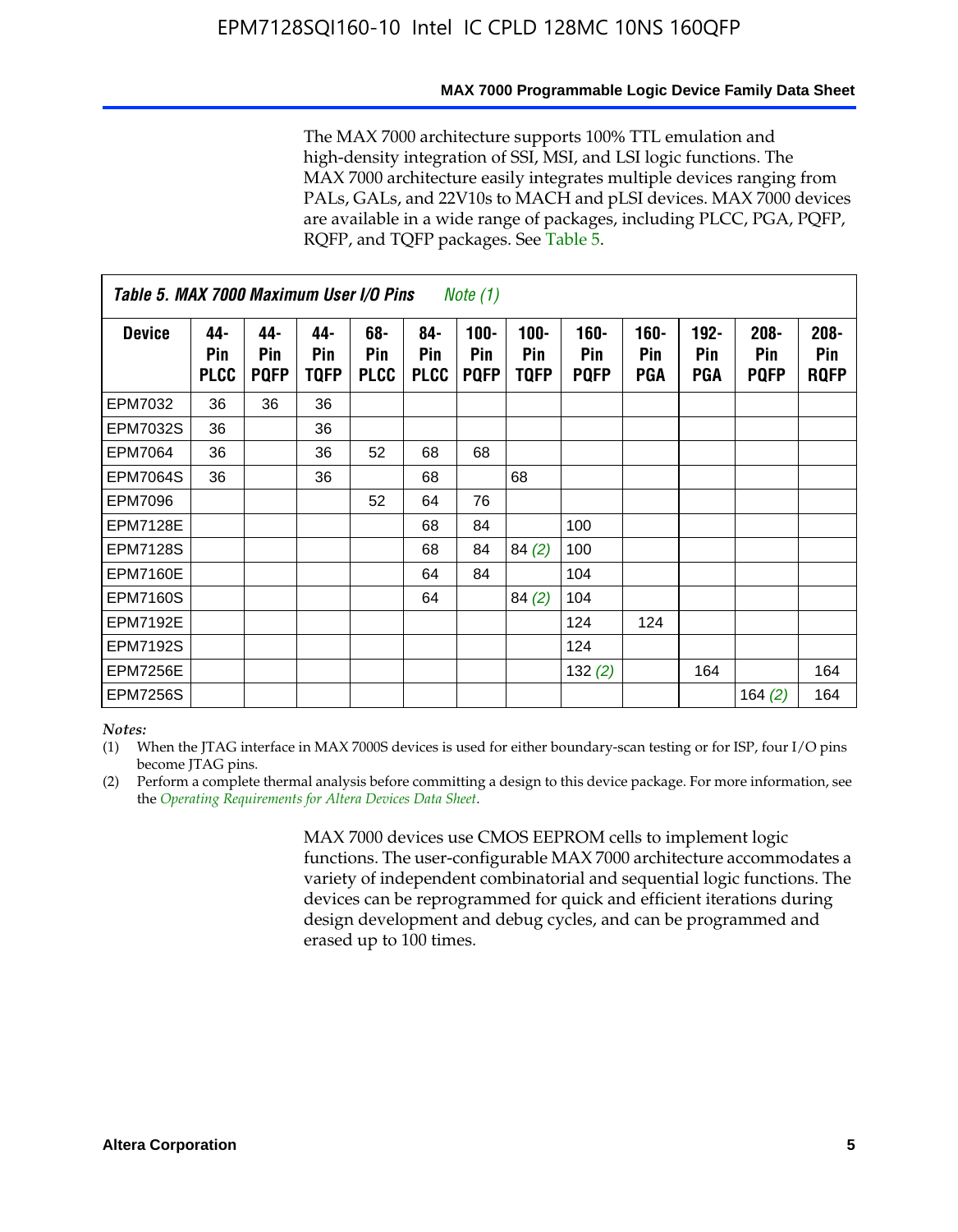### **MAX 7000 Programmable Logic Device Family Data Sheet**

MAX 7000 devices contain from 32 to 256 macrocells that are combined into groups of 16 macrocells, called logic array blocks (LABs). Each macrocell has a programmable-AND/fixed-OR array and a configurable register with independently programmable clock, clock enable, clear, and preset functions. To build complex logic functions, each macrocell can be supplemented with both shareable expander product terms and highspeed parallel expander product terms to provide up to 32 product terms per macrocell.

The MAX 7000 family provides programmable speed/power optimization. Speed-critical portions of a design can run at high speed/full power, while the remaining portions run at reduced speed/low power. This speed/power optimization feature enables the designer to configure one or more macrocells to operate at 50% or lower power while adding only a nominal timing delay. MAX 7000E and MAX 7000S devices also provide an option that reduces the slew rate of the output buffers, minimizing noise transients when non-speed-critical signals are switching. The output drivers of all MAX 7000 devices (except 44-pin devices) can be set for either 3.3-V or 5.0-V operation, allowing MAX 7000 devices to be used in mixed-voltage systems.

The MAX 7000 family is supported byAltera development systems, which are integrated packages that offer schematic, text—including VHDL, Verilog HDL, and the Altera Hardware Description Language (AHDL) and waveform design entry, compilation and logic synthesis, simulation and timing analysis, and device programming. The [software provides](http://www.altera.com/literature/ds/dsmii.pdf)  [EDIF 2 0 0 and 3 0 0, LPM, VHDL, Verilog HDL, and other in](http://www.altera.com/literature/ds/dsmii.pdf)terfaces for [additional design entry and simulation support from other industry](http://www.altera.com/literature/ds/quartus.pdf)standard PC- and UNIX-workstation-based EDA tools. The software runs on Windows-based PCs, as well as Sun SPARCstation, and HP 9000 Series 700/800 workstations.

For more information on development tools, see the **MAX+PLUS II** *Programmable Logic Development System & Software Data Sheet* and the *Quartus Programmable Logic Development System & Software Data Sheet*.

The MAX 7000 architecture includes the following elements:

### **Functional Description**

- Logic array blocks
- **Macrocells**
- Expander product terms (shareable and parallel)
- Programmable interconnect array
- I/O control blocks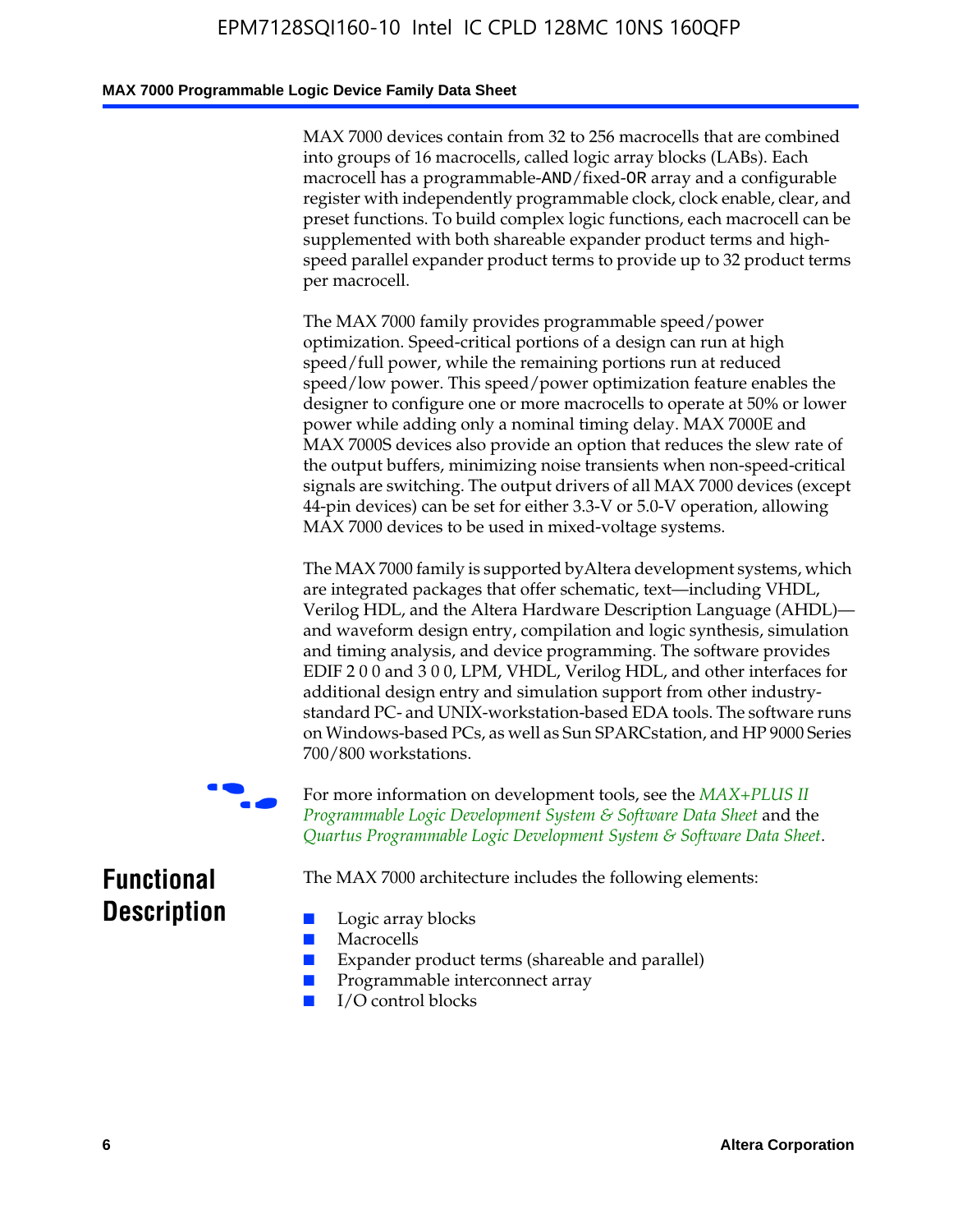### **MAX 7000 Programmable Logic Device Family Data Sheet**

The MAX 7000 architecture includes four dedicated inputs that can be used as general-purpose inputs or as high-speed, global control signals (clock, clear, and two output enable signals) for each macrocell and I/O pin. Figure 1 shows the architecture of EPM7032, EPM7064, and EPM7096 devices.



*Figure 1. EPM7032, EPM7064 & EPM7096 Device Block Diagram*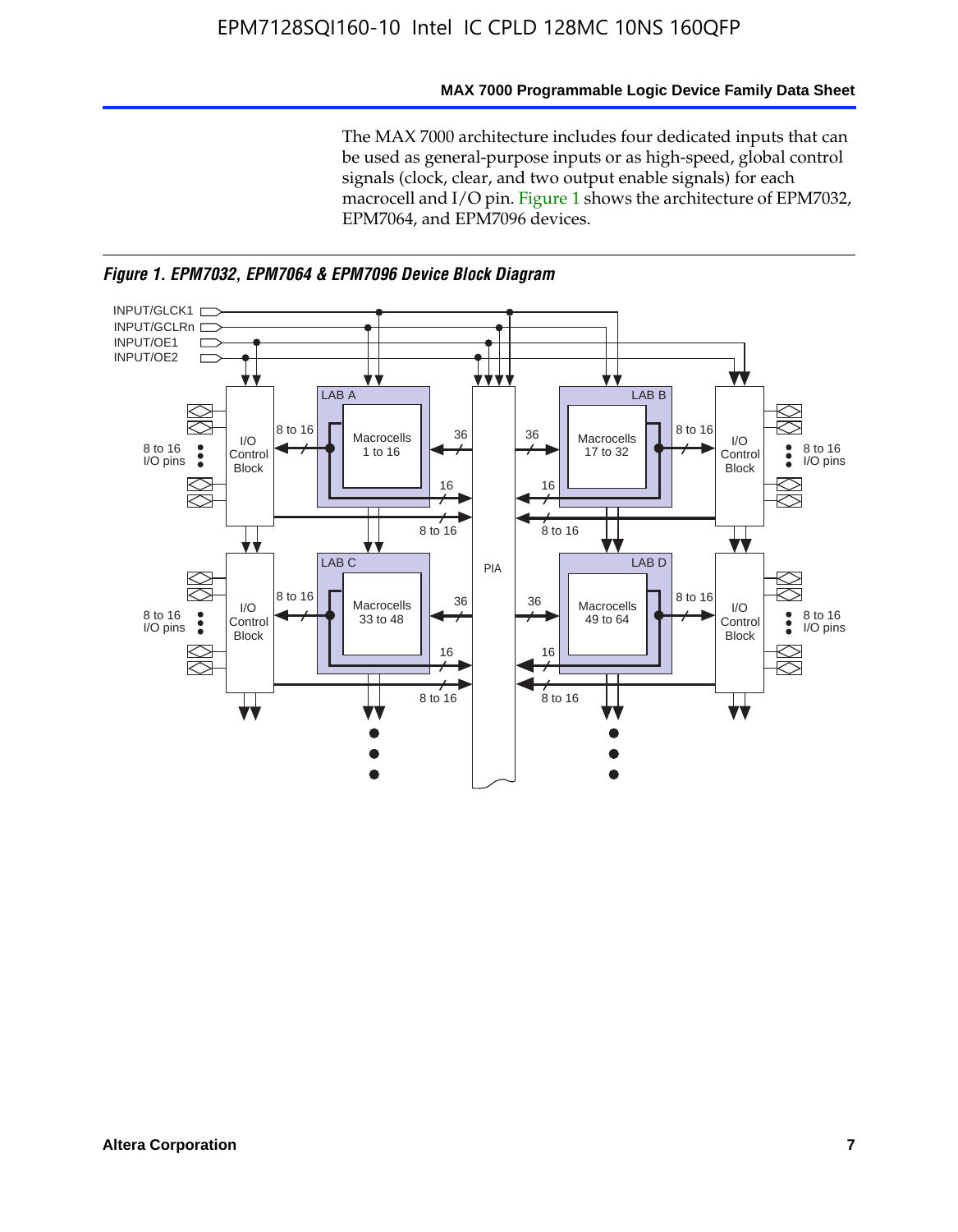Figure 2 shows the architecture of MAX 7000E and MAX 7000S devices.

### **MAX 7000 Programmable Logic Device Family Data Sheet**





### **Logic Array Blocks**

The MAX 7000 device architecture is based on the linking of highperformance, flexible, logic array modules called logic array blocks (LABs). LABs consist of 16-macrocell arrays, as shown in Figures 1 and 2. Multiple LABs are linked together via the programmable interconnect array (PIA), a global bus that is fed by all dedicated inputs, I/O pins, and macrocells.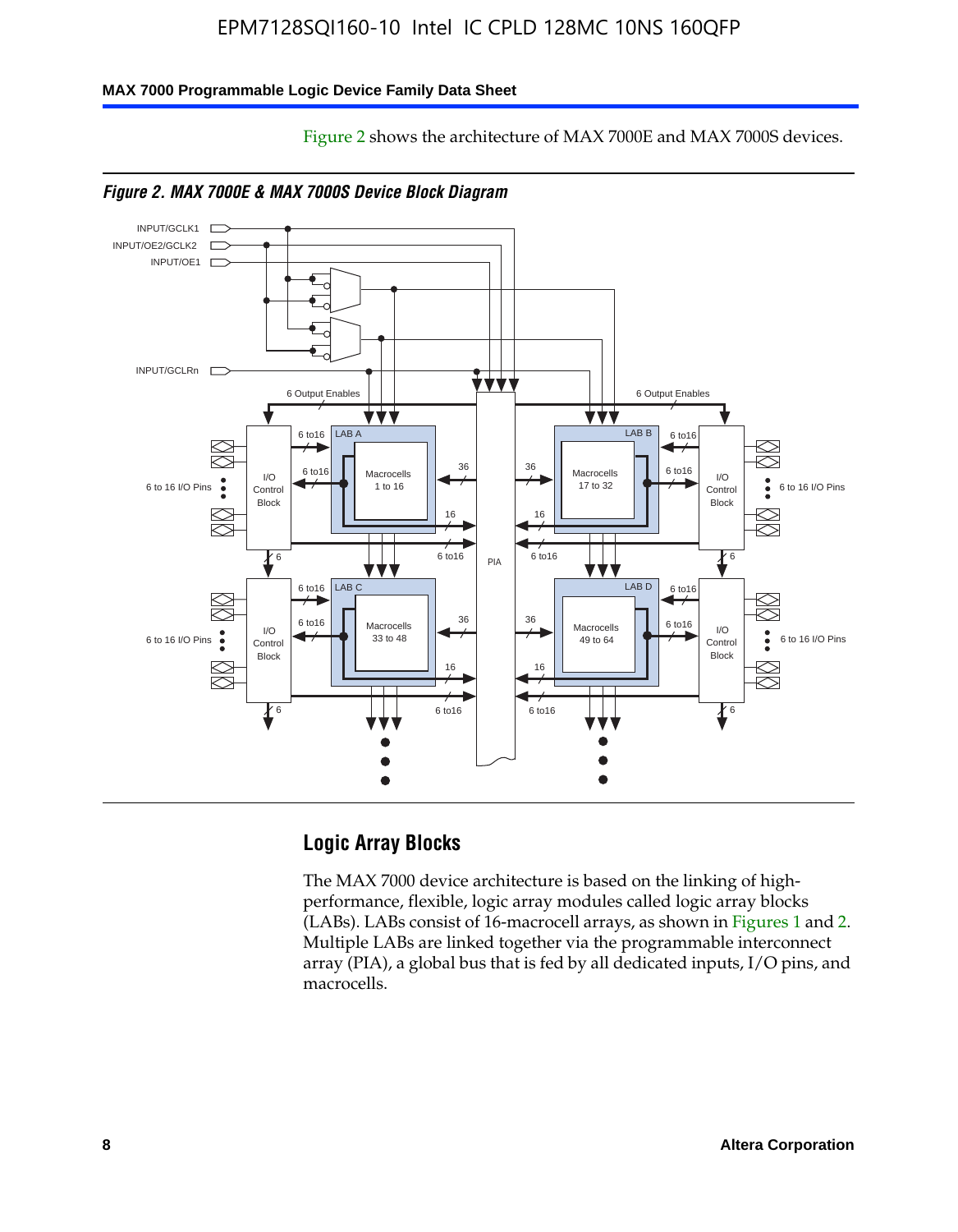#### **MAX 7000 Programmable Logic Device Family Data Sheet**

Each LAB is fed by the following signals:

- 36 signals from the PIA that are used for general logic inputs
- Global controls that are used for secondary register functions
- Direct input paths from I/O pins to the registers that are used for fast setup times for MAX 7000E and MAX 7000S devices

### **Macrocells**

The MAX 7000 macrocell can be individually configured for either sequential or combinatorial logic operation. The macrocell consists of three functional blocks: the logic array, the product-term select matrix, and the programmable register. The macrocell of EPM7032, EPM7064, and EPM7096 devices is shown in Figure 3.

*Figure 3. EPM7032, EPM7064 & EPM7096 Device Macrocell*

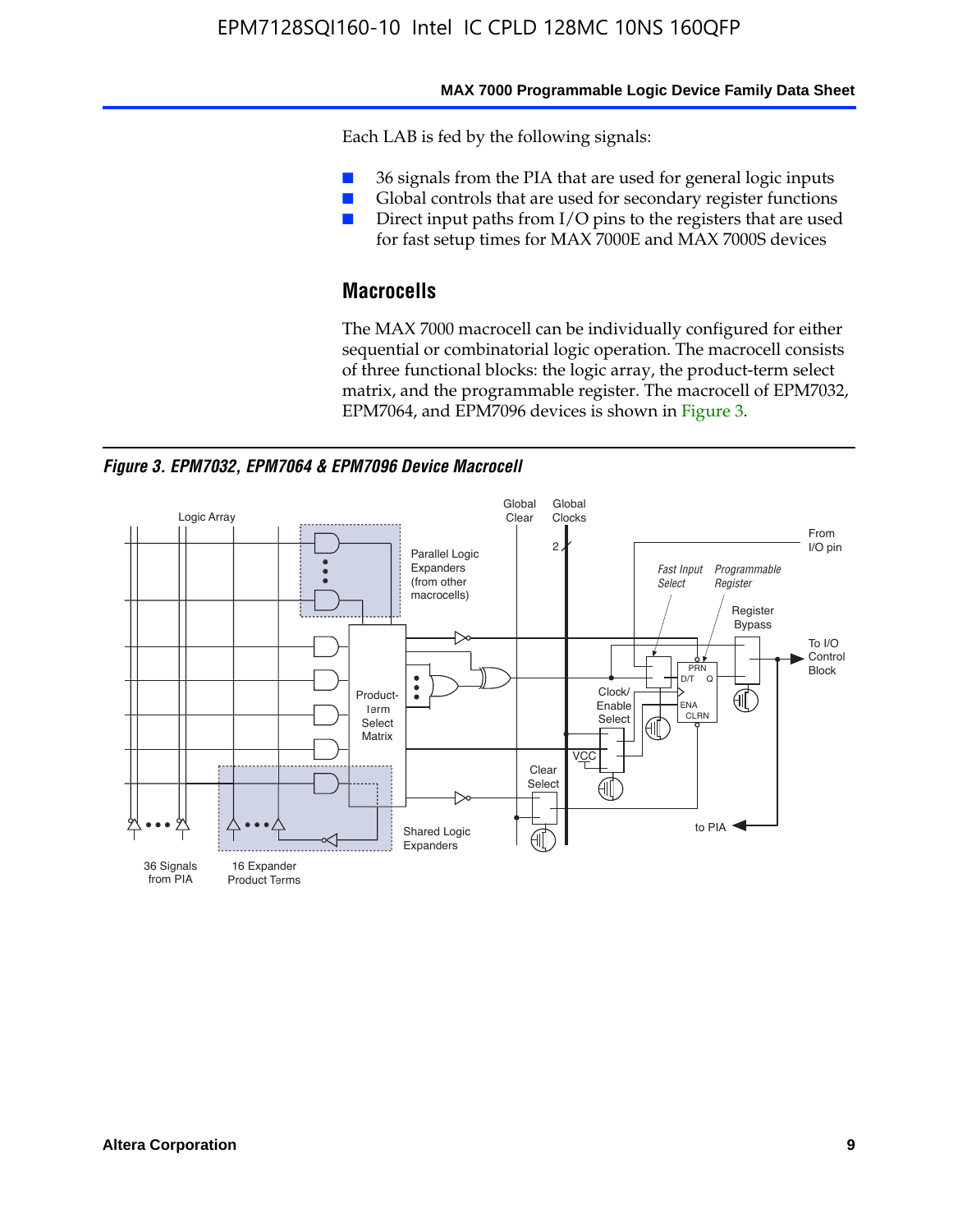#### **MAX 7000 Programmable Logic Device Family Data Sheet**



Figure 4 shows a MAX 7000E and MAX 7000S device macrocell.

*Figure 4. MAX 7000E & MAX 7000S Device Macrocell*

Combinatorial logic is implemented in the logic array, which provides five product terms per macrocell. The product-term select matrix allocates these product terms for use as either primary logic inputs (to the OR and XOR gates) to implement combinatorial functions, or as secondary inputs to the macrocell's register clear, preset, clock, and clock enable control functions. Two kinds of expander product terms ("expanders") are available to supplement macrocell logic resources:

- Shareable expanders, which are inverted product terms that are fed back into the logic array
- Parallel expanders, which are product terms borrowed from adjacent macrocells

The Altera development system automatically optimizes product-term allocation according to the logic requirements of the design.

For registered functions, each macrocell flipflop can be individually programmed to implement D, T, JK, or SR operation with programmable clock control. The flipflop can be bypassed for combinatorial operation. During design entry, the designer specifies the desired flipflop type; the Altera development software then selects the most efficient flipflop operation for each registered function to optimize resource utilization.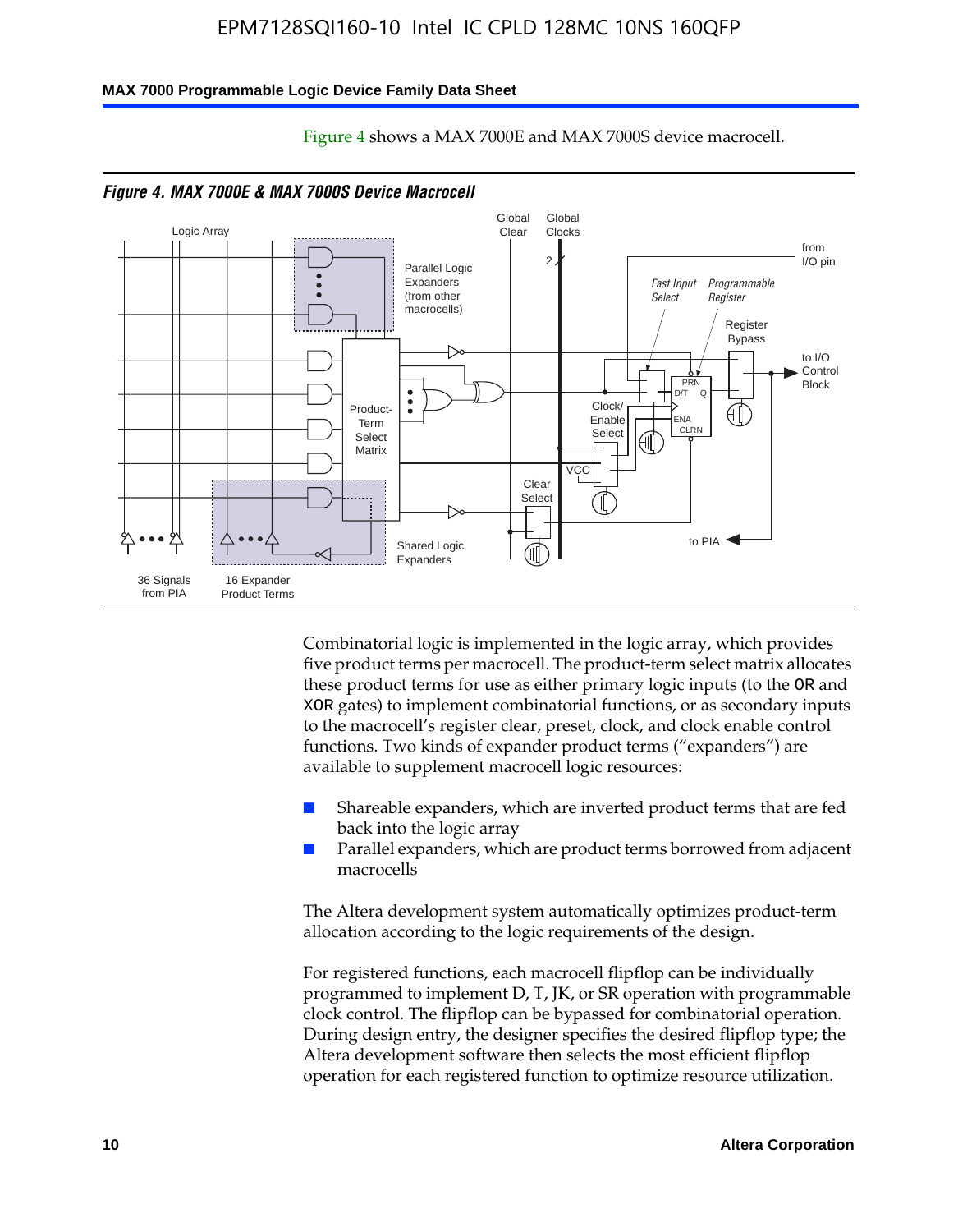Each programmable register can be clocked in three different modes:

- By a global clock signal. This mode achieves the fastest clock-tooutput performance.
- By a global clock signal and enabled by an active-high clock enable. This mode provides an enable on each flipflop while still achieving the fast clock-to-output performance of the global clock.
- By an array clock implemented with a product term. In this mode, the flipflop can be clocked by signals from buried macrocells or I/O pins.

In EPM7032, EPM7064, and EPM7096 devices, the global clock signal is available from a dedicated clock pin, GCLK1, as shown in Figure 1. In MAX 7000E and MAX 7000S devices, two global clock signals are available. As shown in Figure 2, these global clock signals can be the true or the complement of either of the global clock pins, GCLK1 or GCLK2.

Each register also supports asynchronous preset and clear functions. As shown in Figures 3 and 4, the product-term select matrix allocates product terms to control these operations. Although the product-term-driven preset and clear of the register are active high, active-low control can be obtained by inverting the signal within the logic array. In addition, each register clear function can be individually driven by the active-low dedicated global clear pin (GCLRn). Upon power-up, each register in the device will be set to a low state.

All MAX 7000E and MAX 7000S I/O pins have a fast input path to a macrocell register. This dedicated path allows a signal to bypass the PIA and combinatorial logic and be driven to an input D flipflop with an extremely fast (2.5 ns) input setup time.

### **Expander Product Terms**

Although most logic functions can be implemented with the five product terms available in each macrocell, the more complex logic functions require additional product terms. Another macrocell can be used to supply the required logic resources; however, the MAX 7000 architecture also allows both shareable and parallel expander product terms ("expanders") that provide additional product terms directly to any macrocell in the same LAB. These expanders help ensure that logic is synthesized with the fewest possible logic resources to obtain the fastest possible speed.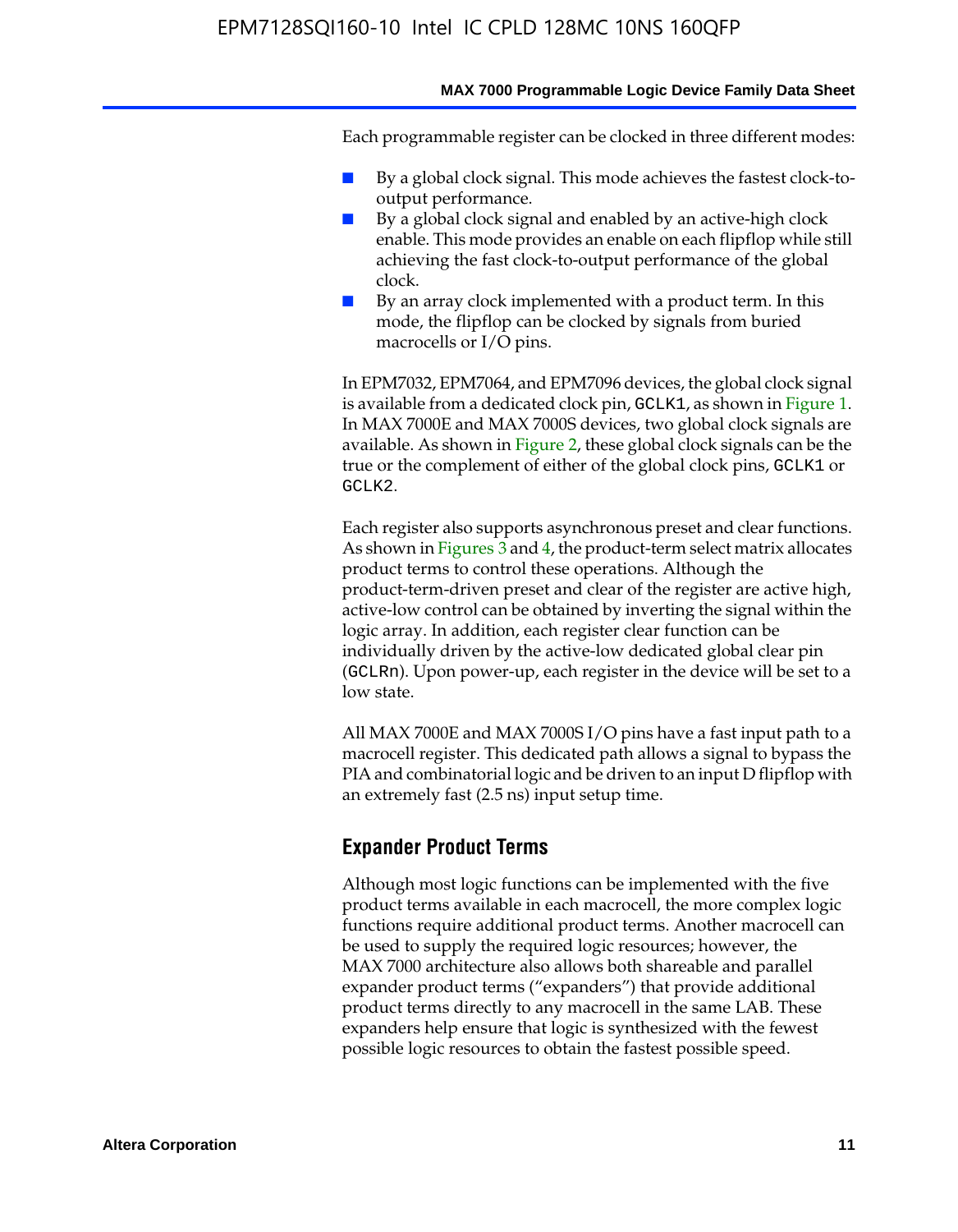### **MAX 7000 Programmable Logic Device Family Data Sheet**

### *Shareable Expanders*

Each LAB has 16 shareable expanders that can be viewed as a pool of uncommitted single product terms (one from each macrocell) with inverted outputs that feed back into the logic array. Each shareable expander can be used and shared by any or all macrocells in the LAB to build complex logic functions. A small delay ( $t_{SEXP}$ ) is incurred when shareable expanders are used. Figure 5 shows how shareable expanders can feed multiple macrocells.

### *Figure 5. Shareable Expanders*



*Shareable expanders can be shared by any or all macrocells in an LAB.*

### *Parallel Expanders*

Parallel expanders are unused product terms that can be allocated to a neighboring macrocell to implement fast, complex logic functions. Parallel expanders allow up to 20 product terms to directly feed the macrocell OR logic, with five product terms provided by the macrocell and 15 parallel expanders provided by neighboring macrocells in the LAB.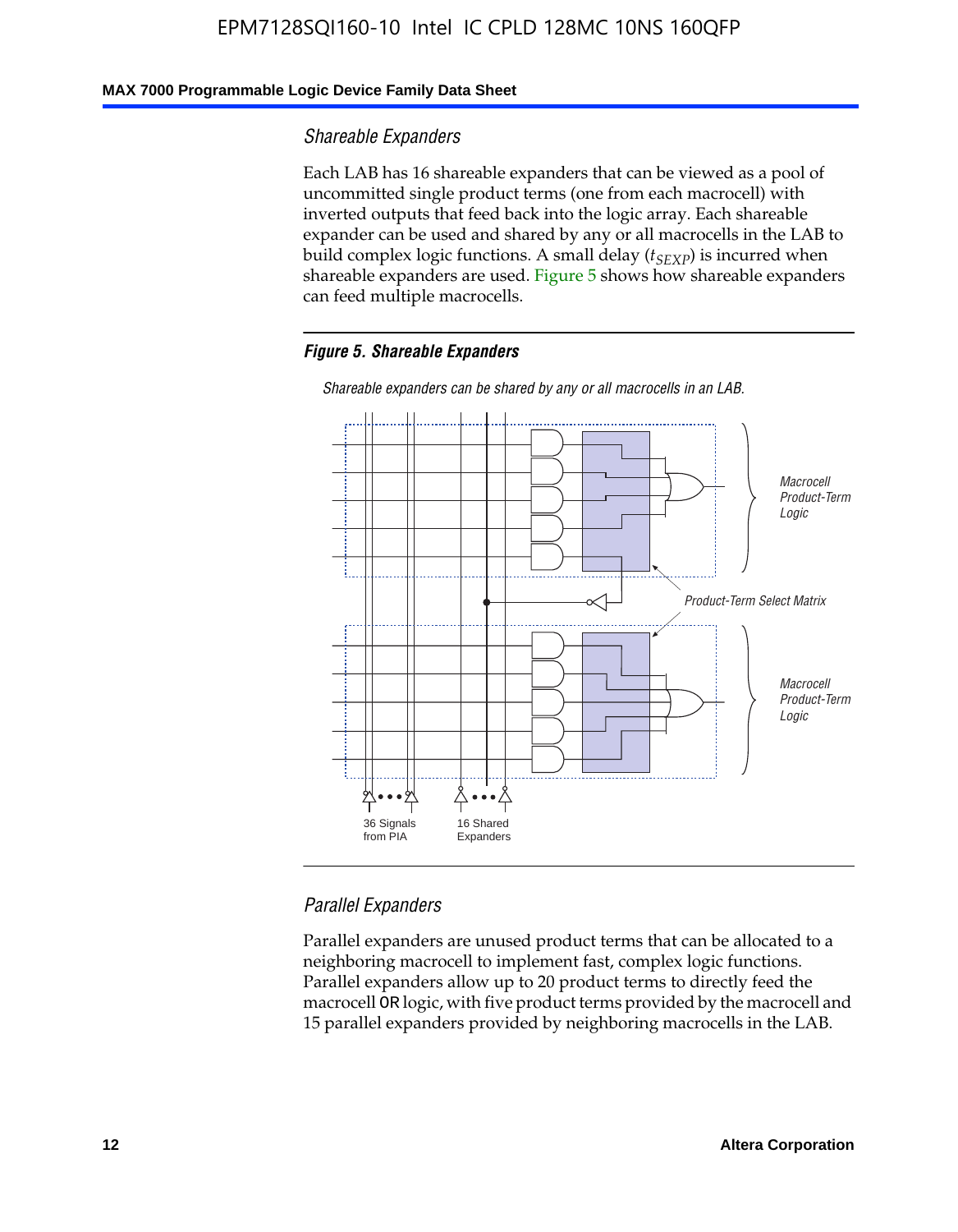The compiler can allocate up to three sets of up to five parallel expanders automatically to the macrocells that require additional product terms. Each set of five parallel expanders incurs a small, incremental timing delay (*t<sub>PEXP</sub>*). For example, if a macrocell requires 14 product terms, the Compiler uses the five dedicated product terms within the macrocell and allocates two sets of parallel expanders; the first set includes five product terms and the second set includes four product terms, increasing the total delay by  $2 \times t_{PFXP}$ .

Two groups of 8 macrocells within each LAB (e.g., macrocells 1 through 8 and 9 through 16) form two chains to lend or borrow parallel expanders. A macrocell borrows parallel expanders from lowernumbered macrocells. For example, macrocell 8 can borrow parallel expanders from macrocell 7, from macrocells 7 and 6, or from macrocells 7, 6, and 5. Within each group of 8, the lowest-numbered macrocell can only lend parallel expanders and the highest-numbered macrocell can only borrow them. Figure 6 shows how parallel expanders can be borrowed from a neighboring macrocell.

### *Figure 6. Parallel Expanders*

*Unused product terms in a macrocell can be allocated to a neighboring macrocell.*

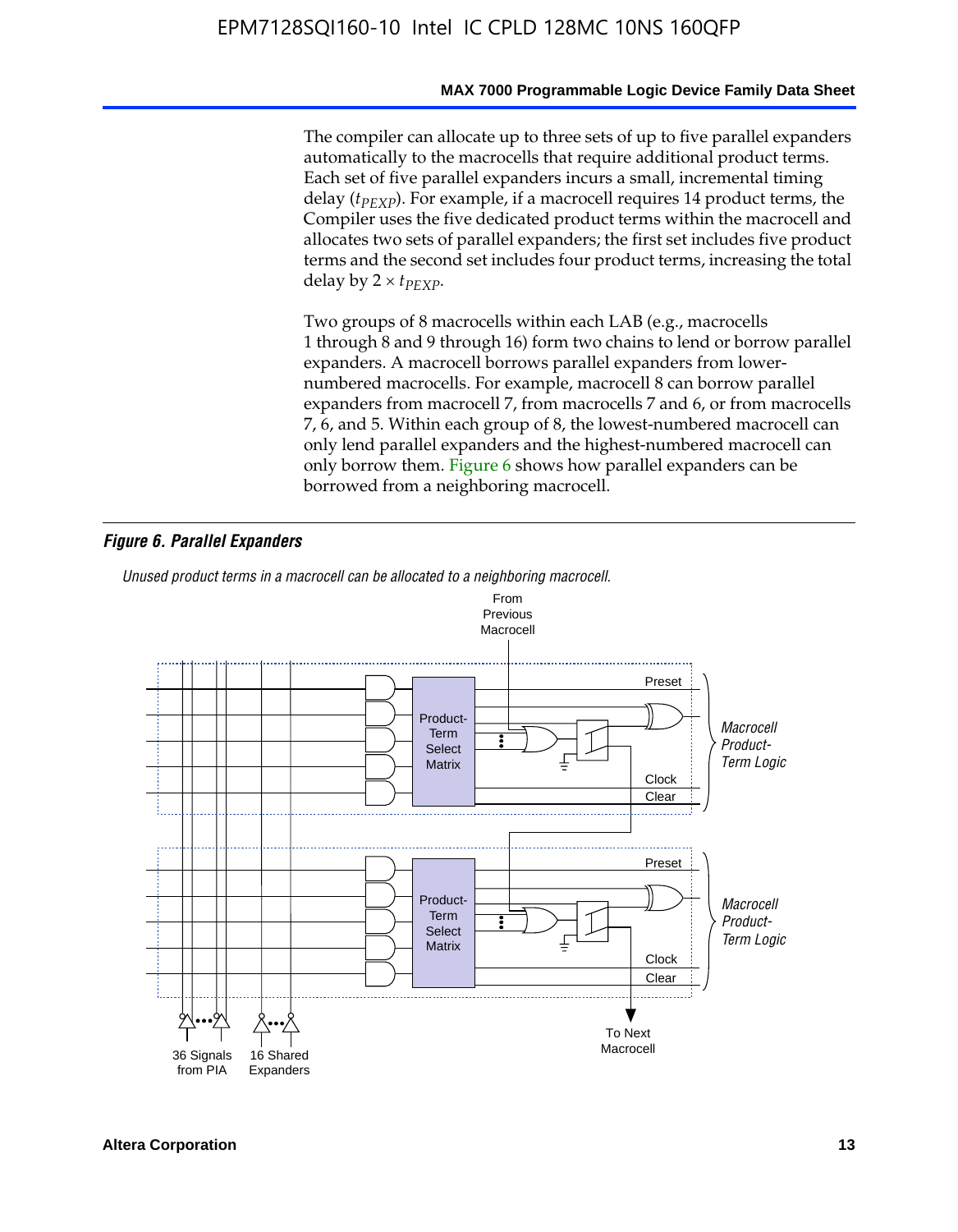#### **MAX 7000 Programmable Logic Device Family Data Sheet**

### **Programmable Interconnect Array**

Logic is routed between LABs via the programmable interconnect array (PIA). This global bus is a programmable path that connects any signal source to any destination on the device. All MAX 7000 dedicated inputs, I/O pins, and macrocell outputs feed the PIA, which makes the signals available throughout the entire device. Only the signals required by each LAB are actually routed from the PIA into the LAB. Figure 7 shows how the PIA signals are routed into the LAB. An EEPROM cell controls one input to a 2-input AND gate, which selects a PIA signal to drive into the LAB.





While the routing delays of channel-based routing schemes in masked or FPGAs are cumulative, variable, and path-dependent, the MAX 7000 PIA has a fixed delay. The PIA thus eliminates skew between signals and makes timing performance easy to predict.

### **I/O Control Blocks**

The I/O control block allows each I/O pin to be individually configured for input, output, or bidirectional operation. All I/O pins have a tri-state buffer that is individually controlled by one of the global output enable signals or directly connected to ground or  $V_{CC}$ . Figure 8 shows the I/O control block for the MAX 7000 family. The I/O control block of EPM7032, EPM7064, and EPM7096 devices has two global output enable signals that are driven by two dedicated active-low output enable pins (OE1 and OE2). The I/O control block of MAX 7000E and MAX 7000S devices has six global output enable signals that are driven by the true or complement of two output enable signals, a subset of the I/O pins, or a subset of the I/O macrocells.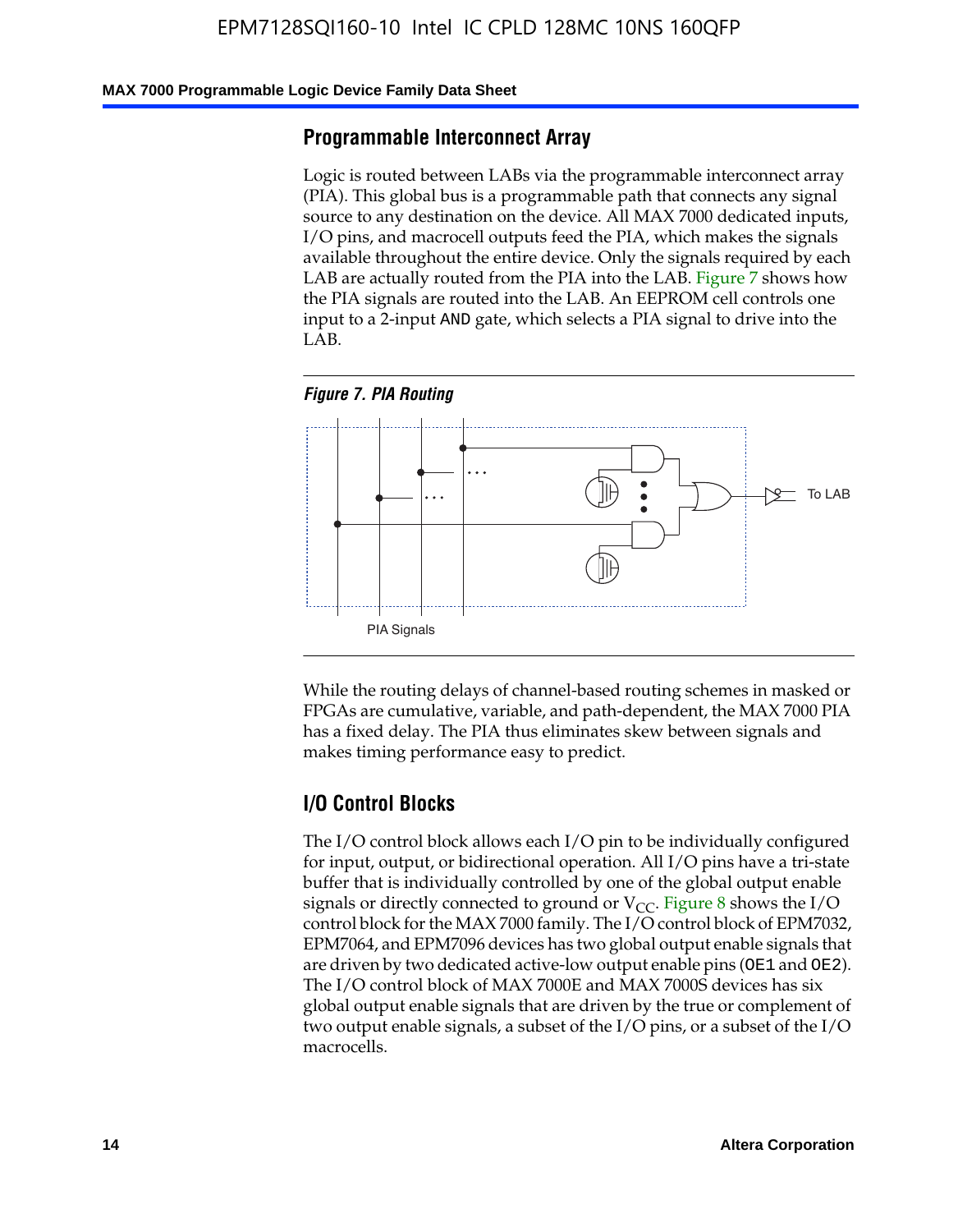

#### **EPM7032, EPM7064 & EPM7096 Devices**







#### *Note:*

(1) The open-drain output option is available only in MAX 7000S devices.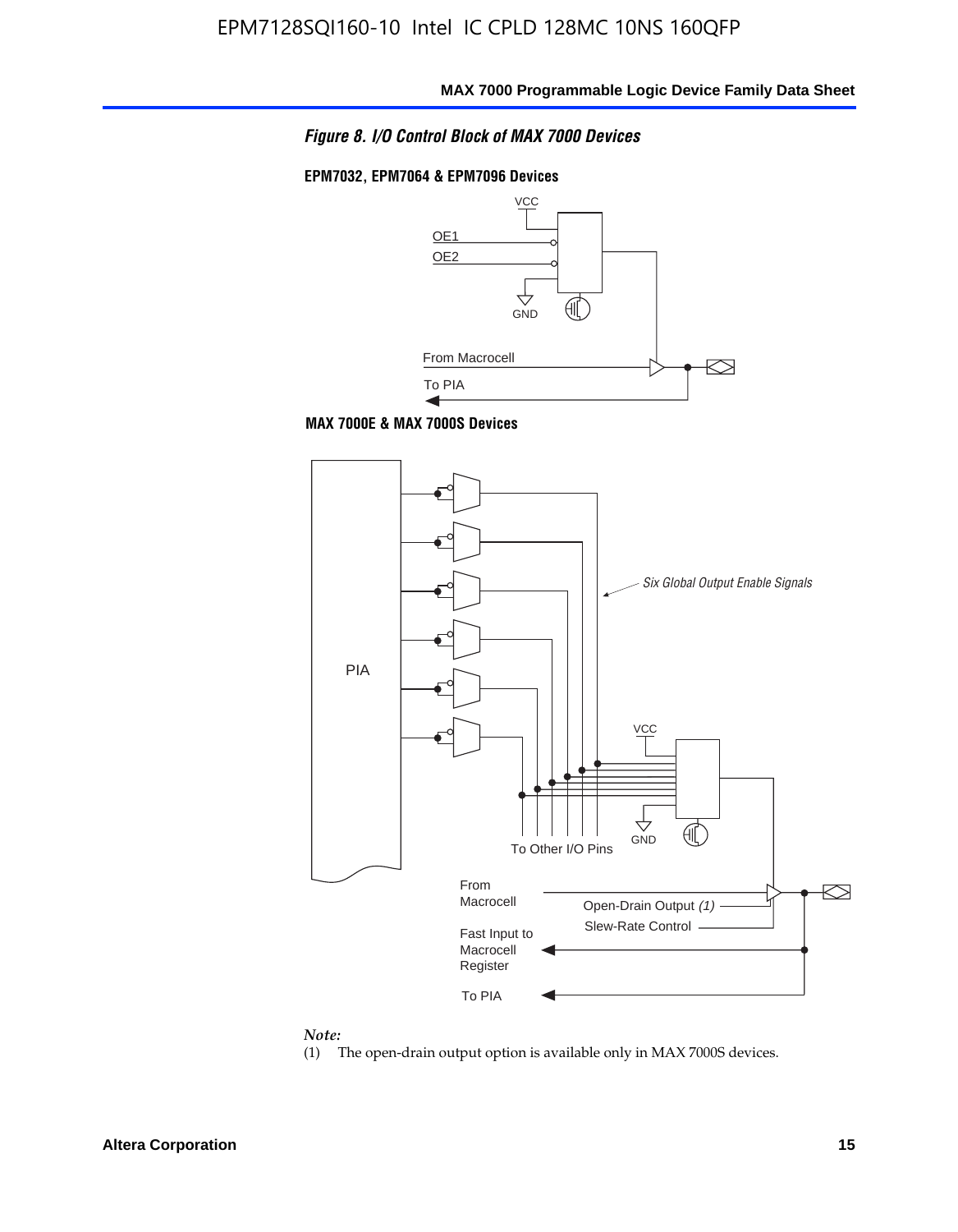When the tri-state buffer control is connected to ground, the output is tri-stated (high impedance) and the I/O pin can be used as a dedicated input. When the tri-state buffer control is connected to  $V_{CC}$ , the output is enabled.

The MAX 7000 architecture provides dual I/O feedback, in which macrocell and pin feedbacks are independent. When an I/O pin is configured as an input, the associated macrocell can be used for buried logic.

### **In-System Programmability (ISP)**

MAX 7000S devices are in-system programmable via an industry-standard 4-pin Joint Test Action Group (JTAG) interface (IEEE Std. 1149.1-1990). ISP allows quick, efficient iterations during design development and debugging cycles. The MAX 7000S architecture internally generates the high programming voltage required to program EEPROM cells, allowing in-system programming with only a single 5.0 V power supply. During in-system programming, the I/O pins are tri-stated and pulled-up to eliminate board conflicts. The pull-up value is nominally 50 k¾.

ISP simplifies the manufacturing flow by allowing devices to be mounted on a printed circuit board with standard in-circuit test equipment before they are programmed. MAX 7000S devices can be programmed by downloading the information via in-circuit testers (ICT), embedded processors, or the Altera MasterBlaster, ByteBlasterMV, ByteBlaster, BitBlaster download cables. (The ByteBlaster cable is obsolete and is replaced by the ByteBlasterMV cable, which can program and configure 2.5-V, 3.3-V, and 5.0-V devices.) Programming the devices after they are placed on the board eliminates lead damage on high-pin-count packages (e.g., QFP packages) due to device handling and allows devices to be reprogrammed after a system has already shipped to the field. For example, product upgrades can be performed in the field via software or modem.

In-system programming can be accomplished with either an adaptive or constant algorithm. An adaptive algorithm reads information from the unit and adapts subsequent programming steps to achieve the fastest possible programming time for that unit. Because some in-circuit testers cannot support an adaptive algorithm, Altera offers devices tested with a constant algorithm. Devices tested to the constant algorithm have an "F" suffix in the ordering code.

The Jam™ Standard Test and Programming Language (STAPL) can be used to program MAX 7000S devices with in-circuit testers, PCs, or embedded processor.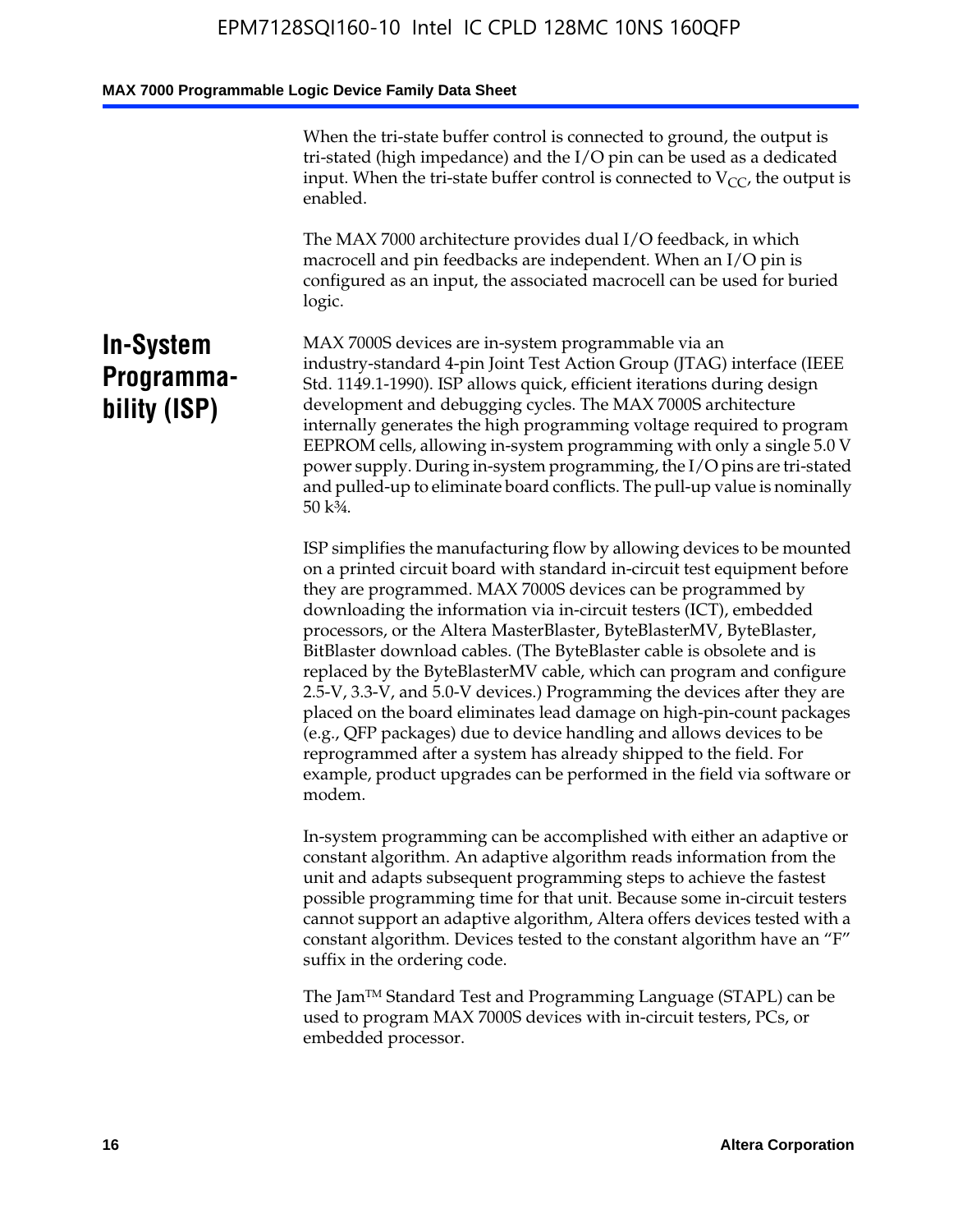For more information on using the Jam language, refer to *AN* 122: Using *Jam STAPL for ISP & ICR via an Embedded Processor*.

The ISP circuitry in MAX 7000S devices is compatible with IEEE Std. 1532 specification. The IEEE Std. 1532 is a standard developed to allow concurrent ISP between multiple PLD vendors.

### **Programming Sequence**

During in-system programming, instructions, addresses, and data are shifted into the MAX 7000S device through the TDI input pin. Data is shifted out through the TDO output pin and compared against the expected data.

Programming a pattern into the device requires the following six ISP stages. A stand-alone verification of a programmed pattern involves only stages 1, 2, 5, and 6.

- 1. *Enter ISP*. The enter ISP stage ensures that the I/O pins transition smoothly from user mode to ISP mode. The enter ISP stage requires 1 ms.
- 2. *Check ID*. Before any program or verify process, the silicon ID is checked. The time required to read this silicon ID is relatively small compared to the overall programming time.
- 3. *Bulk Erase*. Erasing the device in-system involves shifting in the instructions to erase the device and applying one erase pulse of 100 ms.
- 4. *Program*. Programming the device in-system involves shifting in the address and data and then applying the programming pulse to program the EEPROM cells. This process is repeated for each EEPROM address.
- 5. *Verify*. Verifying an Altera device in-system involves shifting in addresses, applying the read pulse to verify the EEPROM cells, and shifting out the data for comparison. This process is repeated for each EEPROM address.
- 6. *Exit ISP*. An exit ISP stage ensures that the I/O pins transition smoothly from ISP mode to user mode. The exit ISP stage requires 1 ms.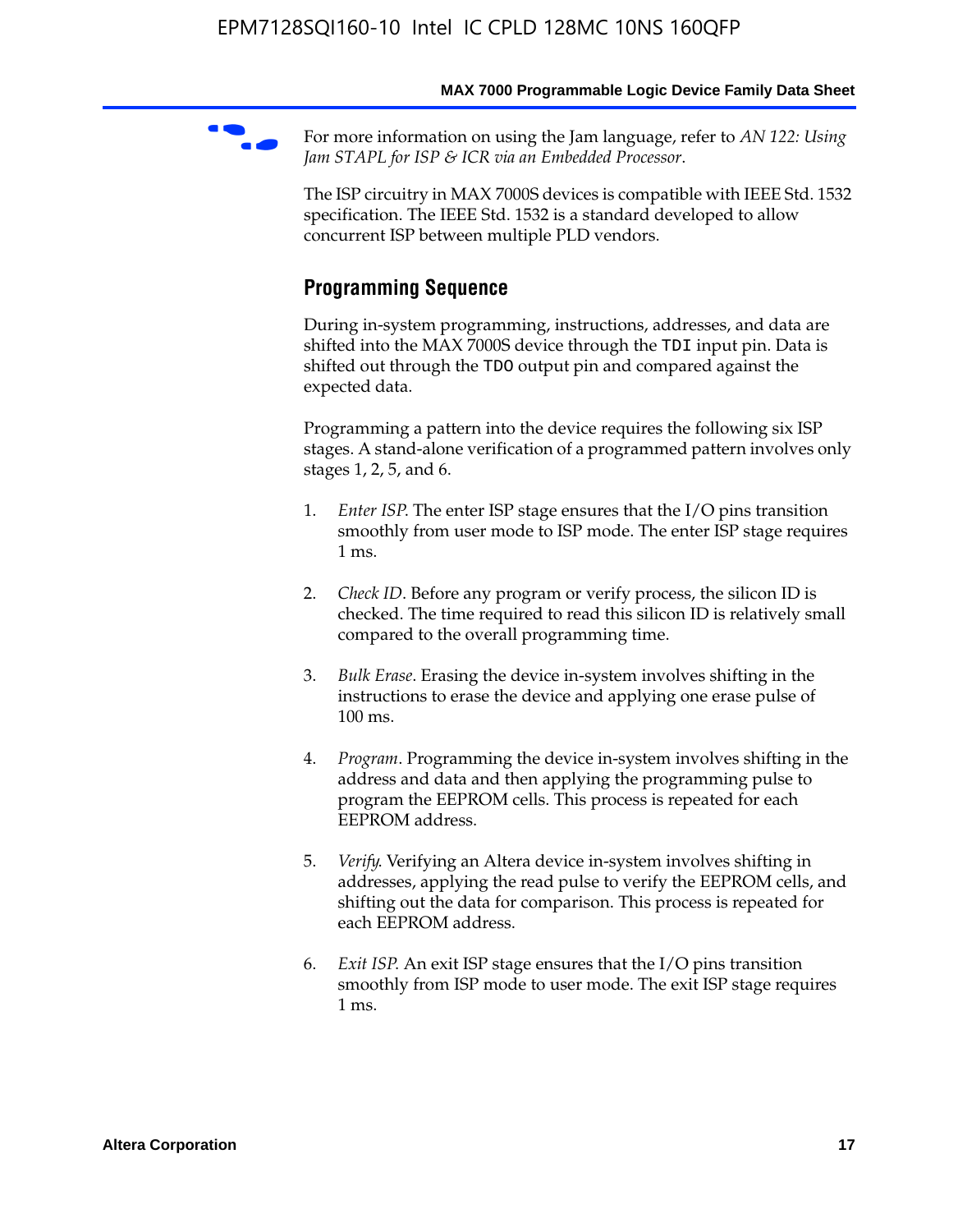### **Programming Times**

The time required to implement each of the six programming stages can be broken into the following two elements:

- A pulse time to erase, program, or read the EEPROM cells.
- A shifting time based on the test clock (TCK) frequency and the number of TCK cycles to shift instructions, address, and data into the device.

By combining the pulse and shift times for each of the programming stages, the program or verify time can be derived as a function of the TCK frequency, the number of devices, and specific target device(s). Because different ISP-capable devices have a different number of EEPROM cells, both the total fixed and total variable times are unique for a single device.

### *Programming a Single MAX 7000S Device*

The time required to program a single MAX 7000S device in-system can be calculated from the following formula:

$$
t_{PROG} = t_{PPULSE} + \frac{C_{ycle_{PTCK}}}{f_{TCK}}
$$
  
where:  $t_{PROG}$  = Programming time  
 $t_{PPULSE}$  = Sum of the fixed times to erase, program, and  
verify the EEPROM cells  
 $C_{ycle_{PTCK}}$  = Number of TCK cycles to program a device  
 $f_{TCK}$  = TCK frequency

The ISP times for a stand-alone verification of a single MAX 7000S device can be calculated from the following formula:

|                  | $t_{VER} = t_{VPULSE} + \frac{Cycle_{VTCK}}{f_{TCK}}$ |                                                                                                                                 |
|------------------|-------------------------------------------------------|---------------------------------------------------------------------------------------------------------------------------------|
| where: $t_{VFR}$ | $t_{VPULSE}$                                          | = Verify time<br>$=$ Sum of the fixed times to verify the EEPROM cells<br>$CycleVTCK$ = Number of TCK cycles to verify a device |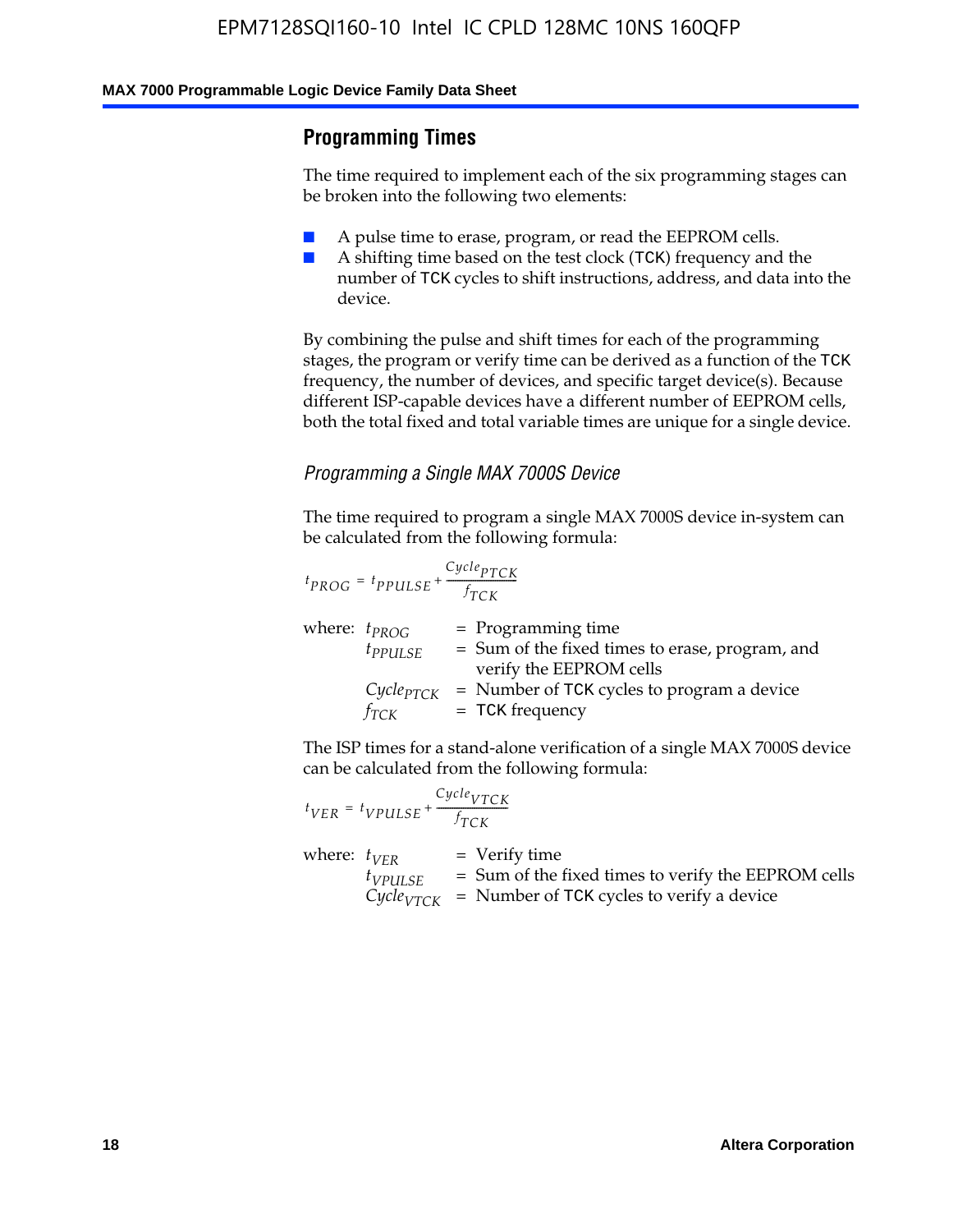### **MAX 7000 Programmable Logic Device Family Data Sheet**

The programming times described in Tables 6 through 8 are associated with the worst-case method using the enhanced ISP algorithm.

| Table 6. MAX 7000S t <sub>PULSE</sub> & Cycle <sub>TCK</sub> Values |                         |                       |                 |                                 |  |  |  |
|---------------------------------------------------------------------|-------------------------|-----------------------|-----------------|---------------------------------|--|--|--|
| <b>Device</b>                                                       |                         | <b>Programming</b>    |                 | <b>Stand-Alone Verification</b> |  |  |  |
|                                                                     | t <sub>PPULSE</sub> (S) | Cycle <sub>PTCK</sub> | $t_{VPULSE}(s)$ | $\mathcal C$ ycle $_{VTCK}$     |  |  |  |
| EPM7032S                                                            | 4.02                    | 342,000               | 0.03            | 200,000                         |  |  |  |
| <b>EPM7064S</b>                                                     | 4.50                    | 504,000               | 0.03            | 308,000                         |  |  |  |
| <b>EPM7128S</b>                                                     | 5.11                    | 832,000               | 0.03            | 528,000                         |  |  |  |
| <b>EPM7160S</b>                                                     | 5.35                    | 1,001,000             | 0.03            | 640,000                         |  |  |  |
| <b>EPM7192S</b>                                                     | 5.71                    | 1,192,000             | 0.03            | 764,000                         |  |  |  |
| <b>EPM7256S</b>                                                     | 6.43                    | 1,603,000             | 0.03            | 1,024,000                       |  |  |  |

Tables 7 and 8 show the in-system programming and stand alone verification times for several common test clock frequencies.

| Table 7. MAX 7000S In-System Programming Times for Different Test Clock Frequencies |                  |       |       |       |                |                |                |               |              |
|-------------------------------------------------------------------------------------|------------------|-------|-------|-------|----------------|----------------|----------------|---------------|--------------|
| <b>Device</b>                                                                       | † <sub>TCK</sub> |       |       |       |                |                |                |               | <b>Units</b> |
|                                                                                     | <b>10 MHz</b>    | 5 MHz | 2 MHz | 1 MHz | <b>500 kHz</b> | <b>200 kHz</b> | <b>100 kHz</b> | <b>50 kHz</b> |              |
| <b>EPM7032S</b>                                                                     | 4.06             | 4.09  | 4.19  | 4.36  | 4.71           | 5.73           | 7.44           | 10.86         | s            |
| <b>EPM7064S</b>                                                                     | 4.55             | 4.60  | 4.76  | 5.01  | 5.51           | 7.02           | 9.54           | 14.58         | s            |
| <b>EPM7128S</b>                                                                     | 5.19             | 5.27  | 5.52  | 5.94  | 6.77           | 9.27           | 13.43          | 21.75         | s            |
| <b>EPM7160S</b>                                                                     | 5.45             | 5.55  | 5.85  | 6.35  | 7.35           | 10.35          | 15.36          | 25.37         | s            |
| <b>EPM7192S</b>                                                                     | 5.83             | 5.95  | 6.30  | 6.90  | 8.09           | 11.67          | 17.63          | 29.55         | s            |
| <b>EPM7256S</b>                                                                     | 6.59             | 6.75  | 7.23  | 8.03  | 9.64           | 14.45          | 22.46          | 38.49         | s            |

| Table 8. MAX 7000S Stand-Alone Verification Times for Different Test Clock Frequencies |               |       |       |       |                  |                |                |               |              |
|----------------------------------------------------------------------------------------|---------------|-------|-------|-------|------------------|----------------|----------------|---------------|--------------|
| <b>Device</b>                                                                          |               |       |       |       | † <sub>TCK</sub> |                |                |               | <b>Units</b> |
|                                                                                        | <b>10 MHz</b> | 5 MHz | 2 MHz | 1 MHz | <b>500 kHz</b>   | <b>200 kHz</b> | <b>100 kHz</b> | <b>50 kHz</b> |              |
| <b>EPM7032S</b>                                                                        | 0.05          | 0.07  | 0.13  | 0.23  | 0.43             | 1.03           | 2.03           | 4.03          | s            |
| <b>EPM7064S</b>                                                                        | 0.06          | 0.09  | 0.18  | 0.34  | 0.64             | 1.57           | 3.11           | 6.19          | s            |
| <b>EPM7128S</b>                                                                        | 0.08          | 0.14  | 0.29  | 0.56  | 1.09             | 2.67           | 5.31           | 10.59         | s            |
| <b>EPM7160S</b>                                                                        | 0.09          | 0.16  | 0.35  | 0.67  | 1.31             | 3.23           | 6.43           | 12.83         | s            |
| <b>EPM7192S</b>                                                                        | 0.11          | 0.18  | 0.41  | 0.79  | 1.56             | 3.85           | 7.67           | 15.31         | s            |
| <b>EPM7256S</b>                                                                        | 0.13          | 0.24  | 0.54  | 1.06  | 2.08             | 5.15           | 10.27          | 20.51         | s            |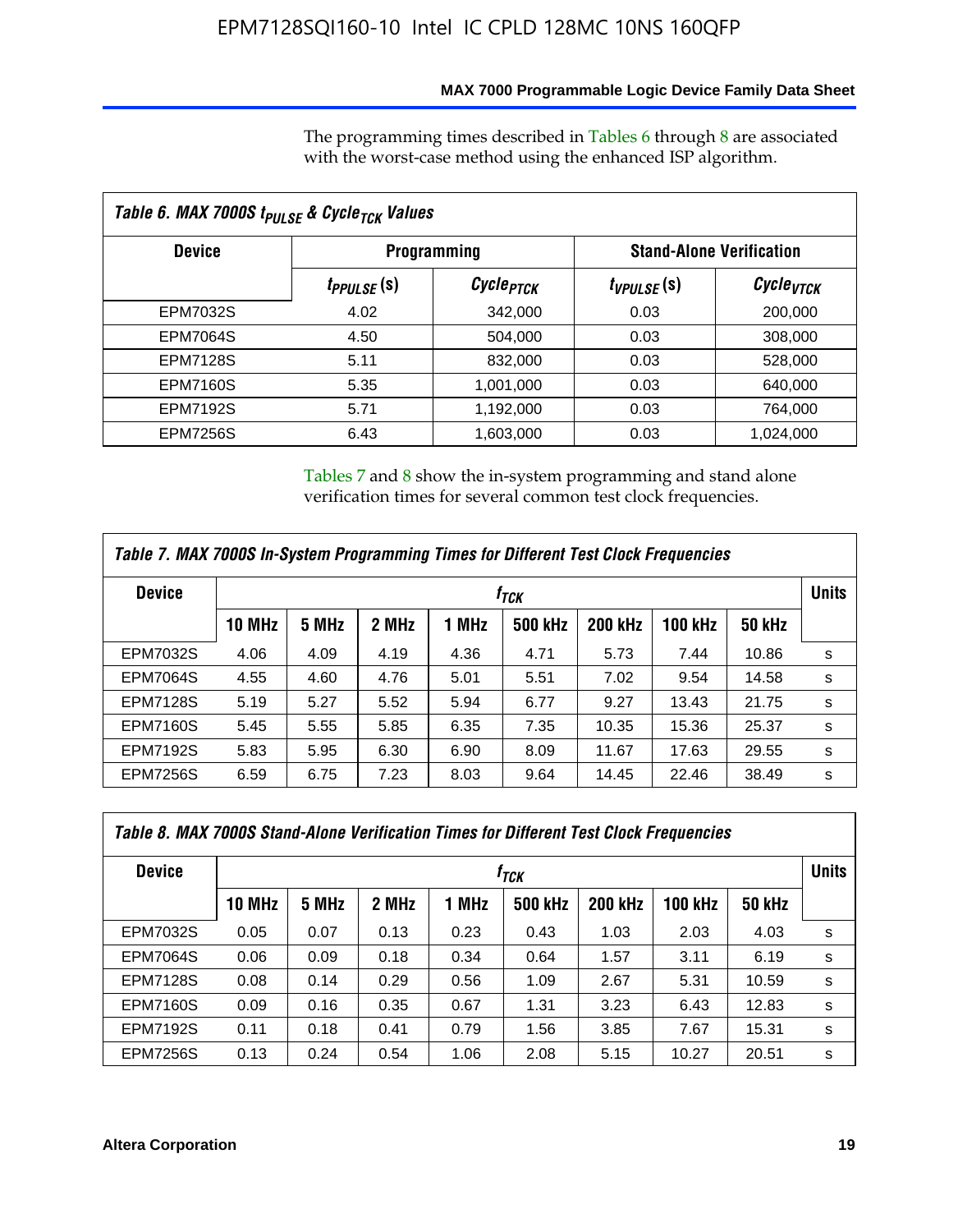### **Programmable Speed/Power Control**

MAX 7000 devices offer a power-saving mode that supports low-power operation across user-defined signal paths or the entire device. This feature allows total power dissipation to be reduced by 50% or more, because most logic applications require only a small fraction of all gates to operate at maximum frequency.

The designer can program each individual macrocell in a MAX 7000 device for either high-speed (i.e., with the Turbo  $Bit^{TM}$  option turned on) or low-power (i.e., with the Turbo Bit option turned off) operation. As a result, speed-critical paths in the design can run at high speed, while the remaining paths can operate at reduced power. Macrocells that run at low power incur a nominal timing delay adder  $(t_{LPA})$  for the  $t_{LAD}$ ,  $t_{LAC}$ ,  $t_{IC}$ ,  $t_{EN}$ , and  $t_{SEXP}$ ,  $t_{ACL}$ , and  $t_{CPPW}$  parameters.

### **Output Configuration**

MAX 7000 device outputs can be programmed to meet a variety of system-level requirements.

### **MultiVolt I/O Interface**

MAX 7000 devices—except 44-pin devices—support the MultiVolt I/O interface feature, which allows MAX 7000 devices to interface with systems that have differing supply voltages. The 5.0-V devices in all packages can be set for 3.3-V or 5.0-V I/O pin operation. These devices have one set of VCC pins for internal operation and input buffers (VCCINT), and another set for I/O output drivers (VCCIO).

The VCCINT pins must always be connected to a 5.0-V power supply. With a 5.0-V  $V_{\text{CCINT}}$  level, input voltage thresholds are at TTL levels, and are therefore compatible with both 3.3-V and 5.0-V inputs.

The VCCIO pins can be connected to either a 3.3-V or a 5.0-V power supply, depending on the output requirements. When the VCCIO pins are connected to a 5.0-V supply, the output levels are compatible with 5.0-V systems. When  $V_{\text{CGO}}$  is connected to a 3.3-V supply, the output high is 3.3 V and is therefore compatible with 3.3-V or 5.0-V systems. Devices operating with  $V_{\text{CCIO}}$  levels lower than 4.75 V incur a nominally greater timing delay of  $t_{OD2}$  instead of  $t_{OD1}$ .

### **Open-Drain Output Option (MAX 7000S Devices Only)**

MAX 7000S devices provide an optional open-drain (functionally equivalent to open-collector) output for each I/O pin. This open-drain output enables the device to provide system-level control signals (e.g., interrupt and write enable signals) that can be asserted by any of several devices. It can also provide an additional wired-OR plane.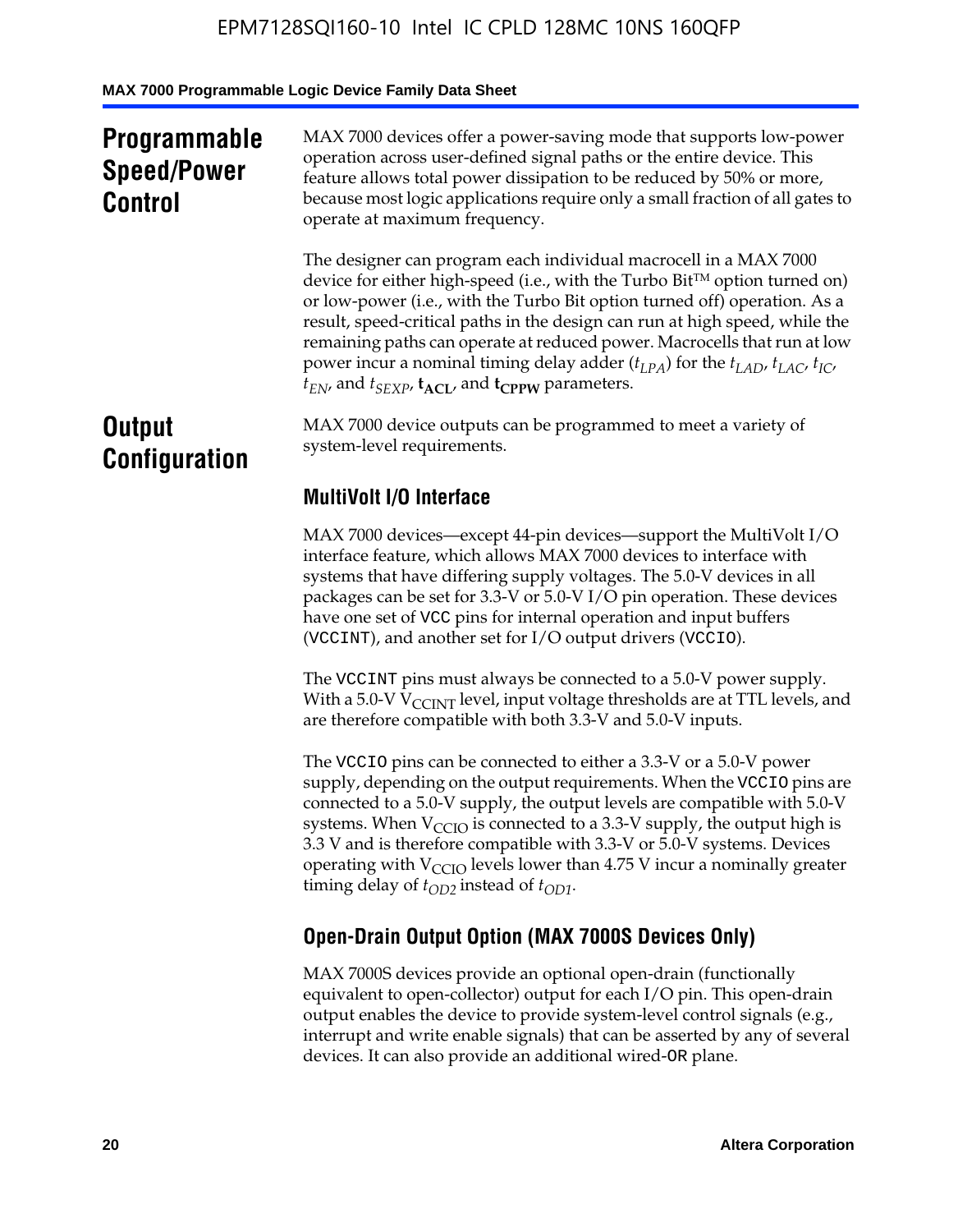By using an external 5.0-V pull-up resistor, output pins on MAX 7000S devices can be set to meet 5.0-V CMOS input voltages. When  $V<sub>CCIO</sub>$  is 3.3 V, setting the open drain option will turn off the output pull-up transistor, allowing the external pull-up resistor to pull the output high enough to meet 5.0-V CMOS input voltages. When  $V_{\text{CCIO}}$  is 5.0 V, setting the output drain option is not necessary because the pull-up transistor will already turn off when the pin exceeds approximately 3.8 V, allowing the external pull-up resistor to pull the output high enough to meet 5.0-V CMOS input voltages.

### **Slew-Rate Control**

The output buffer for each MAX 7000E and MAX 7000S I/O pin has an adjustable output slew rate that can be configured for low-noise or high-speed performance. A faster slew rate provides high-speed transitions for high-performance systems. However, these fast transitions may introduce noise transients into the system. A slow slew rate reduces system noise, but adds a nominal delay of 4 to 5 ns. In MAX 7000E devices, when the Turbo Bit is turned off, the slew rate is set for low noise performance. For MAX 7000S devices, each I/O pin has an individual EEPROM bit that controls the slew rate, allowing designers to specify the slew rate on a pin-by-pin basis.

### **Programming with External Hardware**

[MAX](http://www.altera.com/literature/ds/dspghd.pdf) 7000 devices can be prog[rammed on Windows-based PCs with](http://www.altera.com/literature/ds/dspghd.pdf)  the Altera Logic Programmer card, the Master Programming Unit (MPU), and the appropriate device adapter. The MPU performs a continuity check to ensure adequate electrical contact between the adapter and the device.



For more information, see the *Altera Programming Hardware Data Sheet*.

The Altera development system can use text- or waveform-format test vectors created with the Text Editor or Waveform Editor to test the programmed device. For added design verification, designers can perform functional testing to compare the functional behavior of a MAX 7000 device with the results of simulation. Moreover, Data I/O, BP Microsystems, and other programming hardware manufacturers also provide programming support for Altera devices.



For more information, see the *Programming Hardware Manufacturers*.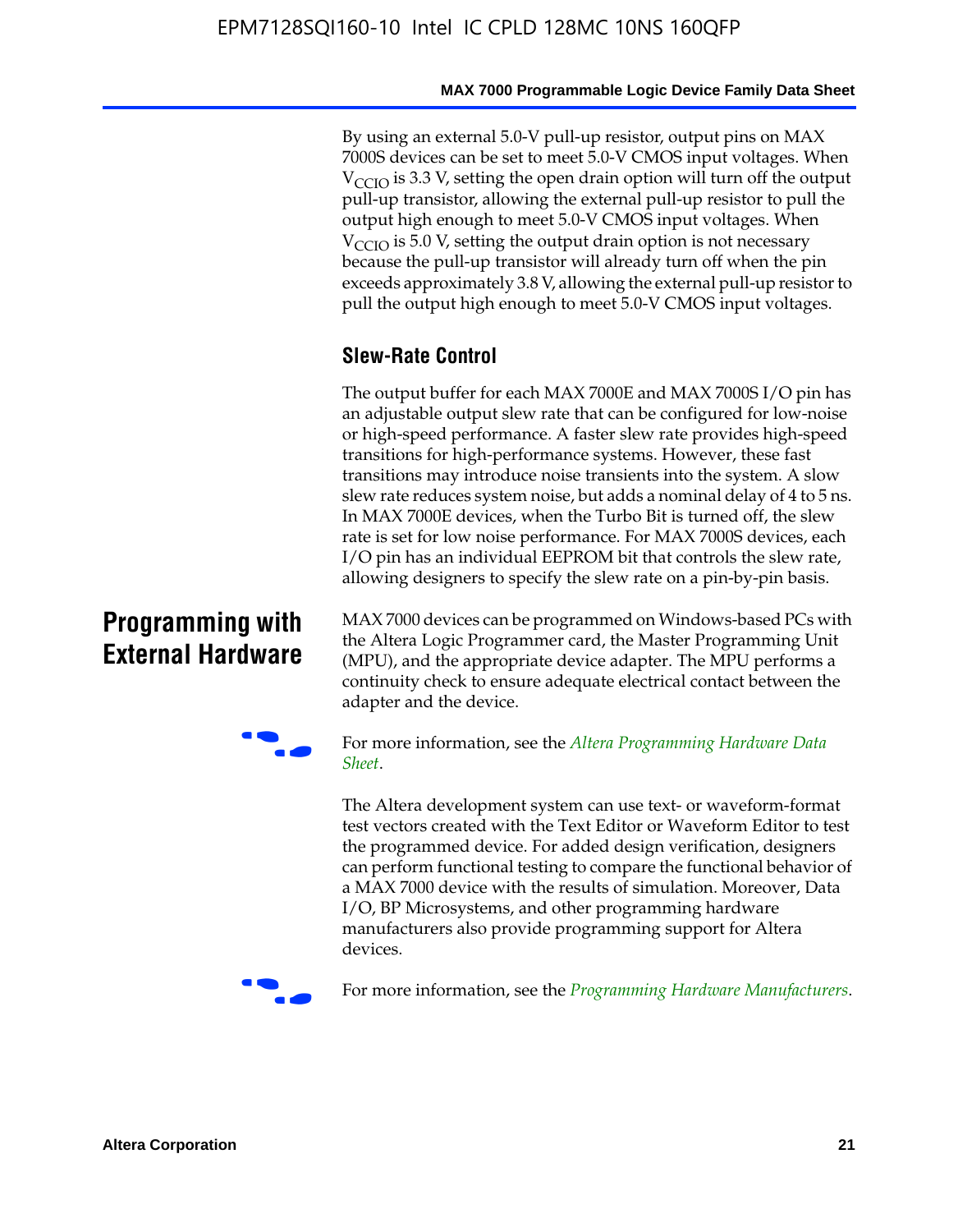### **MAX 7000 Programmable Logic Device Family Data Sheet**

## **IEEE Std. 1149.1 (JTAG) Boundary-Scan Support**

 $\mathsf{r}$ 

MAX 7000 devices support JTAG BST circuitry as specified by IEEE Std. 1149.1-1990. Table 9 describes the JTAG instructions supported by the MAX 7000 family. The pin-out tables (see the Altera web site (**http://www.altera.com**) or the *Altera Digital Library* for pin-out information) show the location of the JTAG control pins for each device. If the JTAG interface is not required, the JTAG pins are available as user I/O pins.

|                         | Table 9. MAX 7000 JTAG Instructions                                                                            |                                                                                                                                                                                                                                                                                                         |  |  |  |  |  |
|-------------------------|----------------------------------------------------------------------------------------------------------------|---------------------------------------------------------------------------------------------------------------------------------------------------------------------------------------------------------------------------------------------------------------------------------------------------------|--|--|--|--|--|
| <b>JTAG Instruction</b> | <b>Devices</b>                                                                                                 | <b>Description</b>                                                                                                                                                                                                                                                                                      |  |  |  |  |  |
| SAMPLE/PRELOAD          | <b>EPM7128S</b><br><b>EPM7160S</b><br><b>EPM7192S</b><br><b>EPM7256S</b>                                       | Allows a snapshot of signals at the device pins to be captured and<br>examined during normal device operation, and permits an initial data<br>pattern output at the device pins.                                                                                                                        |  |  |  |  |  |
| <b>EXTEST</b>           | <b>EPM7128S</b><br><b>EPM7160S</b><br><b>EPM7192S</b><br><b>EPM7256S</b>                                       | Allows the external circuitry and board-level interconnections to be<br>tested by forcing a test pattern at the output pins and capturing test<br>results at the input pins.                                                                                                                            |  |  |  |  |  |
| <b>BYPASS</b>           | EPM7032S<br><b>EPM7064S</b><br><b>EPM7128S</b><br><b>EPM7160S</b><br><b>EPM7192S</b><br><b>EPM7256S</b>        | Places the 1-bit bypass register between the TDI and TDO pins, which<br>allows the BST data to pass synchronously through a selected device<br>to adjacent devices during normal device operation.                                                                                                      |  |  |  |  |  |
| <b>IDCODE</b>           | EPM7032S<br><b>EPM7064S</b><br><b>EPM7128S</b><br><b>EPM7160S</b><br><b>EPM7192S</b><br><b>EPM7256S</b>        | Selects the IDCODE register and places it between TDI and TDO,<br>allowing the IDCODE to be serially shifted out of TDO.                                                                                                                                                                                |  |  |  |  |  |
| <b>ISP Instructions</b> | <b>EPM7032S</b><br><b>EPM7064S</b><br><b>EPM7128S</b><br><b>EPM7160S</b><br><b>EPM7192S</b><br><b>EPM7256S</b> | These instructions are used when programming MAX 7000S devices<br>via the JTAG ports with the MasterBlaster, ByteBlasterMV, BitBlaster<br>download cable, or using a Jam File (.jam), Jam Byte-Code file (.jbc),<br>or Serial Vector Format file (.svf) via an embedded processor or test<br>equipment. |  |  |  |  |  |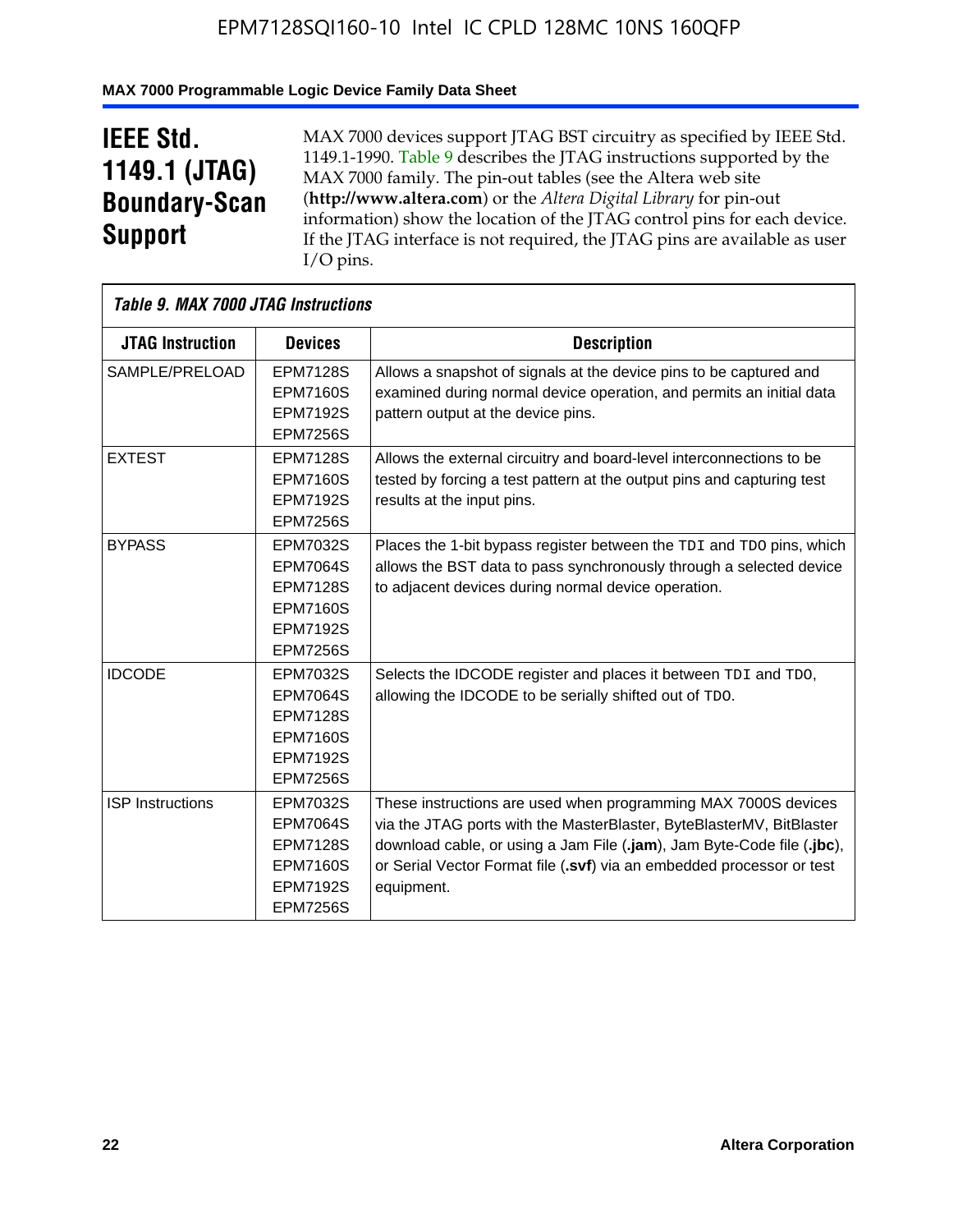The instruction register length of MAX 7000S devices is 10 bits. Tables 10 and 11 show the boundary-scan register length and device IDCODE information for MAX 7000S devices.

| Table 10. MAX 7000S Boundary-Scan Register Length |                                      |  |  |  |  |  |
|---------------------------------------------------|--------------------------------------|--|--|--|--|--|
| <b>Device</b>                                     | <b>Boundary-Scan Register Length</b> |  |  |  |  |  |
| <b>EPM7032S</b>                                   | 1 $(1)$                              |  |  |  |  |  |
| <b>EPM7064S</b>                                   | 1 $(1)$                              |  |  |  |  |  |
| <b>EPM7128S</b>                                   | 288                                  |  |  |  |  |  |
| <b>EPM7160S</b>                                   | 312                                  |  |  |  |  |  |
| <b>EPM7192S</b>                                   | 360                                  |  |  |  |  |  |
| <b>EPM7256S</b>                                   | 480                                  |  |  |  |  |  |

*Note:*

(1) This device does not support JTAG boundary-scan testing. Selecting either the EXTEST or SAMPLE/PRELOAD instruction will select the one-bit bypass register.

| Table 11, 32-Bit MAX 7000 Device IDCODE<br>Note (1) |                            |                              |                                                    |                  |  |  |
|-----------------------------------------------------|----------------------------|------------------------------|----------------------------------------------------|------------------|--|--|
| <b>Device</b>                                       |                            | <b>IDCODE (32 Bits)</b>      |                                                    |                  |  |  |
|                                                     | <b>Version</b><br>(4 Bits) | Part Number (16 Bits)        | <b>Manufacturer's</b><br><b>Identity (11 Bits)</b> | 1 (1 Bit)<br>(2) |  |  |
| EPM7032S                                            | 0000                       | 0011<br>0010<br>0111<br>0000 | 00001101110                                        | 1                |  |  |
| <b>EPM7064S</b>                                     | 0000                       | 0110<br>0100<br>0111<br>0000 | 00001101110                                        | $\mathbf{1}$     |  |  |
| <b>EPM7128S</b>                                     | 0000                       | 0001 0010 1000<br>0111       | 00001101110                                        | $\mathbf{1}$     |  |  |
| <b>EPM7160S</b>                                     | 0000                       | 0001<br>0110<br>0000<br>0111 | 00001101110                                        | $\mathbf{1}$     |  |  |
| <b>EPM7192S</b>                                     | 0000                       | 0111<br>1001<br>0010<br>0001 | 00001101110                                        | 1                |  |  |
| EPM7256S                                            | 0000                       | 0111<br>0010<br>0101<br>0110 | 00001101110                                        | 1                |  |  |

*Notes:*

(1) The most significant bit (MSB) is on the left.

(2) The least significant bit (LSB) for all JTAG IDCODEs is 1.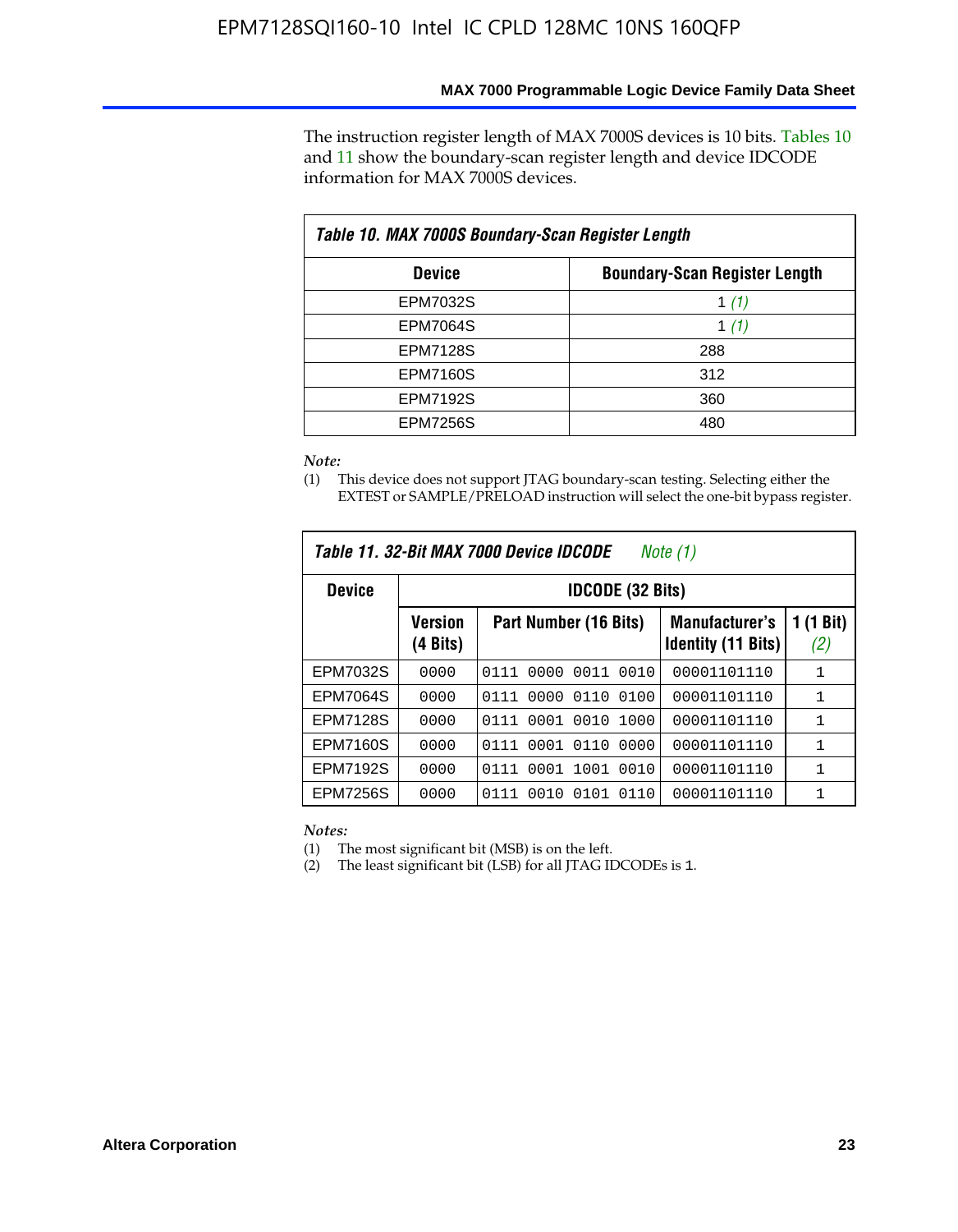### **MAX 7000 Programmable Logic Device Family Data Sheet**

Figure 9 shows the timing requirements for the JTAG signals.



Table 12 shows the JTAG timing parameters and values for MAX 7000S devices.

|                   | Table 12. JTAG Timing Parameters & Values for MAX 7000S Devices |     |            |      |
|-------------------|-----------------------------------------------------------------|-----|------------|------|
| <b>Symbol</b>     | Parameter                                                       | Min | <b>Max</b> | Unit |
| t <sub>JCP</sub>  | TCK clock period                                                | 100 |            | ns   |
| t <sub>JCH</sub>  | TCK clock high time                                             | 50  |            | ns   |
| t <sub>JCL</sub>  | <b>TCK clock low time</b>                                       | 50  |            | ns   |
| t <sub>JPSU</sub> | JTAG port setup time                                            | 20  |            | ns   |
| t <sub>JPH</sub>  | JTAG port hold time                                             | 45  |            | ns   |
| t <sub>JPCO</sub> | JTAG port clock to output                                       |     | 25         | ns   |
| t <sub>JPZX</sub> | JTAG port high impedance to valid output                        |     | 25         | ns   |
| t <sub>JPXZ</sub> | JTAG port valid output to high impedance                        |     | 25         | ns   |
| t <sub>JSSU</sub> | Capture register setup time                                     | 20  |            | ns   |
| t <sub>JSH</sub>  | Capture register hold time                                      | 45  |            | ns   |
| t <sub>JSCO</sub> | Update register clock to output                                 |     | 25         | ns   |
| t <sub>JSZX</sub> | Update register high impedance to valid output                  |     | 25         | ns   |
| t <sub>JSXZ</sub> | Update register valid output to high impedance                  |     | 25         | ns   |



For more information, see *Application Note 39 (IEEE 1149.1 (JTAG) Boundary-Scan Testing in Altera Devices)*.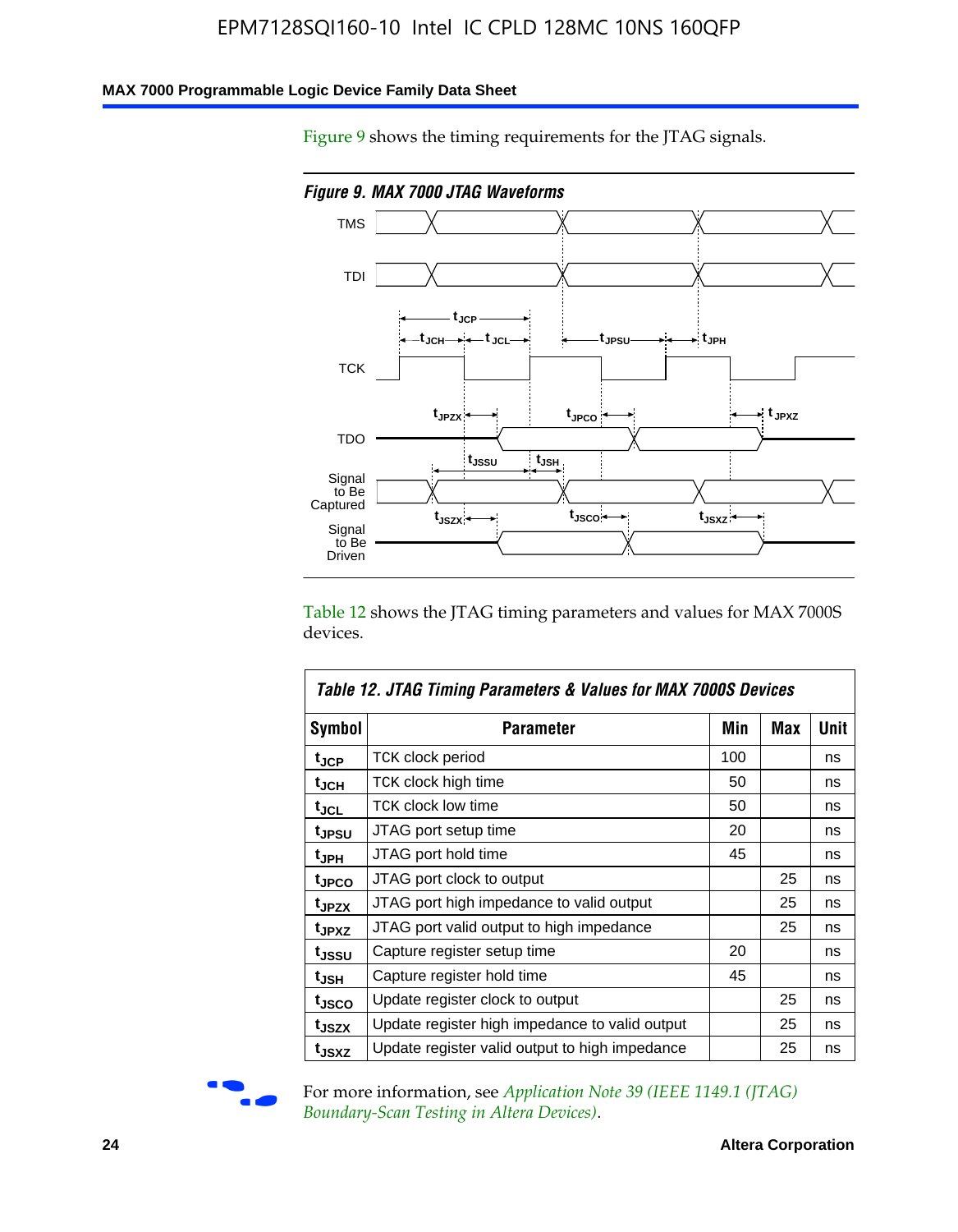#### **MAX 7000 Programmable Logic Device Family Data Sheet**

**Design Security** All MAX 7000 devices contain a programmable security bit that controls access to the data programmed into the device. When this bit is programmed, a proprietary design implemented in the device cannot be copied or retrieved. This feature provides a high level of design security because programmed data within EEPROM cells is invisible. The security bit that controls this function, as well as all other programmed data, is reset only when the device is reprogrammed.

### **Generic Testing** Each MAX 7000 device is functionally tested. Complete testing of each programmable EEPROM bit and all internal logic elements ensures 100% programming yield. AC test measurements are taken under conditions equivalent to those shown in Figure 10. Test patterns can be used and then erased during early stages of the production flow.

#### *Figure 10. MAX 7000 AC Test Conditions*

*Power supply transients can affect AC measurements. Simultaneous transitions of multiple outputs should be avoided for accurate measurement. Threshold tests must not be performed under AC conditions. Large-amplitude, fast ground-current transients normally occur as the device outputs discharge the load capacitances. When these transients flow through the parasitic inductance between the device ground pin and the test system ground, significant reductions in observable noise immunity can result. Numbers in brackets are for 2.5-V devices and outputs. Numbers without brackets are for 3.3-V devices and outputs.*



### **QFP Carrier & Development Socket**

MAX 7000 and MAX 7000E devices in QFP packages with 10[0 or more](http://www.altera.com/literature/ds/dsqfp.pdf)  [pins are shipped in special plas](http://www.altera.com/literature/ds/dsqfp.pdf)tic carriers to protect the QFP leads. The carrier is used with a prototype development socket and special programming hardware available from Altera. This carrier technology makes it possible to program, test, erase, and reprogram a device without exposing the leads to mechanical stress.

For detailed information and carrier dimensions, refer to the *QFP Carrier & Development Socket Data Sheet*.

MAX 7000S devices are not shipped in carriers.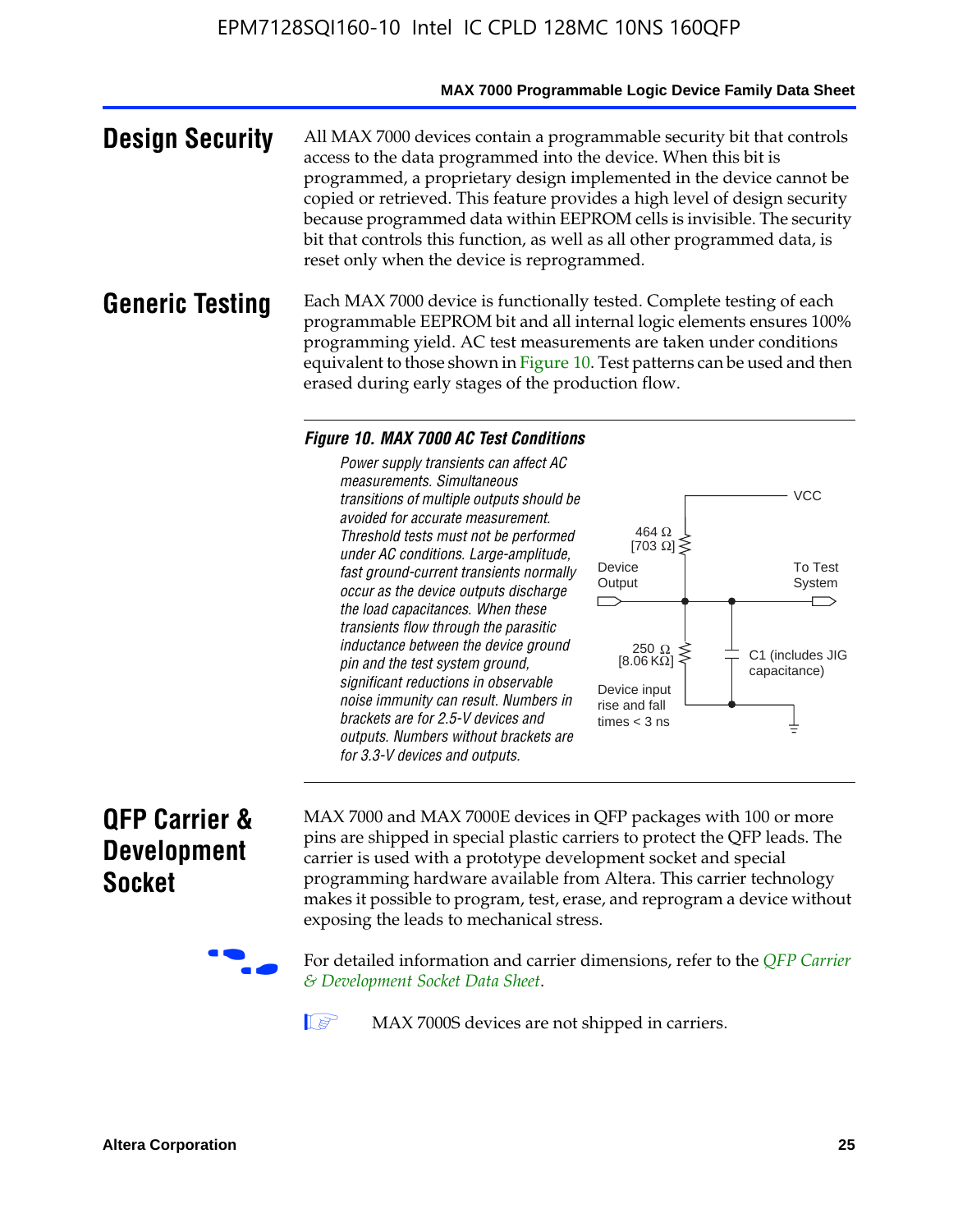### **MAX 7000 Programmable Logic Device Family Data Sheet**

### **Operating Conditions**

Tables 13 through 18 provide information about absolute maximum ratings, recommended operating conditions, operating conditions, and capacitance for 5.0-V MAX 7000 devices.

|                             | Table 13. MAX 7000 5.0-V Device Absolute Maximum Ratings | Note (1)                           |        |     |      |
|-----------------------------|----------------------------------------------------------|------------------------------------|--------|-----|------|
| Symbol                      | <b>Parameter</b>                                         | <b>Conditions</b>                  | Min    | Max | Unit |
| $V_{\rm CC}$                | Supply voltage                                           | With respect to ground (2)         | $-2.0$ | 7.0 | V    |
| $V_{1}$                     | DC input voltage                                         |                                    | $-2.0$ | 7.0 | V    |
| $I_{\text{OUT}}$            | DC output current, per pin                               |                                    | $-25$  | 25  | mA   |
| $\mathsf{T}_{\text{STG}}$   | Storage temperature                                      | No bias                            | $-65$  | 150 | ° C  |
| $\mathsf{T}_{\mathsf{AMB}}$ | Ambient temperature                                      | Under bias                         | $-65$  | 135 | ° C  |
| $T_{\rm J}$                 | Junction temperature                                     | Ceramic packages, under bias       |        | 150 | ° C  |
|                             |                                                          | PQFP and RQFP packages, under bias |        | 135 | ° C  |

|                          |                                                        | Table 14. MAX 7000 5.0-V Device Recommended Operating Conditions |                |                          |              |
|--------------------------|--------------------------------------------------------|------------------------------------------------------------------|----------------|--------------------------|--------------|
| Symbol                   | <b>Parameter</b>                                       | <b>Conditions</b>                                                | Min            | Max                      | Unit         |
| <b>V<sub>CCINT</sub></b> | Supply voltage for internal logic and<br>input buffers | (3), (4), (5)                                                    | 4.75<br>(4.50) | 5.25<br>(5.50)           | $\vee$       |
| V <sub>CCIO</sub>        | Supply voltage for output drivers,<br>5.0-V operation  | (3), (4)                                                         | 4.75<br>(4.50) | 5.25<br>(5.50)           | $\vee$       |
|                          | Supply voltage for output drivers,<br>3.3-V operation  | (3), (4), (6)                                                    | 3.00<br>(3.00) | 3.60<br>(3.60)           | $\vee$       |
| V <sub>CCISP</sub>       | Supply voltage during ISP                              | (7)                                                              | 4.75           | 5.25                     | V            |
| $V_{1}$                  | Input voltage                                          |                                                                  | $-0.5(8)$      | $V_{\text{CCINT}} + 0.5$ | $\vee$       |
| $V_{\rm O}$              | Output voltage                                         |                                                                  | 0              | V <sub>CCIO</sub>        | V            |
| T <sub>A</sub>           | Ambient temperature                                    | For commercial use                                               | $\Omega$       | 70                       | $^{\circ}$ C |
|                          |                                                        | For industrial use                                               | $-40$          | 85                       | °C           |
| $T_{\rm d}$              | Junction temperature                                   | For commercial use                                               | $\Omega$       | 90                       | ° C          |
|                          |                                                        | For industrial use                                               | $-40$          | 105                      | $^{\circ}$ C |
| $t_{R}$                  | Input rise time                                        |                                                                  |                | 40                       | ns           |
| $t_F$                    | Input fall time                                        |                                                                  |                | 40                       | ns           |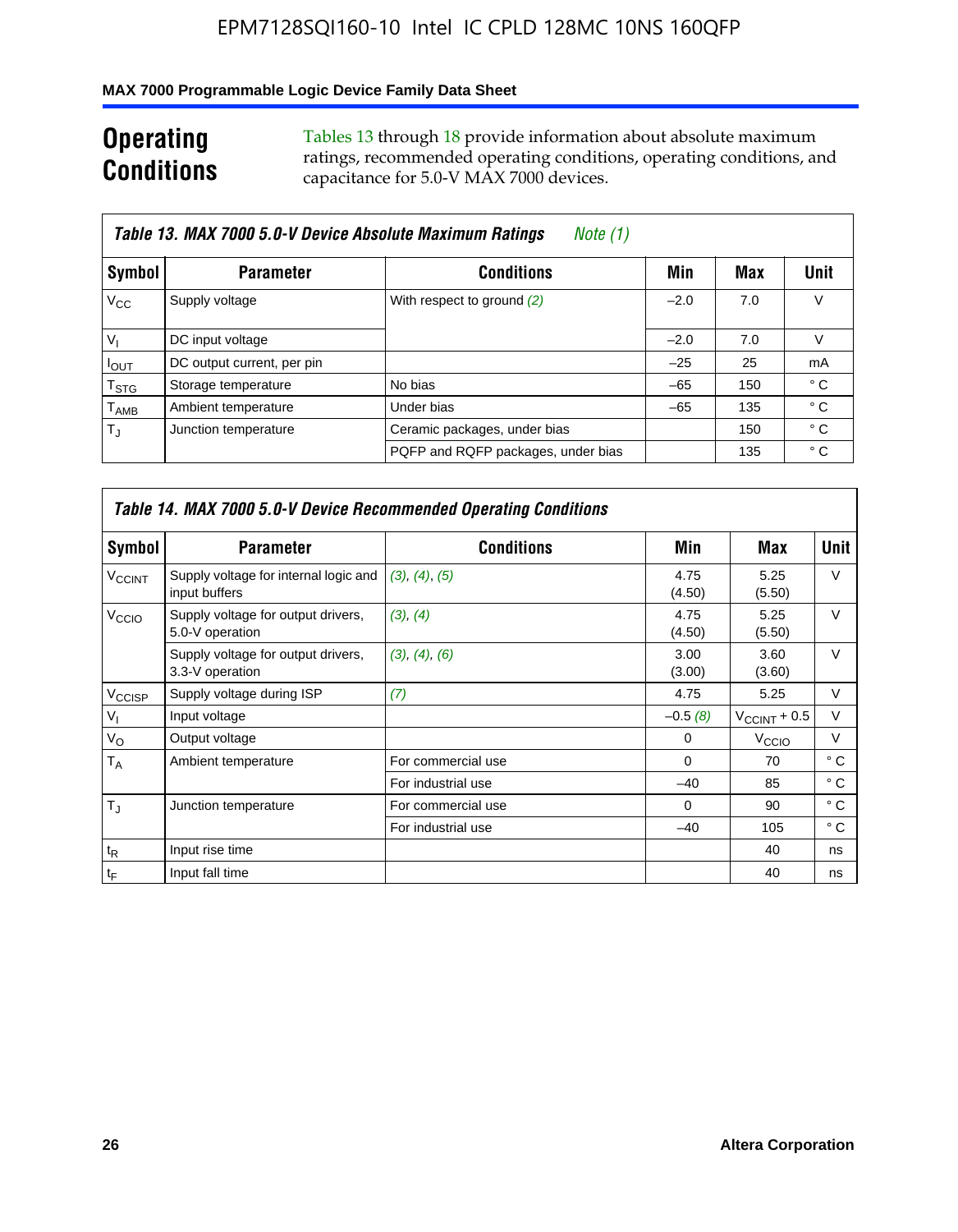|                 | Table 15. MAX 7000 5.0-V Device DC Operating Conditions<br>Note (9) |                                                                                                         |  |                       |        |  |  |  |
|-----------------|---------------------------------------------------------------------|---------------------------------------------------------------------------------------------------------|--|-----------------------|--------|--|--|--|
| Symbol          | <b>Parameter</b>                                                    | <b>Conditions</b><br>Min<br>2.0<br>$-0.5(8)$<br>2.4<br>2.4<br>$V_{\text{CClO}}$ – 0.2<br>$-10$<br>$-40$ |  | Max                   | Unit   |  |  |  |
| V <sub>IH</sub> | High-level input voltage                                            |                                                                                                         |  | $V_{\rm CCINT}$ + 0.5 | V      |  |  |  |
| $V_{IL}$        | Low-level input voltage                                             |                                                                                                         |  | 0.8                   | V      |  |  |  |
| $V_{OH}$        | 5.0-V high-level TTL output voltage                                 | $I_{OH} = -4$ mA DC, $V_{CClO} = 4.75$ V (10)                                                           |  |                       | V      |  |  |  |
|                 | 3.3-V high-level TTL output voltage                                 | $I_{OH} = -4$ mA DC, $V_{CClO} = 3.00$ V (10)                                                           |  |                       | V      |  |  |  |
|                 | 3.3-V high-level CMOS output<br>voltage                             | $I_{OH} = -0.1$ mA DC, $V_{CClO} = 3.0$ V (10)                                                          |  |                       | $\vee$ |  |  |  |
| $V_{OL}$        | 5.0-V low-level TTL output voltage                                  | $I_{\text{OI}}$ = 12 mA DC, $V_{\text{CCIO}}$ = 4.75 V (11)                                             |  | 0.45                  | V      |  |  |  |
|                 | 3.3-V low-level TTL output voltage                                  | $I_{OL}$ = 12 mA DC, $V_{CClO}$ = 3.00 V (11)                                                           |  | 0.45                  | $\vee$ |  |  |  |
|                 | 3.3-V low-level CMOS output<br>voltage                              | $I_{\text{OI}} = 0.1 \text{ mA DC}, V_{\text{CCIO}} = 3.0 \text{ V} (11)$                               |  | 0.2                   | $\vee$ |  |  |  |
| I <sub>I</sub>  | Leakage current of dedicated input<br>pins                          | $V_1 = -0.5$ to 5.5 V (11)                                                                              |  | 10                    | μA     |  |  |  |
| $I_{OZ}$        | I/O pin tri-state output off-state<br>current                       | $V_1 = -0.5$ to 5.5 V (11), (12)                                                                        |  | 40                    | μA     |  |  |  |

|                  | Table 16. MAX 7000 5.0-V Device Capacitance: EPM7032, EPM7064 & EPM7096 Devices<br><i>Note (13)</i> |                                      |     |     |      |
|------------------|-----------------------------------------------------------------------------------------------------|--------------------------------------|-----|-----|------|
| Symbol           | <b>Parameter</b>                                                                                    | <b>Conditions</b>                    | Min | Max | Unit |
| $C_{IN}$         | Input pin capacitance                                                                               | $V_{IN} = 0 V$ , f = 1.0 MHz         |     | 12  | рF   |
| C <sub>I/O</sub> | I/O pin capacitance                                                                                 | $V_{\text{OUT}} = 0 V$ , f = 1.0 MHz |     | 12  | рF   |

|                  | Table 17. MAX 7000 5.0-V Device Capacitance: MAX 7000E Devices | <i>Note (13)</i>               |     |     |        |
|------------------|----------------------------------------------------------------|--------------------------------|-----|-----|--------|
| Symbol           | <b>Parameter</b>                                               | <b>Conditions</b>              | Min | Max | Unit I |
| $C_{IN}$         | Input pin capacitance                                          | $V_{1N} = 0 V$ , f = 1.0 MHz   |     | 15  | pF     |
| C <sub>I/O</sub> | I/O pin capacitance                                            | $V_{OIII} = 0 V$ , f = 1.0 MHz |     | 15  | pF     |

|                  | Table 18. MAX 7000 5.0-V Device Capacitance: MAX 7000S Devices | <i>Note (13)</i>                    |     |     |        |
|------------------|----------------------------------------------------------------|-------------------------------------|-----|-----|--------|
| Symbol           | <b>Parameter</b>                                               | <b>Conditions</b>                   | Min | Max | Unit I |
| $C_{IN}$         | Dedicated input pin capacitance                                | $V_{IN} = 0 V$ , f = 1.0 MHz        |     | 10  | pF     |
| C <sub>I/O</sub> | I/O pin capacitance                                            | $V_{\text{OUT}} = 0 V, f = 1.0 MHz$ |     | 10  | pF     |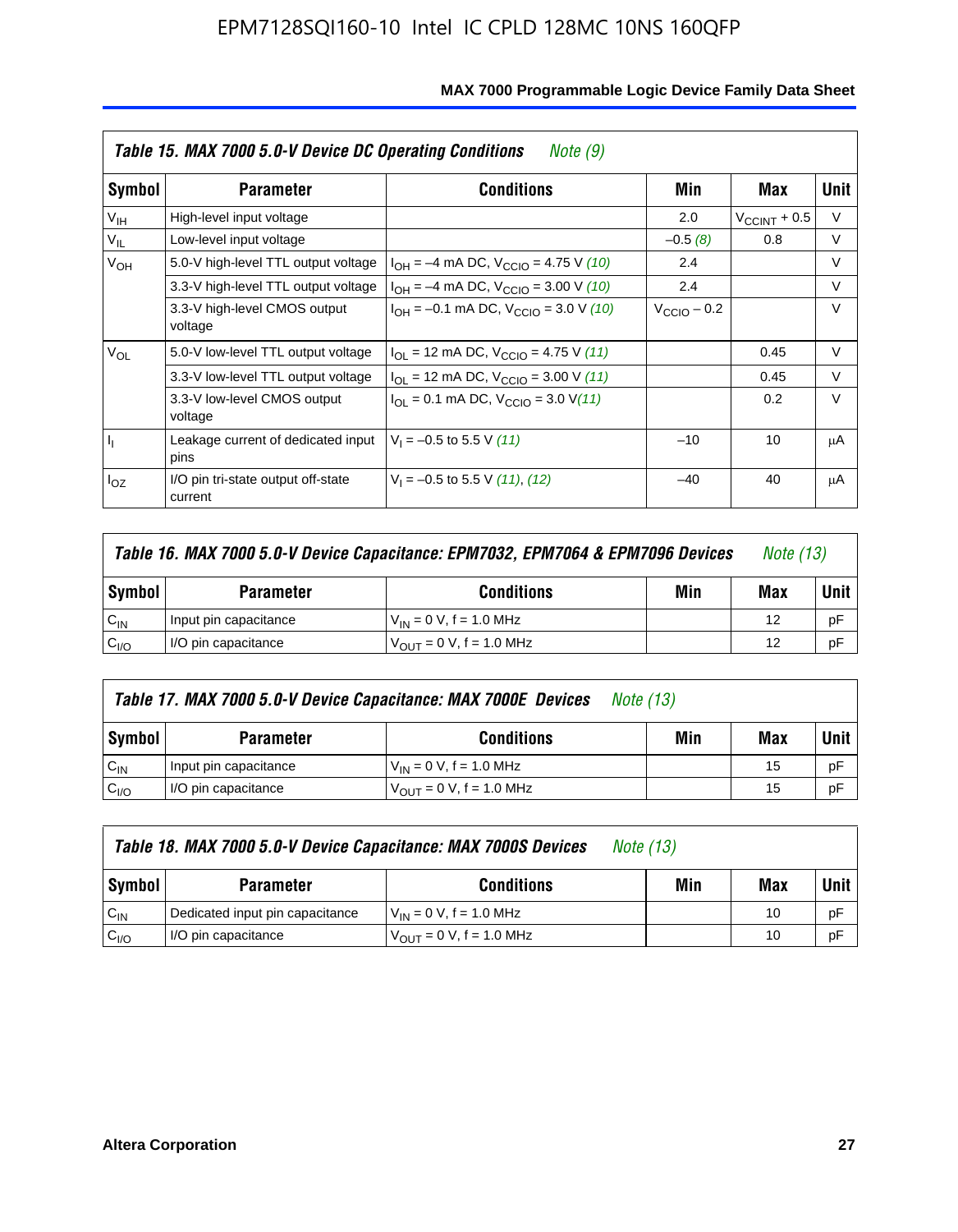#### **MAX 7000 Programmable Logic Device Family Data Sheet**

*Notes to tables:*

- (1) See the *Operating Requirements for Altera Devices Data Sheet*.
- (2) Minimum DC input voltage on I/O pins is –0.5 V and on 4 dedicated input pins is –0.3 V. During transitions, the inputs may undershoot to –2.0 V or overshoot to 7.0 V for input currents less than 100 mA and periods shorter than  $20$  ns.
- (3) Numbers in parentheses are for industrial-temperature-range devices.<br>(4)  $V_{CC}$  must rise monotonically.
- $V_{CC}$  must rise monotonically.
- (5) The POR time for all 7000S devices does not exceed 300 µs. The sufficient V<sub>CCINT</sub> voltage level for POR is 4.5 V. The device is fully initialized within the POR time after  $V_{\text{CCINT}}$  reaches the sufficient POR voltage level.
- (6) 3.3-V I/O operation is not available for 44-pin packages.
- (7) The  $V_{\text{CCISP}}$  parameter applies only to MAX 7000S devices.
- (8) During in-system programming, the minimum DC input voltage is –0.3 V.
- (9) These values are specified under the MAX 7000 recommended operating conditions in Table 14 on page 26.
- (10) The parameter is measured with 50% of the outputs each sourcing the specified current. The  $I_{OH}$  parameter refers to high-level TTL or CMOS output current.
- (11) The parameter is measured with 50% of the outputs each sinking the specified current. The  $I_{OL}$  parameter refers to low-level TTL, PCI, or CMOS output current.
- (12) When the JTAG interface is enabled in MAX 7000S devices, the input leakage current on the JTAG pins is typically –60 μA.
- (13) Capacitance is measured at 25° C and is sample-tested only. The OE1 pin has a maximum capacitance of 20 pF.

Figure 11 shows the typical output drive characteristics of MAX 7000 devices.

#### *Figure 11. Output Drive Characteristics of 5.0-V MAX 7000 Devices*



**Timing Model** MAX 7000 device timing can be analyzed with the Altera software, with a variety of popular industry-standard EDA simulators and timing analyzers, or with the timing model shown in Figure 12. MAX 7000 devices have fixed internal delays that enable the designer to determine the worst-case timing of any design. The Altera software provides timing simulation, point-to-point delay prediction, and detailed timing analysis for a device-wide performance evaluation.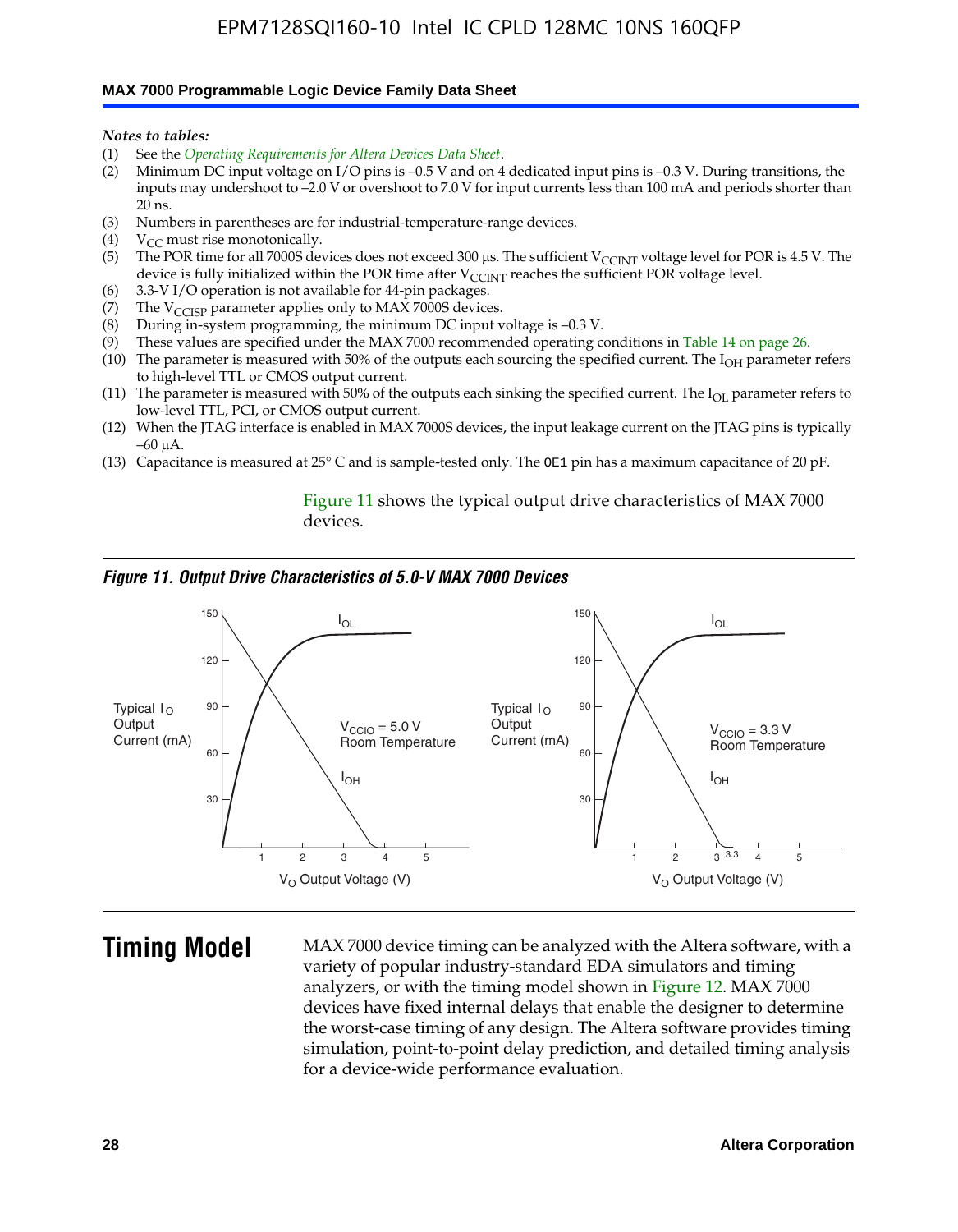

### **MAX 7000 Programmable Logic Device Family Data Sheet**

#### *Notes:*

- (1) Only available in MAX 7000E and MAX 7000S devices.
- (2) Not available in 44-pin devices.

[The tim](http://www.altera.com/literature/an/an094.pdf)ing characteristics [of any signal path can be derived from the](http://www.altera.com/literature/an/an094.pdf)  timing model and parameters of a particular device. External timing parameters, which represent pin-to-pin timing delays, can be calculated as the sum of internal parameters. Figure 13 shows the internal timing relationship of internal and external delay parameters.



For more infomration, see *Application Note 94 (Understanding MAX 7000 Timing)*.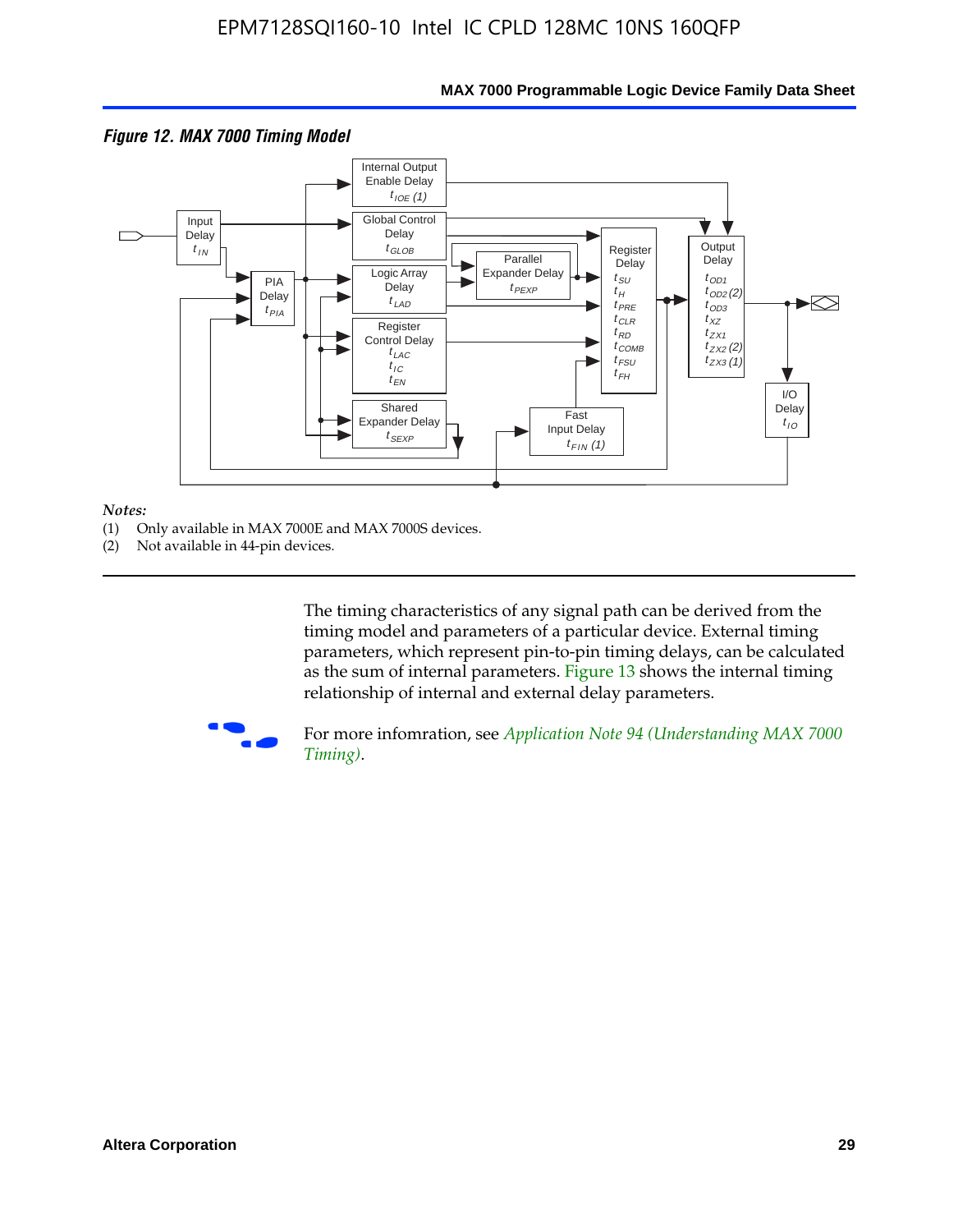### *Figure 13. Switching Waveforms*



**30 Altera Corporation**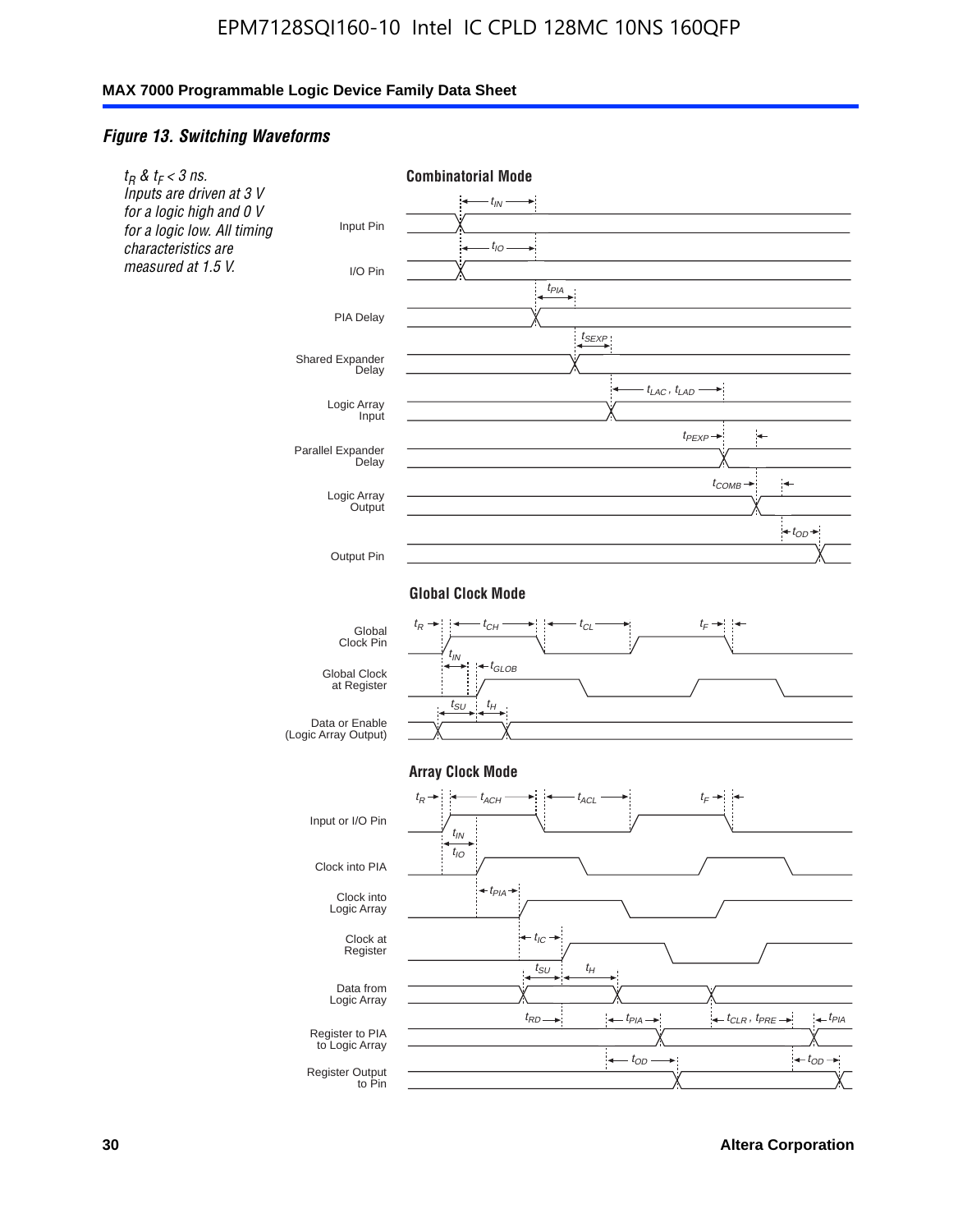|                         | Table 19. MAX 7000 & MAX 7000E External Timing Parameters<br>Note (1) |                    |       |                                  |       |             |            |  |
|-------------------------|-----------------------------------------------------------------------|--------------------|-------|----------------------------------|-------|-------------|------------|--|
| Symbol                  | <b>Parameter</b>                                                      | <b>Conditions</b>  |       | -6 Speed Grade<br>-7 Speed Grade |       | <b>Unit</b> |            |  |
|                         |                                                                       |                    | Min   | Max                              | Min   | Max         |            |  |
| t <sub>PD1</sub>        | Input to non-registered output                                        | $C1 = 35 pF$       |       | 6.0                              |       | 7.5         | ns         |  |
| $t_{PD2}$               | I/O input to non-registered output                                    | $C1 = 35 pF$       |       | 6.0                              |       | 7.5         | ns         |  |
| $t_{\text{SU}}$         | Global clock setup time                                               |                    | 5.0   |                                  | 6.0   |             | ns         |  |
| $t_H$                   | Global clock hold time                                                |                    | 0.0   |                                  | 0.0   |             | ns         |  |
| t <sub>FSU</sub>        | Global clock setup time of fast input                                 | (2)                | 2.5   |                                  | 3.0   |             | ns         |  |
| $t_{FH}$                | Global clock hold time of fast input                                  | (2)                | 0.5   |                                  | 0.5   |             | ns         |  |
| $t_{CO1}$               | Global clock to output delay                                          | $C1 = 35 pF$       |       | 4.0                              |       | 4.5         | ns         |  |
| $t_{\text{CH}}$         | Global clock high time                                                |                    | 2.5   |                                  | 3.0   |             | ns         |  |
| $t_{CL}$                | Global clock low time                                                 |                    | 2.5   |                                  | 3.0   |             | ns         |  |
| t <sub>ASU</sub>        | Array clock setup time                                                |                    | 2.5   |                                  | 3.0   |             | ns         |  |
| t <sub>АН</sub>         | Array clock hold time                                                 |                    | 2.0   |                                  | 2.0   |             | ns         |  |
| $t_{ACO1}$              | Array clock to output delay                                           | $C1 = 35 pF$       |       | 6.5                              |       | 7.5         | ns         |  |
| t <sub>ACH</sub>        | Array clock high time                                                 |                    | 3.0   |                                  | 3.0   |             | ns         |  |
| $t_{\sf ACL}$           | Array clock low time                                                  |                    | 3.0   |                                  | 3.0   |             | ns         |  |
| t <sub>CPPW</sub>       | Minimum pulse width for clear and<br>preset                           | (3)                | 3.0   |                                  | 3.0   |             | ns         |  |
| t <sub>ODH</sub>        | Output data hold time after clock                                     | $C1 = 35$ pF $(4)$ | 1.0   |                                  | 1.0   |             | ns         |  |
| $t_{\mathsf{CNT}}$      | Minimum global clock period                                           |                    |       | 6.6                              |       | 8.0         | ns         |  |
| $f_{\text{CNT}}$        | Maximum internal global clock<br>frequency                            | (5)                | 151.5 |                                  | 125.0 |             | <b>MHz</b> |  |
| <b>t<sub>ACNT</sub></b> | Minimum array clock period                                            |                    |       | 6.6                              |       | 8.0         | ns         |  |
| <b>f<sub>ACNT</sub></b> | Maximum internal array clock<br>frequency                             | (5)                | 151.5 |                                  | 125.0 |             | <b>MHz</b> |  |
| $f_{MAX}$               | Maximum clock frequency                                               | (6)                | 200   |                                  | 166.7 |             | <b>MHz</b> |  |

### **MAX 7000 Programmable Logic Device Family Data Sheet**

Tables 19 through 26 show the MAX 7000 and MAX 7000E AC operating conditions.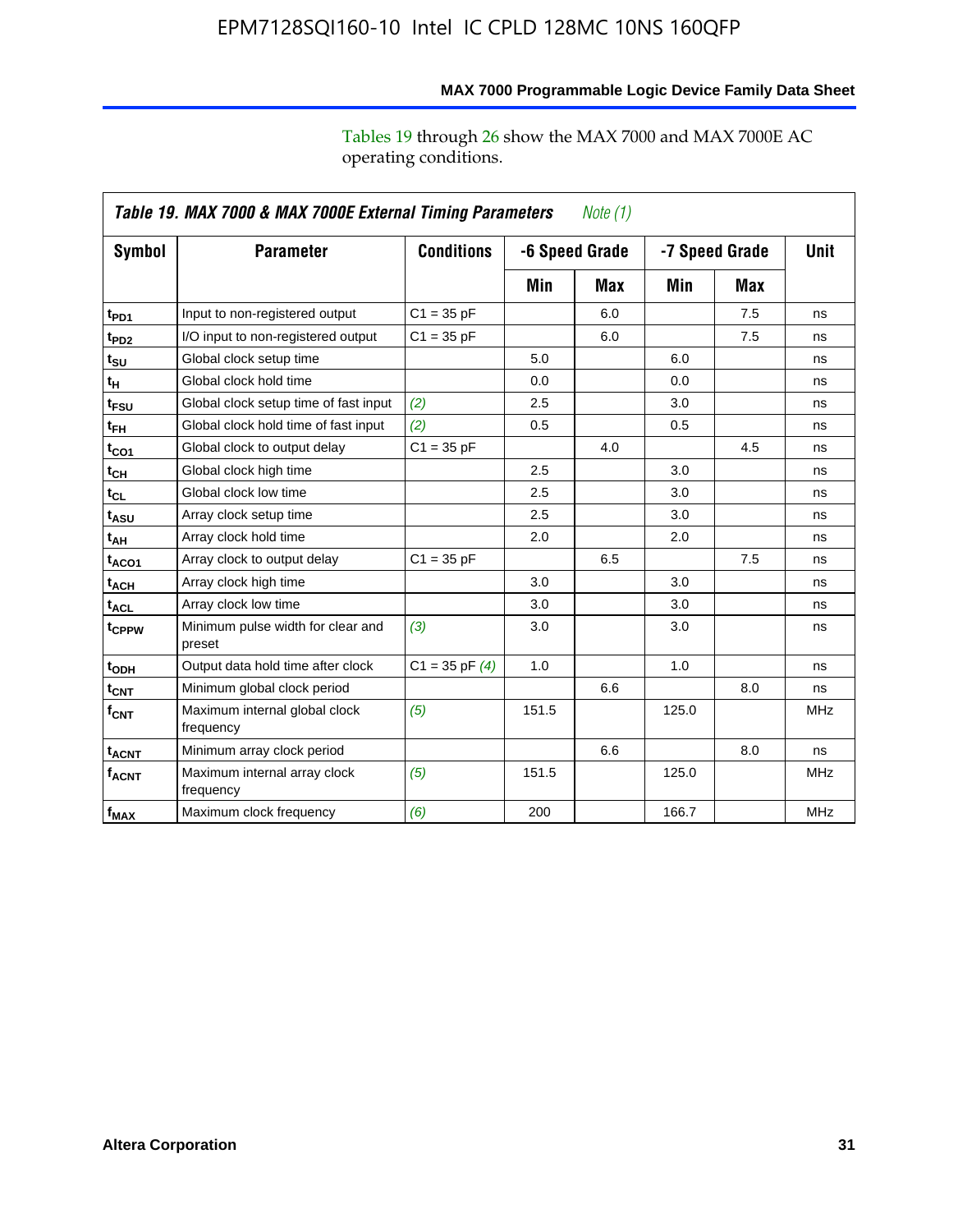| Symbol                      | <b>Parameter</b>                                                                                             | <b>Conditions</b>  |     | Speed Grade -6 |     | Speed Grade -7 | Unit |
|-----------------------------|--------------------------------------------------------------------------------------------------------------|--------------------|-----|----------------|-----|----------------|------|
|                             |                                                                                                              |                    | Min | Max            | Min | Max            |      |
| $t_{IN}$                    | Input pad and buffer delay                                                                                   |                    |     | 0.4            |     | 0.5            | ns   |
| $t_{IO}$                    | I/O input pad and buffer delay                                                                               |                    |     | 0.4            |     | 0.5            | ns   |
| $t_{\textit{FIN}}$          | Fast input delay                                                                                             | (2)                |     | 0.8            |     | 1.0            | ns   |
| <sup>t</sup> SEXP           | Shared expander delay                                                                                        |                    |     | 3.5            |     | 4.0            | ns   |
| t <sub>PEXP</sub>           | Parallel expander delay                                                                                      |                    |     | 0.8            |     | 0.8            | ns   |
| t <sub>LAD</sub>            | Logic array delay                                                                                            |                    |     | 2.0            |     | 3.0            | ns   |
| $t_{LAC}$                   | Logic control array delay                                                                                    |                    |     | 2.0            |     | 3.0            | ns   |
| $t_{IOE}$                   | Internal output enable delay                                                                                 | (2)                |     |                |     | 2.0            | ns   |
| $t_{OD1}$                   | Output buffer and pad delay<br>Slow slew rate = off, $V_{\text{CCIO}} = 5.0 V$                               | $C1 = 35$ pF       |     | 2.0            |     | 2.0            | ns   |
| $t_{OD2}$                   | Output buffer and pad delay<br>Slow slew rate = off, $V_{\text{CCIO}} = 3.3$ V                               | $C1 = 35$ pF $(7)$ |     | 2.5            |     | 2.5            | ns   |
| $t_{OD3}$                   | Output buffer and pad delay<br>Slow slew rate $=$ on,<br>$V_{\text{CCIO}} = 5.0 \text{ V or } 3.3 \text{ V}$ | $C1 = 35$ pF $(2)$ |     | 7.0            |     | 7.0            | ns   |
| $t_{ZX1}$                   | Output buffer enable delay<br>Slow slew rate = off, $V_{\text{CCIO}} = 5.0 V$                                | $C1 = 35 pF$       |     | 4.0            |     | 4.0            | ns   |
| $t_{ZX2}$                   | Output buffer enable delay<br>Slow slew rate = off, $V_{\text{CCIO}} = 3.3$ V                                | $C1 = 35$ pF $(7)$ |     | 4.5            |     | 4.5            | ns   |
| tzx3                        | Output buffer enable delay<br>Slow slew rate $=$ on<br>$V_{\text{CCIO}} = 5.0 \text{ V}$ or 3.3 V            | $C1 = 35$ pF $(2)$ |     | 9.0            |     | 9.0            | ns   |
| $t_{\mathsf{XZ}}$           | Output buffer disable delay                                                                                  | $C1 = 5pF$         |     | 4.0            |     | 4.0            | ns   |
| $t_{\scriptstyle\text{SU}}$ | Register setup time                                                                                          |                    | 3.0 |                | 3.0 |                | ns   |
| t <sub>Η</sub>              | Register hold time                                                                                           |                    | 1.5 |                | 2.0 |                | ns   |
| $t_{\mathsf{FSU}}$          | Register setup time of fast input                                                                            | (2)                | 2.5 |                | 3.0 |                | ns   |
| $t_{FH}$                    | Register hold time of fast input                                                                             | (2)                | 0.5 |                | 0.5 |                | ns   |
| t <sub>RD</sub>             | Register delay                                                                                               |                    |     | 0.8            |     | 1.0            | ns   |
| $t_{COMB}$                  | Combinatorial delay                                                                                          |                    |     | 0.8            |     | 1.0            | ns   |
| $t_{\mathcal{IC}}$          | Array clock delay                                                                                            |                    |     | 2.5            |     | 3.0            | ns   |
| $t_{EN}$                    | Register enable time                                                                                         |                    |     | 2.0            |     | 3.0            | ns   |
| $t_{GLOB}$                  | Global control delay                                                                                         |                    |     | 0.8            |     | 1.0            | ns   |
| $t_{PRE}$                   | Register preset time                                                                                         |                    |     | 2.0            |     | 2.0            | ns   |
| $t_{\sf CLR}$               | Register clear time                                                                                          |                    |     | 2.0            |     | 2.0            | ns   |
| t <sub>PIA</sub>            | PIA delay                                                                                                    |                    |     | 0.8            |     | 1.0            | ns   |
| $t_{LPA}$                   | Low-power adder                                                                                              | (8)                |     | 10.0           |     | 10.0           | ns   |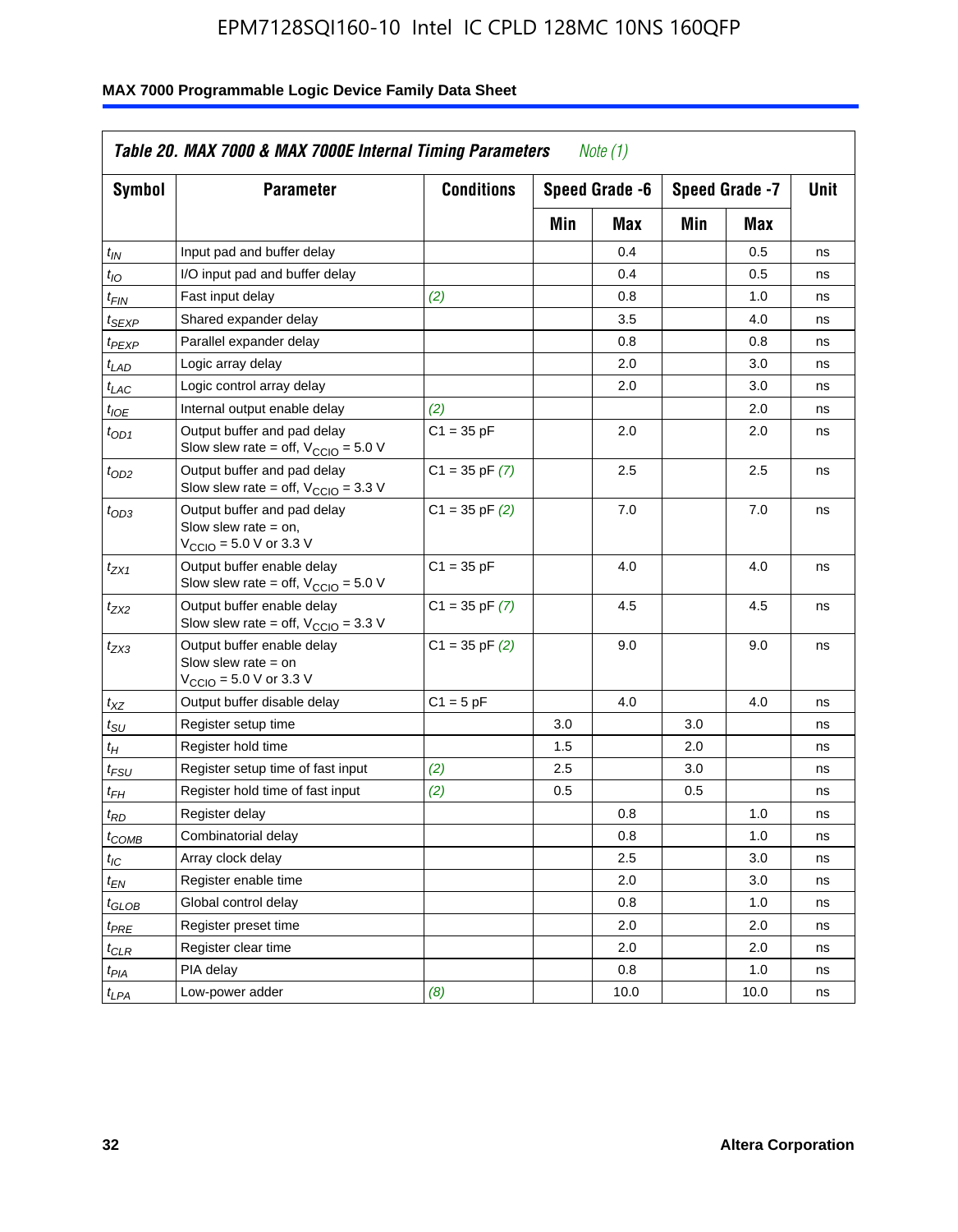|                         | Table 21. MAX 7000 & MAX 7000E External Timing Parameters |                    | Note (1) |                    |       |                                          |             |
|-------------------------|-----------------------------------------------------------|--------------------|----------|--------------------|-------|------------------------------------------|-------------|
| Symbol                  | <b>Parameter</b>                                          | <b>Conditions</b>  |          | <b>Speed Grade</b> |       |                                          | <b>Unit</b> |
|                         |                                                           |                    |          | MAX 7000E (-10P)   |       | MAX 7000 (-10)<br><b>MAX 7000E (-10)</b> |             |
|                         |                                                           |                    | Min      | Max                | Min   | Max                                      |             |
| t <sub>PD1</sub>        | Input to non-registered output                            | $C1 = 35 pF$       |          | 10.0               |       | 10.0                                     | ns          |
| t <sub>PD2</sub>        | I/O input to non-registered output                        | $C1 = 35 pF$       |          | 10.0               |       | 10.0                                     | ns          |
| t <sub>SU</sub>         | Global clock setup time                                   |                    | 7.0      |                    | 8.0   |                                          | ns          |
| tμ                      | Global clock hold time                                    |                    | 0.0      |                    | 0.0   |                                          | ns          |
| t <sub>FSU</sub>        | Global clock setup time of fast input                     | (2)                | 3.0      |                    | 3.0   |                                          | ns          |
| t <sub>FH</sub>         | Global clock hold time of fast input                      | (2)                | 0.5      |                    | 0.5   |                                          | ns          |
| t <sub>CO1</sub>        | Global clock to output delay                              | $C1 = 35 pF$       |          | 5.0                |       | 5                                        | ns          |
| $t_{\mathsf{CH}}$       | Global clock high time                                    |                    | 4.0      |                    | 4.0   |                                          | ns          |
| $t_{CL}$                | Global clock low time                                     |                    | 4.0      |                    | 4.0   |                                          | ns          |
| t <sub>ASU</sub>        | Array clock setup time                                    |                    | 2.0      |                    | 3.0   |                                          | ns          |
| $t_{AH}$                | Array clock hold time                                     |                    | 3.0      |                    | 3.0   |                                          | ns          |
| t <sub>ACO1</sub>       | Array clock to output delay                               | $C1 = 35 pF$       |          | 10.0               |       | 10.0                                     | ns          |
| <b>t<sub>ACH</sub></b>  | Array clock high time                                     |                    | 4.0      |                    | 4.0   |                                          | ns          |
| $t_{\sf ACL}$           | Array clock low time                                      |                    | 4.0      |                    | 4.0   |                                          | ns          |
| t <sub>CPPW</sub>       | Minimum pulse width for clear and<br>preset               | (3)                | 4.0      |                    | 4.0   |                                          | ns          |
| t <sub>ODH</sub>        | Output data hold time after clock                         | $C1 = 35$ pF $(4)$ | 1.0      |                    | 1.0   |                                          | ns          |
| $t_{\mathsf{CNT}}$      | Minimum global clock period                               |                    |          | 10.0               |       | 10.0                                     | ns          |
| $f_{\mathsf{CNT}}$      | Maximum internal global clock<br>frequency                | (5)                | 100.0    |                    | 100.0 |                                          | <b>MHz</b>  |
| <b>t<sub>ACNT</sub></b> | Minimum array clock period                                |                    |          | 10.0               |       | 10.0                                     | ns          |
| $f_{ACNT}$              | Maximum internal array clock<br>frequency                 | (5)                | 100.0    |                    | 100.0 |                                          | <b>MHz</b>  |
| f <sub>MAX</sub>        | Maximum clock frequency                                   | (6)                | 125.0    |                    | 125.0 |                                          | <b>MHz</b>  |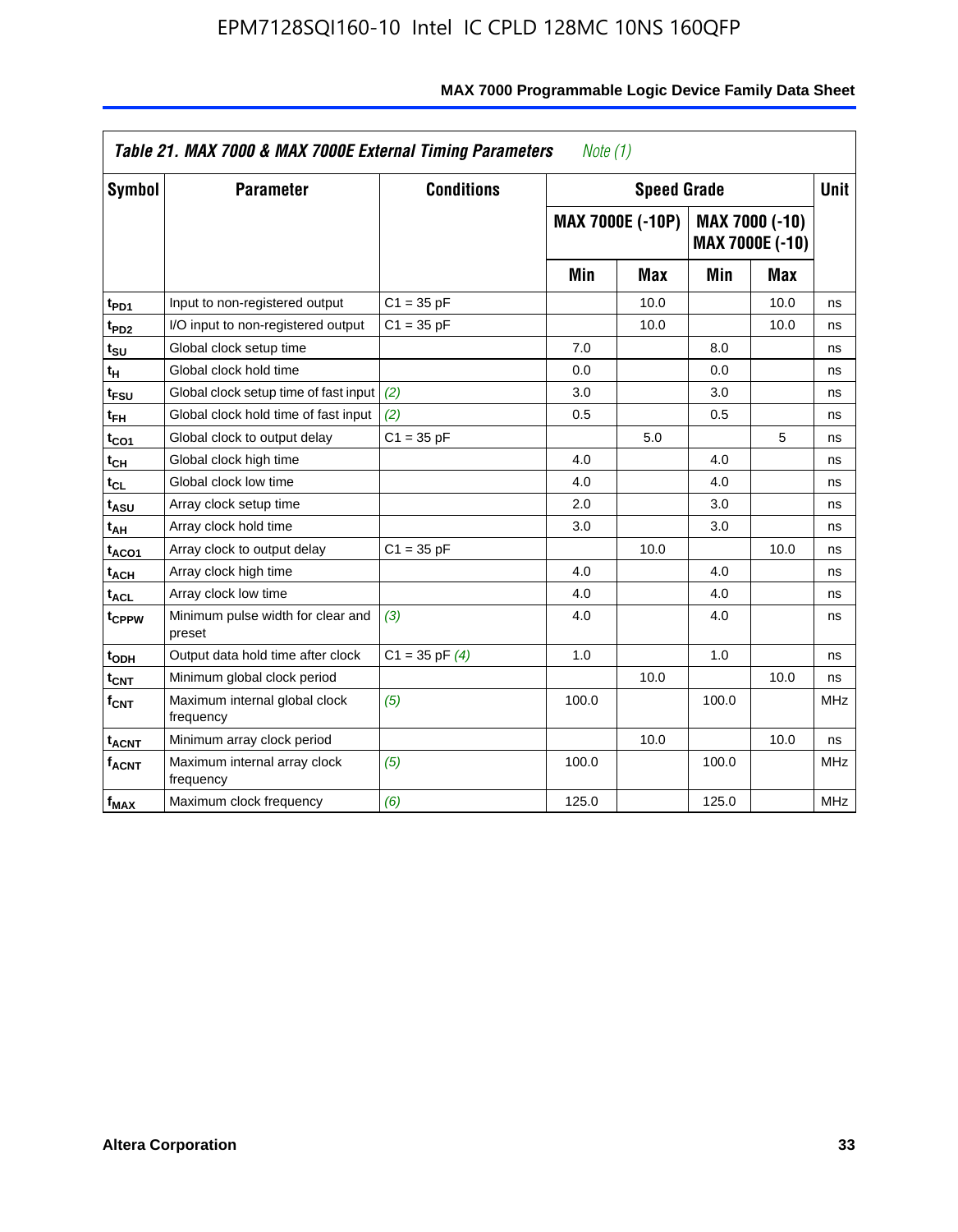| Symbol                      | <b>Parameter</b>                                                                                            | <b>Conditions</b>  |     | <b>Speed Grade</b>      |     |                                   | Unit |
|-----------------------------|-------------------------------------------------------------------------------------------------------------|--------------------|-----|-------------------------|-----|-----------------------------------|------|
|                             |                                                                                                             |                    |     | <b>MAX 7000E (-10P)</b> |     | MAX 7000 (-10)<br>MAX 7000E (-10) |      |
|                             |                                                                                                             |                    | Min | Max                     | Min | Max                               |      |
| $t_{IN}$                    | Input pad and buffer delay                                                                                  |                    |     | 0.5                     |     | 1.0                               | ns   |
| $t_{IO}$                    | I/O input pad and buffer delay                                                                              |                    |     | 0.5                     |     | 1.0                               | ns   |
| t <sub>FIN</sub>            | Fast input delay                                                                                            | (2)                |     | 1.0                     |     | 1.0                               | ns   |
| $t_{SEXP}$                  | Shared expander delay                                                                                       |                    |     | 5.0                     |     | 5.0                               | ns   |
| $t_{PEXP}$                  | Parallel expander delay                                                                                     |                    |     | 0.8                     |     | 0.8                               | ns   |
| t <sub>LAD</sub>            | Logic array delay                                                                                           |                    |     | 5.0                     |     | 5.0                               | ns   |
| $t_{LAC}$                   | Logic control array delay                                                                                   |                    |     | 5.0                     |     | 5.0                               | ns   |
| $t_{IOE}$                   | Internal output enable delay                                                                                | (2)                |     | 2.0                     |     | 2.0                               | ns   |
| $t_{OD1}$                   | Output buffer and pad delay<br>Slow slew rate $=$ off<br>V <sub>CCIO</sub> = 5.0 V                          | $C1 = 35 pF$       |     | 1.5                     |     | 2.0                               | ns   |
| $t_{OD2}$                   | Output buffer and pad delay<br>Slow slew rate $=$ off<br>$V_{\text{CCIO}} = 3.3 \text{ V}$                  | $C1 = 35$ pF $(7)$ |     | 2.0                     |     | 2.5                               | ns   |
| $t_{OD3}$                   | Output buffer and pad delay<br>Slow slew rate $=$ on<br>$V_{\text{CCIO}} = 5.0 \text{ V or } 3.3 \text{ V}$ | $C1 = 35$ pF $(2)$ |     | 5.5                     |     | 6.0                               | ns   |
| t <sub>ZX1</sub>            | Output buffer enable delay<br>Slow slew rate $=$ off<br>$VCCIO = 5.0 V$                                     | $C1 = 35 pF$       |     | 5.0                     |     | 5.0                               | ns   |
| t <sub>ZX2</sub>            | Output buffer enable delay<br>Slow slew rate $=$ off<br>$VCCIO = 3.3 V$                                     | $C1 = 35$ pF $(7)$ |     | 5.5                     |     | 5.5                               | ns   |
| t <sub>ZX3</sub>            | Output buffer enable delay<br>Slow slew rate $=$ on<br>$V_{\text{CCIO}} = 5.0 \text{ V or } 3.3 \text{ V}$  | $C1 = 35$ pF $(2)$ |     | 9.0                     |     | 9.0                               | ns   |
| $t_{XZ}$                    | Output buffer disable delay                                                                                 | $C1 = 5 pF$        |     | 5.0                     |     | 5.0                               | ns   |
| $t_{\scriptstyle\text{SU}}$ | Register setup time                                                                                         |                    | 2.0 |                         | 3.0 |                                   | ns   |
| $t_H$                       | Register hold time                                                                                          |                    | 3.0 |                         | 3.0 |                                   | ns   |
| $t_{\it FSU}$               | Register setup time of fast input                                                                           | (2)                | 3.0 |                         | 3.0 |                                   | ns   |
| $t_{FH}$                    | Register hold time of fast input                                                                            | (2)                | 0.5 |                         | 0.5 |                                   | ns   |
| t <sub>RD</sub>             | Register delay                                                                                              |                    |     | 2.0                     |     | 1.0                               | ns   |
| $t_{COMB}$                  | Combinatorial delay                                                                                         |                    |     | 2.0                     |     | 1.0                               | ns   |
| ЧC                          | Array clock delay                                                                                           |                    |     | 5.0                     |     | 5.0                               | ns   |
| $t_{EN}$                    | Register enable time                                                                                        |                    |     | 5.0                     |     | 5.0                               | ns   |
| $t_{GLOB}$                  | Global control delay                                                                                        |                    |     | 1.0                     |     | 1.0                               | ns   |
| $t_{PRE}$                   | Register preset time                                                                                        |                    |     | 3.0                     |     | 3.0                               | ns   |
| $t_{CLR}$                   | Register clear time                                                                                         |                    |     | 3.0                     |     | 3.0                               | ns   |
| t <sub>PIA</sub>            | PIA delay                                                                                                   |                    |     | 1.0                     |     | 1.0                               | ns   |
| $t_{LPA}$                   | Low-power adder                                                                                             | (8)                |     | 11.0                    |     | 11.0                              | ns   |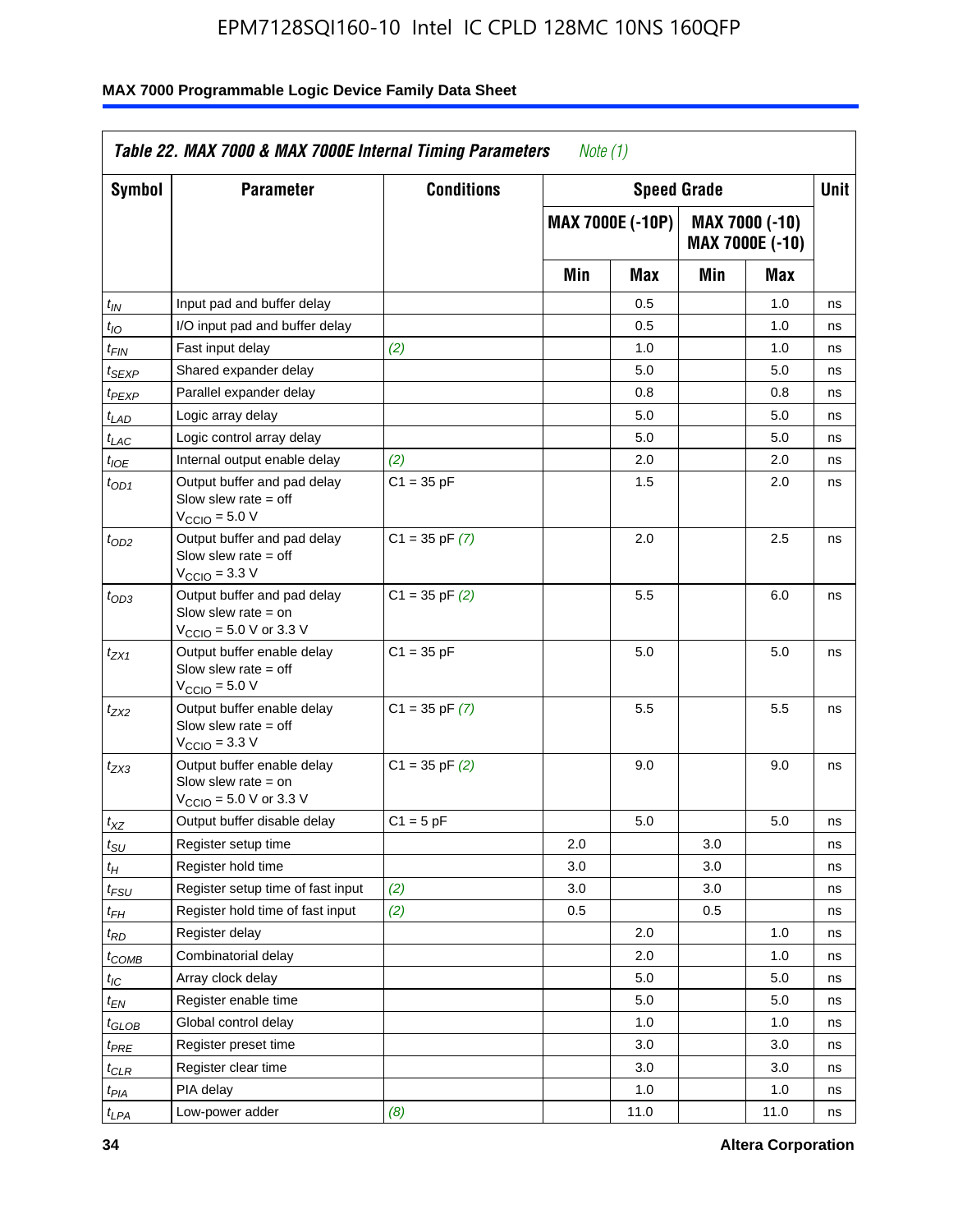|                             | Table 23. MAX 7000 & MAX 7000E External Timing Parameters |                    | Note (1) |                  |                    |                                          |             |
|-----------------------------|-----------------------------------------------------------|--------------------|----------|------------------|--------------------|------------------------------------------|-------------|
| Symbol                      | <b>Parameter</b>                                          | <b>Conditions</b>  |          |                  | <b>Speed Grade</b> |                                          | <b>Unit</b> |
|                             |                                                           |                    |          | MAX 7000E (-12P) |                    | MAX 7000 (-12)<br><b>MAX 7000E (-12)</b> |             |
|                             |                                                           |                    | Min      | <b>Max</b>       | Min                | <b>Max</b>                               |             |
| t <sub>PD1</sub>            | Input to non-registered output                            | $C1 = 35 pF$       |          | 12.0             |                    | 12.0                                     | ns          |
| t <sub>PD2</sub>            | I/O input to non-registered output                        | $C1 = 35 pF$       |          | 12.0             |                    | 12.0                                     | ns          |
| t <sub>su</sub>             | Global clock setup time                                   |                    | 7.0      |                  | 10.0               |                                          | ns          |
| tμ                          | Global clock hold time                                    |                    | 0.0      |                  | 0.0                |                                          | ns          |
| t <sub>FSU</sub>            | Global clock setup time of fast input                     | (2)                | 3.0      |                  | 3.0                |                                          | ns          |
| t <sub>FH</sub>             | Global clock hold time of fast input                      | (2)                | 0.0      |                  | 0.0                |                                          | ns          |
| t <sub>CO1</sub>            | Global clock to output delay                              | $C1 = 35 pF$       |          | 6.0              |                    | 6.0                                      | ns          |
| $t_{\mathsf{CH}}$           | Global clock high time                                    |                    | 4.0      |                  | 4.0                |                                          | ns          |
| $t_{CL}$                    | Global clock low time                                     |                    | 4.0      |                  | 4.0                |                                          | ns          |
| t <sub>ASU</sub>            | Array clock setup time                                    |                    | 3.0      |                  | 4.0                |                                          | ns          |
| t <sub>АН</sub>             | Array clock hold time                                     |                    | 4.0      |                  | 4.0                |                                          | ns          |
| t <sub>ACO1</sub>           | Array clock to output delay                               | $C1 = 35 pF$       |          | 12.0             |                    | 12.0                                     | ns          |
| t <sub>АСН</sub>            | Array clock high time                                     |                    | 5.0      |                  | 5.0                |                                          | ns          |
| $t_{\sf ACL}$               | Array clock low time                                      |                    | 5.0      |                  | 5.0                |                                          | ns          |
| t <sub>CPPW</sub>           | Minimum pulse width for clear and<br>preset               | (3)                | 5.0      |                  | 5.0                |                                          | ns          |
| t <sub>ODH</sub>            | Output data hold time after clock                         | $C1 = 35$ pF $(4)$ | 1.0      |                  | 1.0                |                                          | ns          |
| $t_{\mathsf{CNT}}$          | Minimum global clock period                               |                    |          | 11.0             |                    | 11.0                                     | ns          |
| $\mathsf{f}_{\mathsf{CNT}}$ | Maximum internal global clock<br>frequency                | (5)                | 90.9     |                  | 90.9               |                                          | <b>MHz</b>  |
| <b>t<sub>ACNT</sub></b>     | Minimum array clock period                                |                    |          | 11.0             |                    | 11.0                                     | ns          |
| f <sub>ACNT</sub>           | Maximum internal array clock<br>frequency                 | (5)                | 90.9     |                  | 90.9               |                                          | <b>MHz</b>  |
| $f_{MAX}$                   | Maximum clock frequency                                   | (6)                | 125.0    |                  | 125.0              |                                          | <b>MHz</b>  |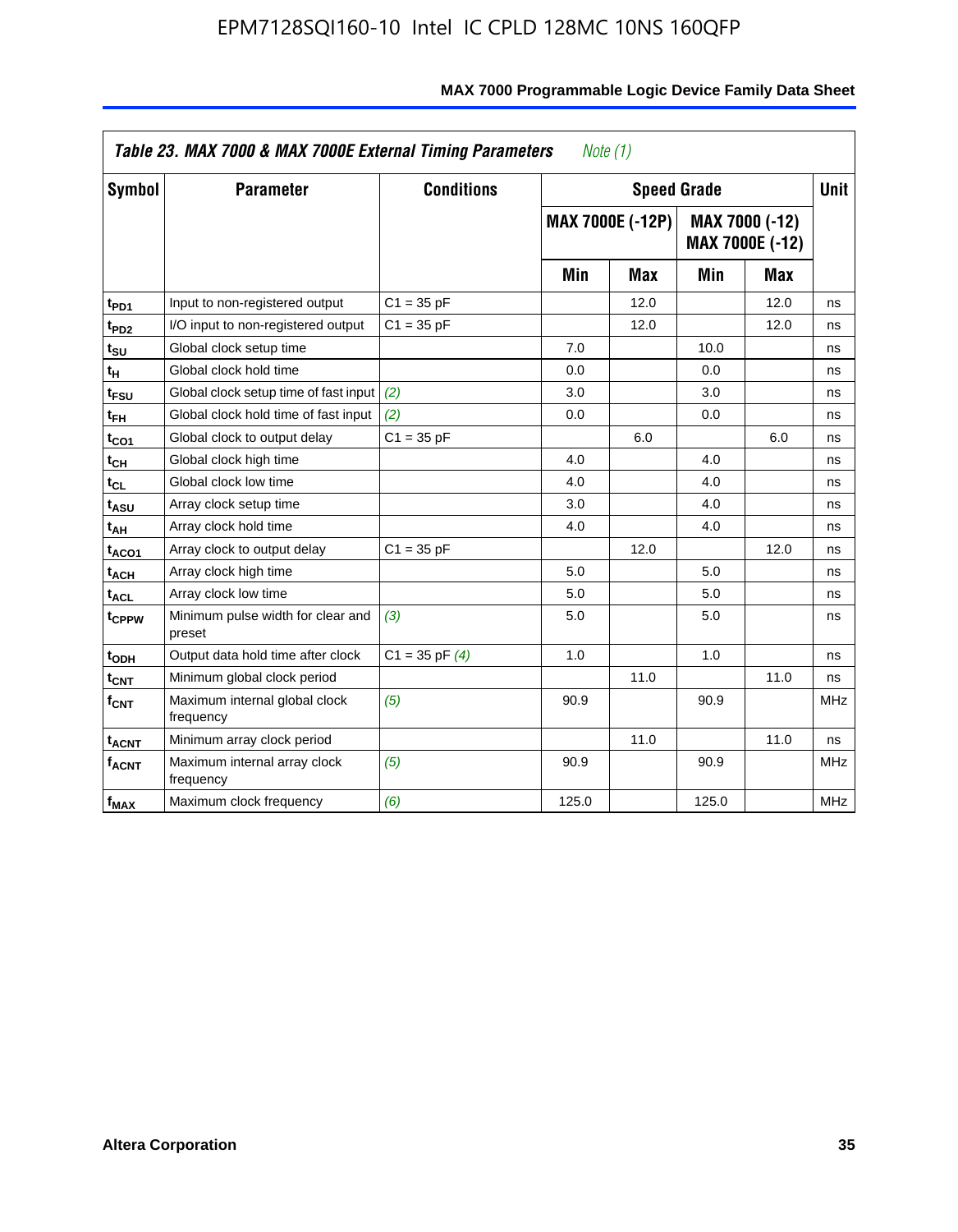| <b>Symbol</b>               | <b>Parameter</b>                                                                                            | <b>Conditions</b>  |     | <b>Speed Grade</b>      |     |                                          | <b>Unit</b> |
|-----------------------------|-------------------------------------------------------------------------------------------------------------|--------------------|-----|-------------------------|-----|------------------------------------------|-------------|
|                             |                                                                                                             |                    |     | <b>MAX 7000E (-12P)</b> |     | MAX 7000 (-12)<br><b>MAX 7000E (-12)</b> |             |
|                             |                                                                                                             |                    | Min | <b>Max</b>              | Min | Max                                      |             |
| t <sub>IN</sub>             | Input pad and buffer delay                                                                                  |                    |     | 1.0                     |     | 2.0                                      | ns          |
| $t_{IO}$                    | I/O input pad and buffer delay                                                                              |                    |     | 1.0                     |     | 2.0                                      | ns          |
| $t_{\textit{FIN}}$          | Fast input delay                                                                                            | (2)                |     | 1.0                     |     | 1.0                                      | ns          |
| t <sub>SEXP</sub>           | Shared expander delay                                                                                       |                    |     | 7.0                     |     | 7.0                                      | ns          |
| t <sub>PEXP</sub>           | Parallel expander delay                                                                                     |                    |     | 1.0                     |     | 1.0                                      | ns          |
| $t_{LAD}$                   | Logic array delay                                                                                           |                    |     | 7.0                     |     | 5.0                                      | ns          |
| t <sub>LAC</sub>            | Logic control array delay                                                                                   |                    |     | 5.0                     |     | 5.0                                      | ns          |
| $t_{\text{IOE}}$            | Internal output enable delay                                                                                | (2)                |     | 2.0                     |     | 2.0                                      | ns          |
| $t_{OD1}$                   | Output buffer and pad delay<br>Slow slew rate $=$ off<br>$V_{\text{CCIO}} = 5.0 V$                          | $C1 = 35 pF$       |     | 1.0                     |     | 3.0                                      | ns          |
| $t_{OD2}$                   | Output buffer and pad delay<br>Slow slew rate $=$ off<br>$VCCIO = 3.3 V$                                    | $C1 = 35$ pF $(7)$ |     | 2.0                     |     | 4.0                                      | ns          |
| t <sub>OD3</sub>            | Output buffer and pad delay<br>Slow slew rate $=$ on<br>$V_{\text{CCIO}} = 5.0 \text{ V or } 3.3 \text{ V}$ | $C1 = 35$ pF $(2)$ |     | 5.0                     |     | 7.0                                      | ns          |
| $t_{ZX1}$                   | Output buffer enable delay<br>Slow slew rate $=$ off<br>$V_{\text{CCIO}} = 5.0 V$                           | $C1 = 35 pF$       |     | 6.0                     |     | 6.0                                      | ns          |
| tzx2                        | Output buffer enable delay<br>Slow slew rate $=$ off<br>$VCCIO = 3.3 V$                                     | $C1 = 35$ pF $(7)$ |     | 7.0                     |     | 7.0                                      | ns          |
| $t_{ZX3}$                   | Output buffer enable delay<br>Slow slew rate $=$ on<br>$V_{\text{CCIO}} = 5.0 \text{ V or } 3.3 \text{ V}$  | $C1 = 35$ pF $(2)$ |     | 10.0                    |     | 10.0                                     | ns          |
| $t_{XZ}$                    | Output buffer disable delay                                                                                 | $C1 = 5$ pF        |     | 6.0                     |     | 6.0                                      | ns          |
| $t_{\scriptstyle\text{SU}}$ | Register setup time                                                                                         |                    | 1.0 |                         | 4.0 |                                          | ns          |
| $t_H$                       | Register hold time                                                                                          |                    | 6.0 |                         | 4.0 |                                          | ns          |
| t <sub>FSU</sub>            | Register setup time of fast input                                                                           | (2)                | 4.0 |                         | 2.0 |                                          | ns          |
| t <sub>FH</sub>             | Register hold time of fast input                                                                            | (2)                | 0.0 |                         | 2.0 |                                          | ns          |
| $t_{RD}$                    | Register delay                                                                                              |                    |     | 2.0                     |     | 1.0                                      | ns          |
| $t_{COMB}$                  | Combinatorial delay                                                                                         |                    |     | 2.0                     |     | 1.0                                      | ns          |
| ЧC                          | Array clock delay                                                                                           |                    |     | $5.0\,$                 |     | 5.0                                      | ns          |
| $t_{EN}$                    | Register enable time                                                                                        |                    |     | 7.0                     |     | 5.0                                      | ns          |
| $t_{GLOB}$                  | Global control delay                                                                                        |                    |     | 2.0                     |     | 0.0                                      | ns          |
| t <sub>PRE</sub>            | Register preset time                                                                                        |                    |     | 4.0                     |     | 3.0                                      | ns          |
| $t_{CLR}$                   | Register clear time                                                                                         |                    |     | 4.0                     |     | 3.0                                      | ns          |
| $t_{PIA}$                   | PIA delay                                                                                                   |                    |     | 1.0                     |     | 1.0                                      | ns          |
| t <sub>LPA</sub>            | Low-power adder                                                                                             | (8)                |     | 12.0                    |     | 12.0                                     | ns          |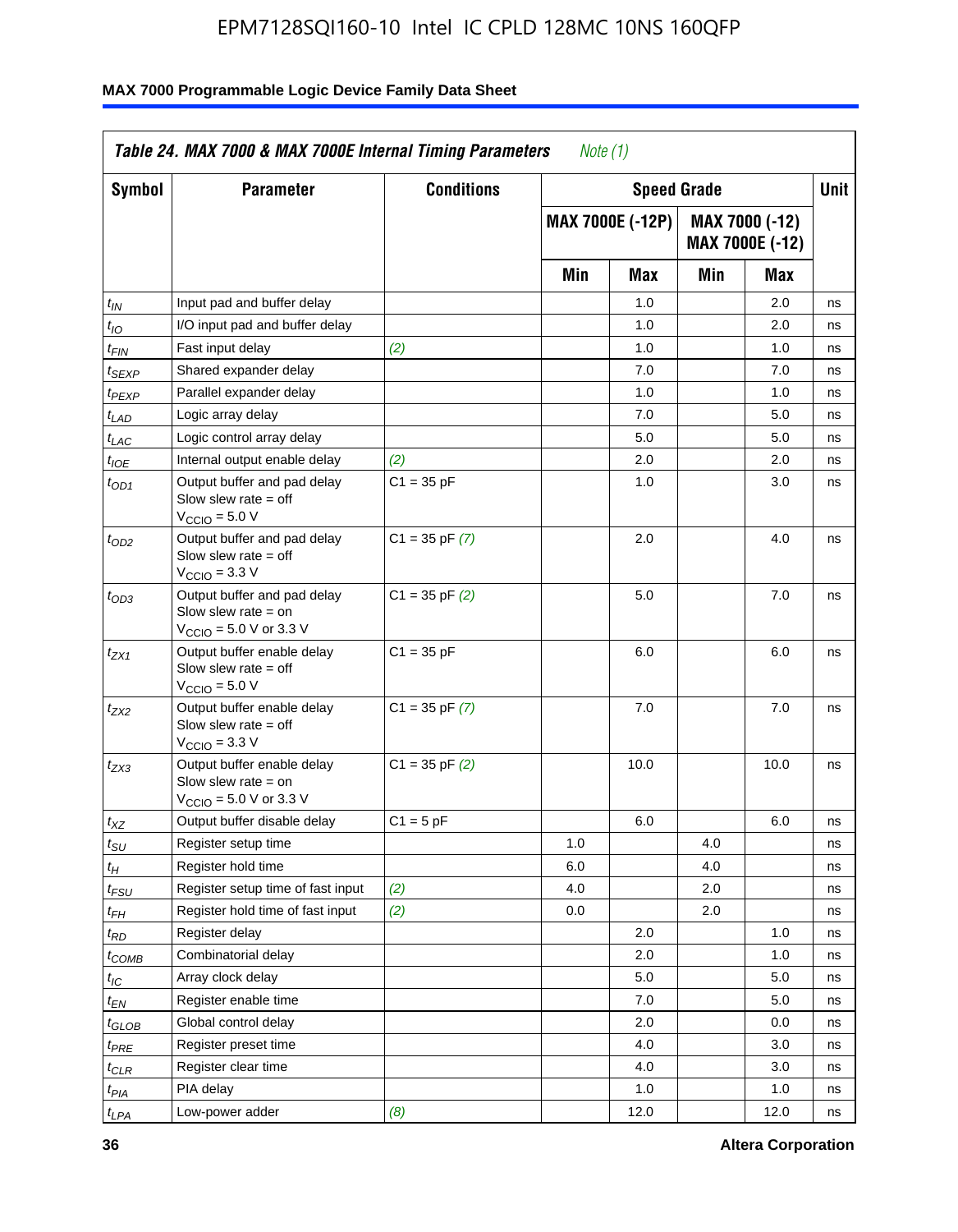| <b>Symbol</b>           | <b>Parameter</b>                            | <b>Conditions</b>  |      |            |         | <b>Speed Grade</b> |      |            | <b>Unit</b> |
|-------------------------|---------------------------------------------|--------------------|------|------------|---------|--------------------|------|------------|-------------|
|                         |                                             |                    |      | $-15$      |         | $-15T$             |      | $-20$      |             |
|                         |                                             |                    | Min  | <b>Max</b> | Min     | <b>Max</b>         | Min  | <b>Max</b> |             |
| $t_{PD1}$               | Input to non-registered output              | $C1 = 35 pF$       |      | 15.0       |         | 15.0               |      | 20.0       | ns          |
| t <sub>PD2</sub>        | I/O input to non-registered<br>output       | $C1 = 35 pF$       |      | 15.0       |         | 15.0               |      | 20.0       | ns          |
| tsu                     | Global clock setup time                     |                    | 11.0 |            | 11.0    |                    | 12.0 |            | ns          |
| $t_H$                   | Global clock hold time                      |                    | 0.0  |            | $0.0\,$ |                    | 0.0  |            | ns          |
| t <sub>FSU</sub>        | Global clock setup time of fast<br>input    | (2)                | 3.0  |            | -       |                    | 5.0  |            | ns          |
| $t_{FH}$                | Global clock hold time of fast<br>input     | (2)                | 0.0  |            | -       |                    | 0.0  |            | ns          |
| t <sub>CO1</sub>        | Global clock to output delay                | $C1 = 35 pF$       |      | 8.0        |         | 8.0                |      | 12.0       | ns          |
| $t_{\mathsf{CH}}$       | Global clock high time                      |                    | 5.0  |            | 6.0     |                    | 6.0  |            | ns          |
| $t_{CL}$                | Global clock low time                       |                    | 5.0  |            | 6.0     |                    | 6.0  |            | ns          |
| $t_{ASU}$               | Array clock setup time                      |                    | 4.0  |            | 4.0     |                    | 5.0  |            | ns          |
| t <sub>АН</sub>         | Array clock hold time                       |                    | 4.0  |            | 4.0     |                    | 5.0  |            | ns          |
| t <sub>ACO1</sub>       | Array clock to output delay                 | $C1 = 35 pF$       |      | 15.0       |         | 15.0               |      | 20.0       | ns          |
| $t_{\sf ACH}$           | Array clock high time                       |                    | 6.0  |            | 6.5     |                    | 8.0  |            | ns          |
| t <sub>ACL</sub>        | Array clock low time                        |                    | 6.0  |            | 6.5     |                    | 8.0  |            | ns          |
| t <sub>CPPW</sub>       | Minimum pulse width for clear<br>and preset | (3)                | 6.0  |            | 6.5     |                    | 8.0  |            | ns          |
| t <sub>ODH</sub>        | Output data hold time after<br>clock        | $C1 = 35$ pF $(4)$ | 1.0  |            | 1.0     |                    | 1.0  |            | ns          |
| $t_{\mathsf{CNT}}$      | Minimum global clock period                 |                    |      | 13.0       |         | 13.0               |      | 16.0       | ns          |
| $f_{\mathsf{CNT}}$      | Maximum internal global clock<br>frequency  | (5)                | 76.9 |            | 76.9    |                    | 62.5 |            | <b>MHz</b>  |
| <b>t<sub>ACNT</sub></b> | Minimum array clock period                  |                    |      | 13.0       |         | 13.0               |      | 16.0       | ns          |
| <b>fACNT</b>            | Maximum internal array clock<br>frequency   | (5)                | 76.9 |            | 76.9    |                    | 62.5 |            | <b>MHz</b>  |
| $f_{MAX}$               | Maximum clock frequency                     | (6)                | 100  |            | 83.3    |                    | 83.3 |            | MHz         |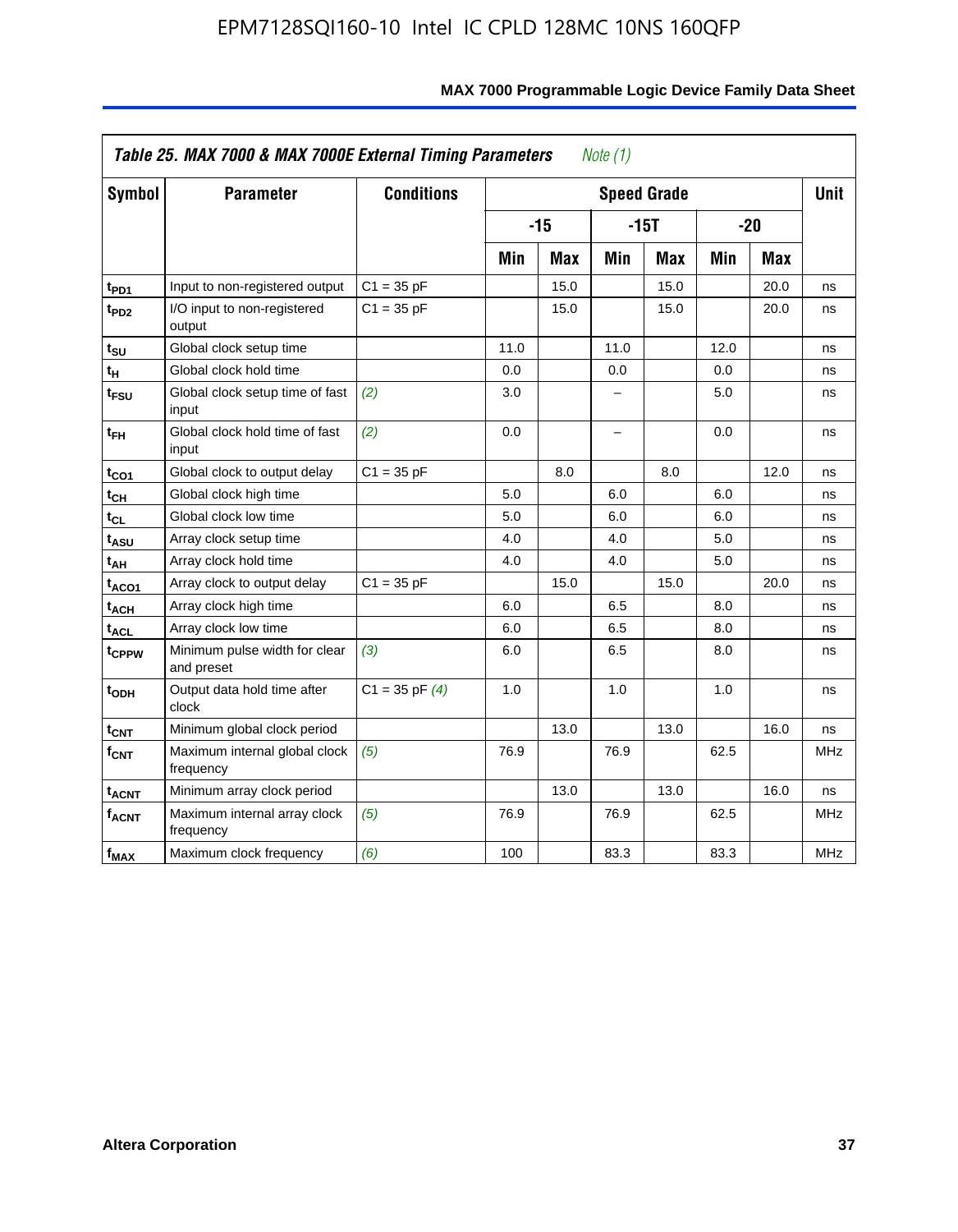| <b>Symbol</b>                 | <b>Parameter</b>                                                                                            | <b>Conditions</b>  |     |      |                          | <b>Speed Grade</b>       |     |      | <b>Unit</b> |
|-------------------------------|-------------------------------------------------------------------------------------------------------------|--------------------|-----|------|--------------------------|--------------------------|-----|------|-------------|
|                               |                                                                                                             |                    |     | -15  |                          | $-15T$                   |     | -20  |             |
|                               |                                                                                                             |                    | Min | Max  | Min                      | Max                      | Min | Max  |             |
| $t_{IN}$                      | Input pad and buffer delay                                                                                  |                    |     | 2.0  |                          | 2.0                      |     | 3.0  | ns          |
| $t_{IO}$                      | I/O input pad and buffer delay                                                                              |                    |     | 2.0  |                          | 2.0                      |     | 3.0  | ns          |
| $t_{\sf FIN}$                 | Fast input delay                                                                                            | (2)                |     | 2.0  |                          | $\equiv$                 |     | 4.0  | ns          |
| $t_{SEXP}$                    | Shared expander delay                                                                                       |                    |     | 8.0  |                          | 10.0                     |     | 9.0  | ns          |
| t <sub>PEXP</sub>             | Parallel expander delay                                                                                     |                    |     | 1.0  |                          | 1.0                      |     | 2.0  | ns          |
| t <sub>LAD</sub>              | Logic array delay                                                                                           |                    |     | 6.0  |                          | 6.0                      |     | 8.0  | ns          |
| $t_{LAC}$                     | Logic control array delay                                                                                   |                    |     | 6.0  |                          | 6.0                      |     | 8.0  | ns          |
| $t_{IOE}$                     | Internal output enable delay                                                                                | (2)                |     | 3.0  |                          | $\overline{\phantom{0}}$ |     | 4.0  | ns          |
| $t_{OD1}$                     | Output buffer and pad delay<br>Slow slew rate $=$ off<br>$V_{\text{CCIO}} = 5.0 V$                          | $C1 = 35 pF$       |     | 4.0  |                          | 4.0                      |     | 5.0  | ns          |
| $t_{OD2}$                     | Output buffer and pad delay<br>Slow slew rate $=$ off<br>$V_{\text{CCIO}} = 3.3 \text{ V}$                  | $C1 = 35$ pF $(7)$ |     | 5.0  |                          | $\overline{\phantom{0}}$ |     | 6.0  | ns          |
| $t_{OD3}$                     | Output buffer and pad delay<br>Slow slew rate $=$ on<br>$V_{\text{CCIO}} = 5.0 \text{ V or } 3.3 \text{ V}$ | $C1 = 35$ pF $(2)$ |     | 8.0  |                          |                          |     | 9.0  | ns          |
| $t_{ZX1}$                     | Output buffer enable delay<br>Slow slew rate $=$ off<br>$VCCIO = 5.0 V$                                     | $C1 = 35 pF$       |     | 6.0  |                          | 6.0                      |     | 10.0 | ns          |
| $t_{ZX2}$                     | Output buffer enable delay<br>Slow slew rate $=$ off<br>$V_{\text{CCIO}} = 3.3 \text{ V}$                   | $C1 = 35$ pF $(7)$ |     | 7.0  |                          | $\overline{\phantom{0}}$ |     | 11.0 | ns          |
| t <sub>ZX3</sub>              | Output buffer enable delay<br>Slow slew rate $=$ on<br>$V_{\text{CCIO}} = 5.0 \text{ V or } 3.3 \text{ V}$  | $C1 = 35$ pF $(2)$ |     | 10.0 |                          |                          |     | 14.0 | ns          |
| $t_{\mathsf{XZ}}$             | Output buffer disable delay                                                                                 | $C1 = 5 pF$        |     | 6.0  |                          | 6.0                      |     | 10.0 | ns          |
| $t_{\scriptstyle\text{SU}}$   | Register setup time                                                                                         |                    | 4.0 |      | 4.0                      |                          | 4.0 |      | ns          |
| tμ                            | Register hold time                                                                                          |                    | 4.0 |      | 4.0                      |                          | 5.0 |      | ns          |
| t <sub>FSU</sub>              | Register setup time of fast input                                                                           | (2)                | 2.0 |      | $\overline{\phantom{0}}$ |                          | 4.0 |      | ns          |
| t <sub>FН</sub>               | Register hold time of fast input                                                                            | (2)                | 2.0 |      | L.                       |                          | 3.0 |      | ns          |
| $t_{RD}$                      | Register delay                                                                                              |                    |     | 1.0  |                          | 1.0                      |     | 1.0  | ns          |
| $t_{\mathsf{COMB}}$           | Combinatorial delay                                                                                         |                    |     | 1.0  |                          | 1.0                      |     | 1.0  | ns          |
| $t_{IC}$                      | Array clock delay                                                                                           |                    |     | 6.0  |                          | 6.0                      |     | 8.0  | ns          |
| $t_{EN}$                      | Register enable time                                                                                        |                    |     | 6.0  |                          | 6.0                      |     | 8.0  | ns          |
| $t_{\scriptstyle\text{GLOB}}$ | Global control delay                                                                                        |                    |     | 1.0  |                          | 1.0                      |     | 3.0  | ns          |
| $t_{PRE}$                     | Register preset time                                                                                        |                    |     | 4.0  |                          | 4.0                      |     | 4.0  | ns          |
| $t_{\sf CLR}$                 | Register clear time                                                                                         |                    |     | 4.0  |                          | 4.0                      |     | 4.0  | ns          |
| $t_{PIA}$                     | PIA delay                                                                                                   |                    |     | 2.0  |                          | 2.0                      |     | 3.0  | ns          |
| $t_{LPA}$                     | Low-power adder                                                                                             | (8)                |     | 13.0 |                          | 15.0                     |     | 15.0 | ns          |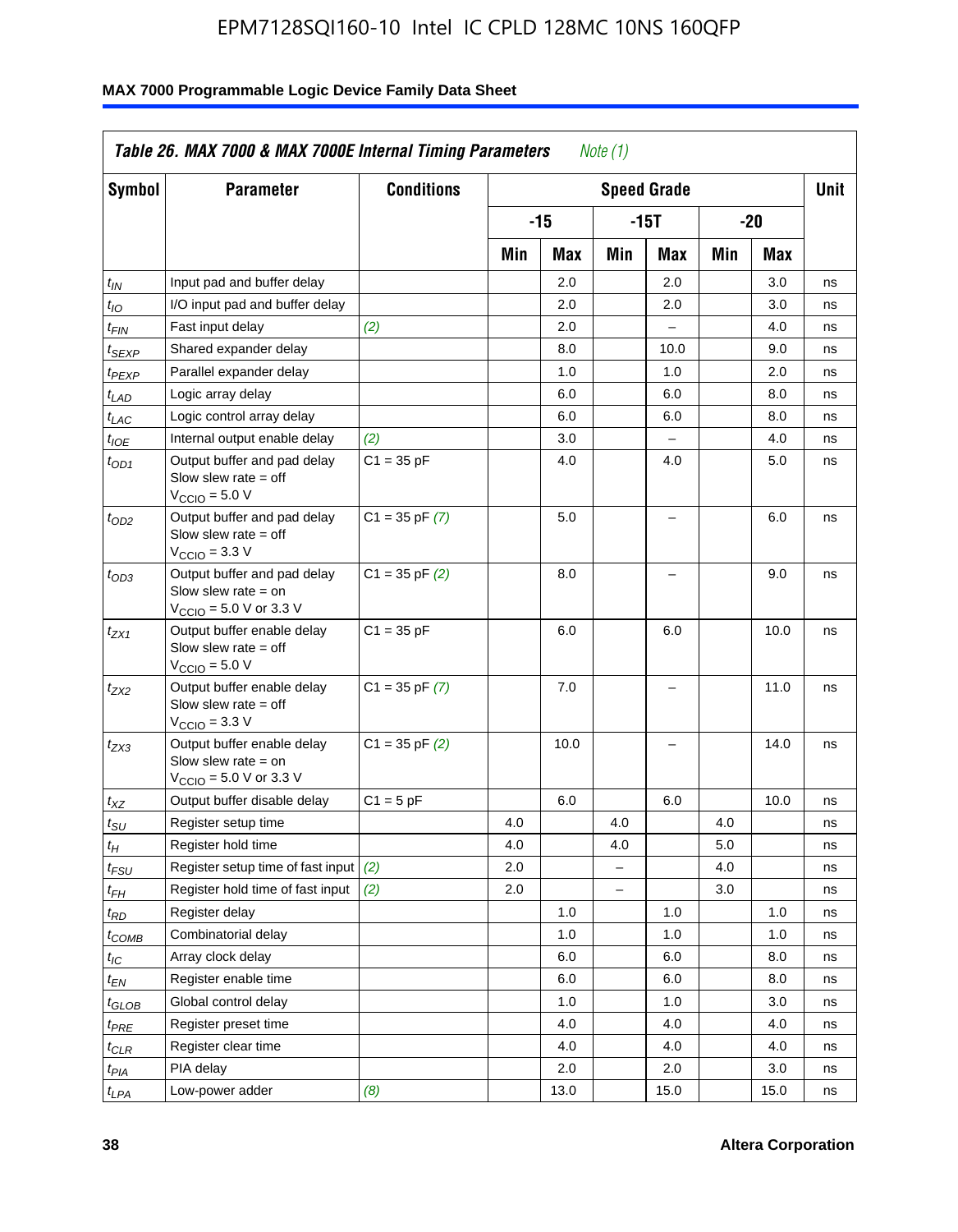#### **MAX 7000 Programmable Logic Device Family Data Sheet**

#### *Notes to tables:*

- (1) These values are specified under the recommended operating conditions shown in Table 14. See Figure 13 for more information on switching waveforms.
- (2) This parameter applies to MAX 7000E devices only.
- (3) This minimum pulse width for preset and clear applies for both global clear and array controls. The *tLPA* parameter must be added to this minimum width if the clear or reset signal incorporates the *tLAD* parameter into the signal path.
- (4) This parameter is a guideline that is sample-tested only and is based on extensive device characterization. This parameter applies for both global and array clocking.
- (5) These parameters are measured with a 16-bit loadable, enabled, up/down counter programmed into each LAB.
- (6) The  $f_{MAX}$  values represent the highest frequency for pipelined data.
- (7) Operating conditions:  $V_{\text{CCIO}} = 3.3 \text{ V} \pm 10\%$  for commercial and industrial use.
- (8) The  $t_{LPA}$  parameter must be added to the  $t_{LAD}$ ,  $t_{LAC}$ ,  $t_{IC}$ ,  $t_{EN}$ ,  $t_{SEXP}$ ,  $t_{ACL}$ , and  $t_{CPPW}$  parameters for macrocells running in the low-power mode.

| Symbol                  | <b>Parameter</b>                            | <b>Conditions</b>  |       |            |       |            | <b>Speed Grade</b> |            |       |       | Unit       |
|-------------------------|---------------------------------------------|--------------------|-------|------------|-------|------------|--------------------|------------|-------|-------|------------|
|                         |                                             |                    |       | $-5$       |       | -6         |                    | $-7$       |       | $-10$ |            |
|                         |                                             |                    | Min   | <b>Max</b> | Min   | <b>Max</b> | Min                | <b>Max</b> | Min   | Max   |            |
| t <sub>PD1</sub>        | Input to non-registered output              | $C1 = 35 pF$       |       | 5.0        |       | 6.0        |                    | 7.5        |       | 10.0  | ns         |
| $t_{PD2}$               | I/O input to non-registered<br>output       | $C1 = 35 pF$       |       | 5.0        |       | 6.0        |                    | 7.5        |       | 10.0  | ns         |
| $t_{\text{SU}}$         | Global clock setup time                     |                    | 2.9   |            | 4.0   |            | 5.0                |            | 7.0   |       | ns         |
| $t_H$                   | Global clock hold time                      |                    | 0.0   |            | 0.0   |            | 0.0                |            | 0.0   |       | ns         |
| t <sub>FSU</sub>        | Global clock setup time of fast<br>input    |                    | 2.5   |            | 2.5   |            | 2.5                |            | 3.0   |       | ns         |
| $t_{FH}$                | Global clock hold time of fast<br>input     |                    | 0.0   |            | 0.0   |            | 0.0                |            | 0.5   |       | ns         |
| $t_{CO1}$               | Global clock to output delay                | $C1 = 35 pF$       |       | 3.2        |       | 3.5        |                    | 4.3        |       | 5.0   | ns         |
| $t_{CH}$                | Global clock high time                      |                    | 2.0   |            | 2.5   |            | 3.0                |            | 4.0   |       | ns         |
| $t_{CL}$                | Global clock low time                       |                    | 2.0   |            | 2.5   |            | 3.0                |            | 4.0   |       | ns         |
| t <sub>ASU</sub>        | Array clock setup time                      |                    | 0.7   |            | 0.9   |            | 1.1                |            | 2.0   |       | ns         |
| t <sub>АН</sub>         | Array clock hold time                       |                    | 1.8   |            | 2.1   |            | 2.7                |            | 3.0   |       | ns         |
| t <sub>ACO1</sub>       | Array clock to output delay                 | $C1 = 35 pF$       |       | 5.4        |       | 6.6        |                    | 8.2        |       | 10.0  | ns         |
| <b>t<sub>ACH</sub></b>  | Array clock high time                       |                    | 2.5   |            | 2.5   |            | 3.0                |            | 4.0   |       | ns         |
| t <sub>ACL</sub>        | Array clock low time                        |                    | 2.5   |            | 2.5   |            | 3.0                |            | 4.0   |       | ns         |
| tcppw                   | Minimum pulse width for clear<br>and preset | (2)                | 2.5   |            | 2.5   |            | 3.0                |            | 4.0   |       | ns         |
| t <sub>ODH</sub>        | Output data hold time after<br>clock        | $C1 = 35$ pF $(3)$ | 1.0   |            | 1.0   |            | 1.0                |            | 1.0   |       | ns         |
| $t_{\text{CNT}}$        | Minimum global clock period                 |                    |       | 5.7        |       | 7.0        |                    | 8.6        |       | 10.0  | ns         |
| $f_{\text{CNT}}$        | Maximum internal global clock<br>frequency  | (4)                | 175.4 |            | 142.9 |            | 116.3              |            | 100.0 |       | <b>MHz</b> |
| <b>t<sub>ACNT</sub></b> | Minimum array clock period                  |                    |       | 5.7        |       | 7.0        |                    | 8.6        |       | 10.0  | ns         |

### Tables 27 and 28 show the EPM7032S AC operating conditions.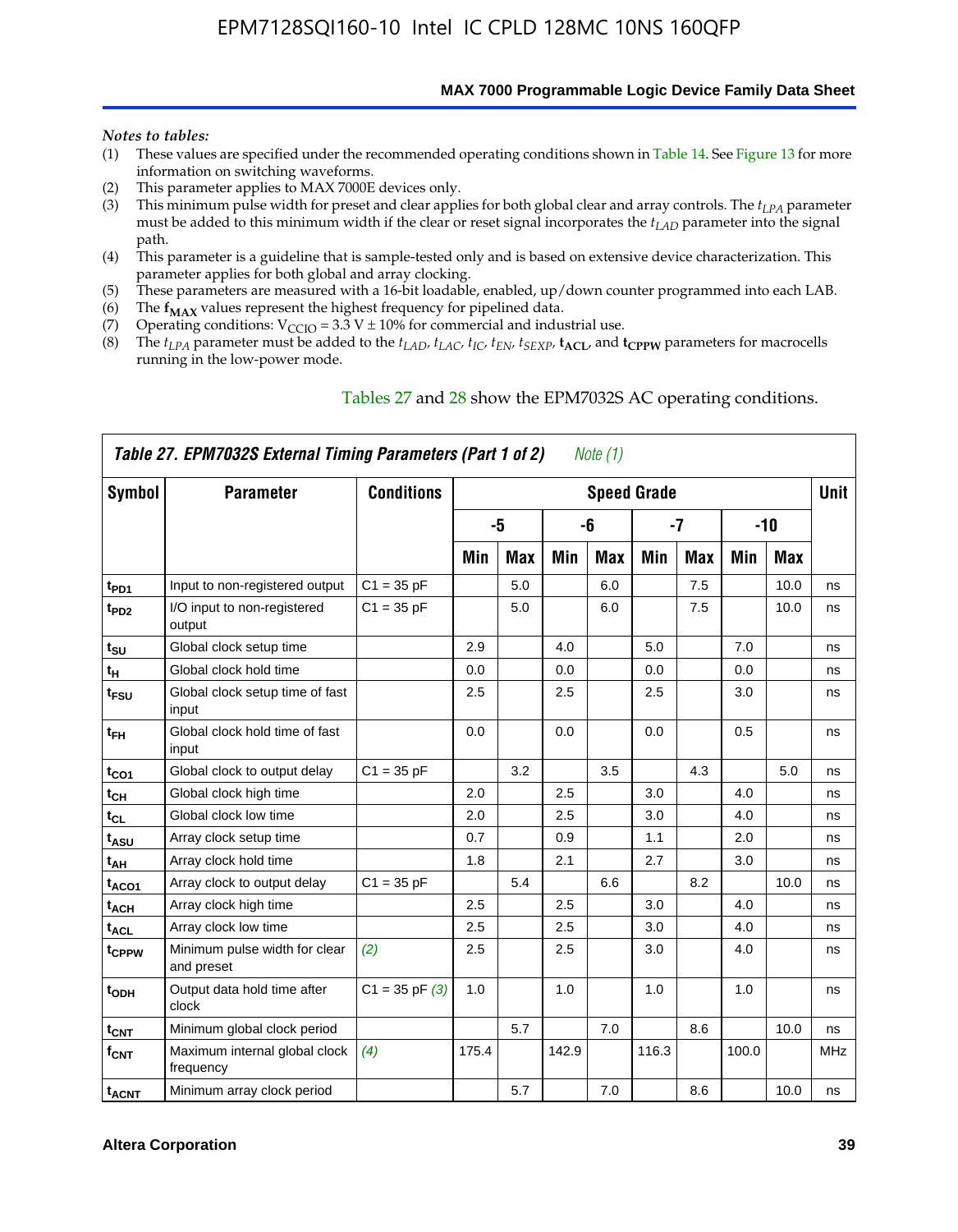| Table 27. EPM7032S External Timing Parameters (Part 2 of 2)<br>Note (1) |                                           |                   |       |                       |       |            |                    |     |       |            |            |  |  |
|-------------------------------------------------------------------------|-------------------------------------------|-------------------|-------|-----------------------|-------|------------|--------------------|-----|-------|------------|------------|--|--|
| Symbol                                                                  | <b>Parameter</b>                          | <b>Conditions</b> |       |                       |       |            | <b>Speed Grade</b> |     |       |            | Unit       |  |  |
|                                                                         |                                           |                   |       | -7<br>-10<br>-6<br>-5 |       |            |                    |     |       |            |            |  |  |
|                                                                         |                                           |                   | Min   | <b>Max</b>            | Min   | <b>Max</b> | Min                | Max | Min   | <b>Max</b> |            |  |  |
| <b>fACNT</b>                                                            | Maximum internal array clock<br>frequency | (4)               | 175.4 |                       | 142.9 |            | 116.3              |     | 100.0 |            | <b>MHz</b> |  |  |
| f <sub>MAX</sub>                                                        | Maximum clock frequency                   | (5)               | 250.0 |                       | 200.0 |            | 166.7              |     | 125.0 |            | <b>MHz</b> |  |  |

| Symbol                        | <b>Parameter</b>                     | <b>Conditions</b>  |     |            |     | <b>Speed Grade</b> |     |            |     |            | <b>Unit</b> |
|-------------------------------|--------------------------------------|--------------------|-----|------------|-----|--------------------|-----|------------|-----|------------|-------------|
|                               |                                      |                    |     | -5         |     | -6                 |     | $-7$       |     | $-10$      |             |
|                               |                                      |                    | Min | <b>Max</b> | Min | <b>Max</b>         | Min | <b>Max</b> | Min | <b>Max</b> |             |
| $t_{IN}$                      | Input pad and buffer delay           |                    |     | 0.2        |     | 0.2                |     | 0.3        |     | 0.5        | ns          |
| $t_{IO}$                      | I/O input pad and buffer delay       |                    |     | 0.2        |     | 0.2                |     | 0.3        |     | 0.5        | ns          |
| $t_{\textit{FIN}}$            | Fast input delay                     |                    |     | 2.2        |     | 2.1                |     | 2.5        |     | 1.0        | ns          |
| $t_{SEXP}$                    | Shared expander delay                |                    |     | 3.1        |     | 3.8                |     | 4.6        |     | 5.0        | ns          |
| $t_{PEXP}$                    | Parallel expander delay              |                    |     | 0.9        |     | 1.1                |     | 1.4        |     | 0.8        | ns          |
| $t_{LAD}$                     | Logic array delay                    |                    |     | 2.6        |     | 3.3                |     | 4.0        |     | 5.0        | ns          |
| $t_{LAC}$                     | Logic control array delay            |                    |     | 2.5        |     | 3.3                |     | 4.0        |     | 5.0        | ns          |
| $t_{IOE}$                     | Internal output enable delay         |                    |     | 0.7        |     | 0.8                |     | 1.0        |     | 2.0        | ns          |
| $t_{OD1}$                     | Output buffer and pad delay          | $C1 = 35 pF$       |     | 0.2        |     | 0.3                |     | 0.4        |     | 1.5        | ns          |
| $t_{OD2}$                     | Output buffer and pad delay          | $C1 = 35$ pF $(6)$ |     | 0.7        |     | 0.8                |     | 0.9        |     | 2.0        | ns          |
| $t_{OD3}$                     | Output buffer and pad delay          | $C1 = 35 pF$       |     | 5.2        |     | 5.3                |     | 5.4        |     | 5.5        | ns          |
| $t_{ZX1}$                     | Output buffer enable delay           | $C1 = 35 pF$       |     | 4.0        |     | 4.0                |     | 4.0        |     | 5.0        | ns          |
| t <sub>ZX2</sub>              | Output buffer enable delay           | $C1 = 35$ pF $(6)$ |     | 4.5        |     | 4.5                |     | 4.5        |     | 5.5        | ns          |
| $t_{ZX3}$                     | Output buffer enable delay           | $C1 = 35 pF$       |     | 9.0        |     | 9.0                |     | 9.0        |     | 9.0        | ns          |
| $t_{XZ}$                      | Output buffer disable delay          | $C1 = 5pF$         |     | 4.0        |     | 4.0                |     | 4.0        |     | 5.0        | ns          |
| $t_{\rm SU}$                  | Register setup time                  |                    | 0.8 |            | 1.0 |                    | 1.3 |            | 2.0 |            | ns          |
| $t_{H}$                       | Register hold time                   |                    | 1.7 |            | 2.0 |                    | 2.5 |            | 3.0 |            | ns          |
| $t_{\mathit{FSU}}$            | Register setup time of fast<br>input |                    | 1.9 |            | 1.8 |                    | 1.7 |            | 3.0 |            | ns          |
| $t_{FH}$                      | Register hold time of fast<br>input  |                    | 0.6 |            | 0.7 |                    | 0.8 |            | 0.5 |            | ns          |
| $t_{RD}$                      | Register delay                       |                    |     | 1.2        |     | 1.6                |     | 1.9        |     | 2.0        | ns          |
| $t_{COMB}$                    | Combinatorial delay                  |                    |     | 0.9        |     | 1.1                |     | 1.4        |     | 2.0        | ns          |
| $t_{IC}$                      | Array clock delay                    |                    |     | 2.7        |     | 3.4                |     | 4.2        |     | 5.0        | ns          |
| $t_{EN}$                      | Register enable time                 |                    |     | 2.6        |     | 3.3                |     | 4.0        |     | 5.0        | ns          |
| $t_{\scriptstyle\text{GLOB}}$ | Global control delay                 |                    |     | 1.6        |     | 1.4                |     | 1.7        |     | 1.0        | ns          |
| $t_{PRE}$                     | Register preset time                 |                    |     | 2.0        |     | 2.4                |     | 3.0        |     | 3.0        | ns          |
| $t_{CLR}$                     | Register clear time                  |                    |     | 2.0        |     | 2.4                |     | 3.0        |     | 3.0        | ns          |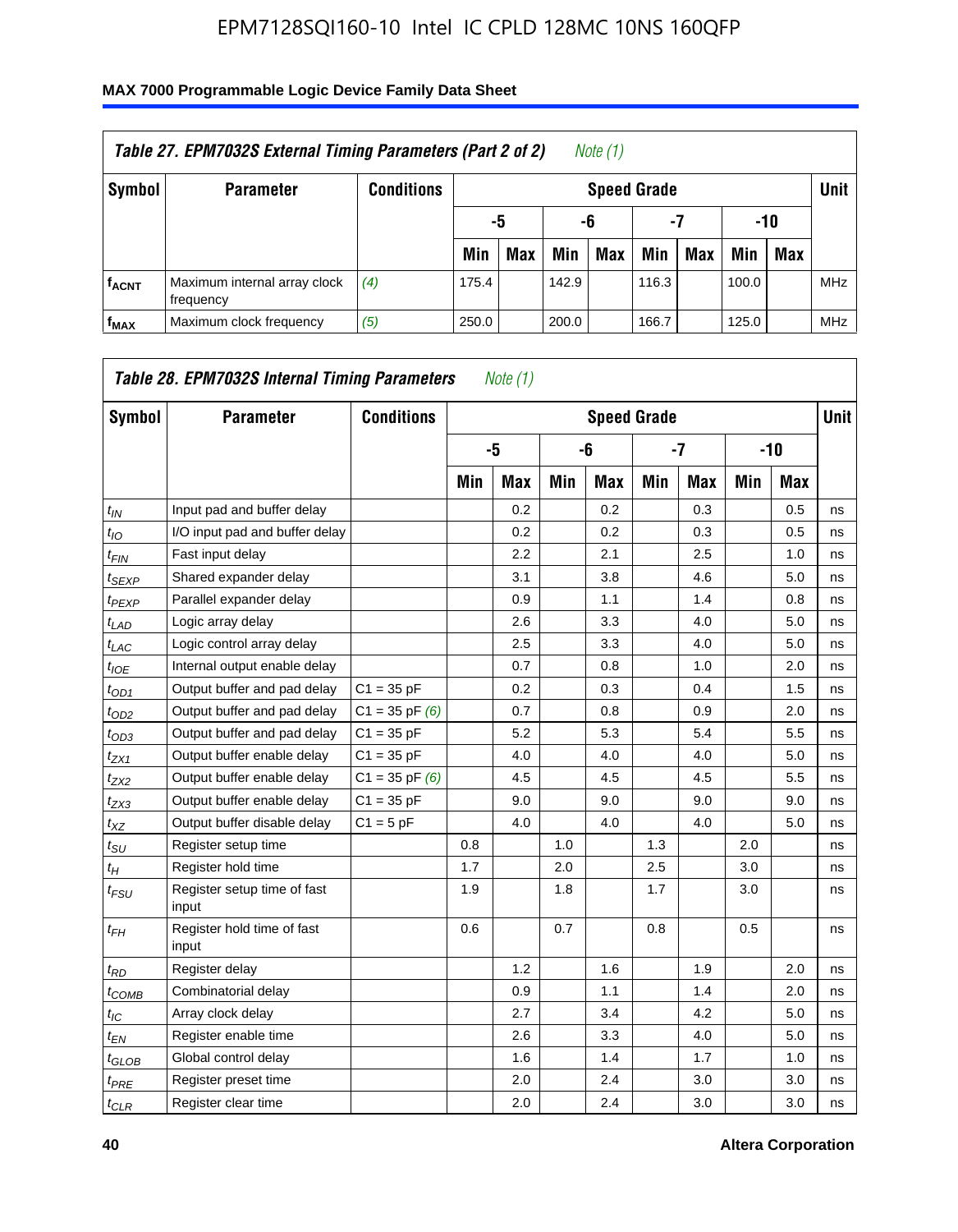| Table 28. EPM7032S Internal Timing Parameters<br>Note (1)                 |                  |                   |     |                       |     |                    |     |            |     |            |             |  |
|---------------------------------------------------------------------------|------------------|-------------------|-----|-----------------------|-----|--------------------|-----|------------|-----|------------|-------------|--|
| Symbol                                                                    | <b>Parameter</b> | <b>Conditions</b> |     |                       |     | <b>Speed Grade</b> |     |            |     |            | <b>Unit</b> |  |
|                                                                           |                  |                   |     | -10<br>-5<br>-6<br>-7 |     |                    |     |            |     |            |             |  |
|                                                                           |                  |                   | Min | <b>Max</b>            | Min | Max                | Min | <b>Max</b> | Min | <b>Max</b> |             |  |
| $t_{PIA}$                                                                 | PIA delay        |                   |     | 1.1                   |     | 1.1                |     | 1.4        |     | 1.0        | ns          |  |
| $t_{LPA}$<br>Low-power adder<br>(8)<br>12.0<br>10.0<br>10.0<br>11.0<br>ns |                  |                   |     |                       |     |                    |     |            |     |            |             |  |

#### **MAX 7000 Programmable Logic Device Family Data Sheet**

*Notes to tables:*

(1) These values are specified under the recommended operating conditions shown in Table 14. See Figure 13 for more information on switching waveforms.

(2) This minimum pulse width for preset and clear applies for both global clear and array controls. The  $t_{LPA}$  parameter must be added to this minimum width if the clear or reset signal incorporates the *tLAD* parameter into the signal path.

(3) This parameter is a guideline that is sample-tested only and is based on extensive device characterization. This parameter applies for both global and array clocking.

(4) These parameters are measured with a 16-bit loadable, enabled, up/down counter programmed into each LAB.

(5) The  $f_{MAX}$  values represent the highest frequency for pipelined data.

(6) Operating conditions:  $V_{\text{CCIO}} = 3.3 \text{ V} \pm 10\%$  for commercial and industrial use.

(7) For EPM7064S-5, EPM7064S-6, EPM7128S-6, EPM7160S-6, EPM7160S-7, EPM7192S-7, and EPM7256S-7 devices, these values are specified for a PIA fan-out of one LAB (16 macrocells). For each additional LAB fan-out in these devices, add an additional 0.1 ns to the PIA timing value.

(8) The  $t_{LPA}$  parameter must be added to the  $t_{LAD}$ ,  $t_{LAC}$ ,  $t_{IC}$ ,  $t_{EN}$ ,  $t_{SEXP}$ ,  $t_{ACL}$ , and  $t_{CPPW}$  parameters for macrocells running in the low-power mode.

|                  | Table 29. EPM7064S External Timing Parameters (Part 1 of 2) |                   |     |     |     | Note (1)           |     |     |     |      |      |
|------------------|-------------------------------------------------------------|-------------------|-----|-----|-----|--------------------|-----|-----|-----|------|------|
| Symbol           | <b>Parameter</b>                                            | <b>Conditions</b> |     |     |     | <b>Speed Grade</b> |     |     |     |      | Unit |
|                  |                                                             |                   |     | -5  |     | -6                 |     | -7  |     | -10  |      |
|                  |                                                             |                   | Min | Max | Min | Max                | Min | Max | Min | Max  |      |
| t <sub>PD1</sub> | Input to non-registered output                              | $C1 = 35 pF$      |     | 5.0 |     | 6.0                |     | 7.5 |     | 10.0 | ns   |
| t <sub>PD2</sub> | I/O input to non-registered<br>output                       | $C1 = 35 pF$      |     | 5.0 |     | 6.0                |     | 7.5 |     | 10.0 | ns   |
| $t_{\text{SU}}$  | Global clock setup time                                     |                   | 2.9 |     | 3.6 |                    | 6.0 |     | 7.0 |      | ns   |
| $t_H$            | Global clock hold time                                      |                   | 0.0 |     | 0.0 |                    | 0.0 |     | 0.0 |      | ns   |
| t <sub>FSU</sub> | Global clock setup time of fast<br>input                    |                   | 2.5 |     | 2.5 |                    | 3.0 |     | 3.0 |      | ns   |
| $t_{FH}$         | Global clock hold time of fast<br>input                     |                   | 0.0 |     | 0.0 |                    | 0.5 |     | 0.5 |      | ns   |
| $t_{CO1}$        | Global clock to output delay                                | $C1 = 35 pF$      |     | 3.2 |     | 4.0                |     | 4.5 |     | 5.0  | ns   |
| $t_{CH}$         | Global clock high time                                      |                   | 2.0 |     | 2.5 |                    | 3.0 |     | 4.0 |      | ns   |
| $t_{CL}$         | Global clock low time                                       |                   | 2.0 |     | 2.5 |                    | 3.0 |     | 4.0 |      | ns   |
| t <sub>ASU</sub> | Array clock setup time                                      |                   | 0.7 |     | 0.9 |                    | 3.0 |     | 2.0 |      | ns   |
| $t_{AH}$         | Array clock hold time                                       |                   | 1.8 |     | 2.1 |                    | 2.0 |     | 3.0 |      | ns   |

Tables 29 and 30 show the EPM7064S AC operating conditions.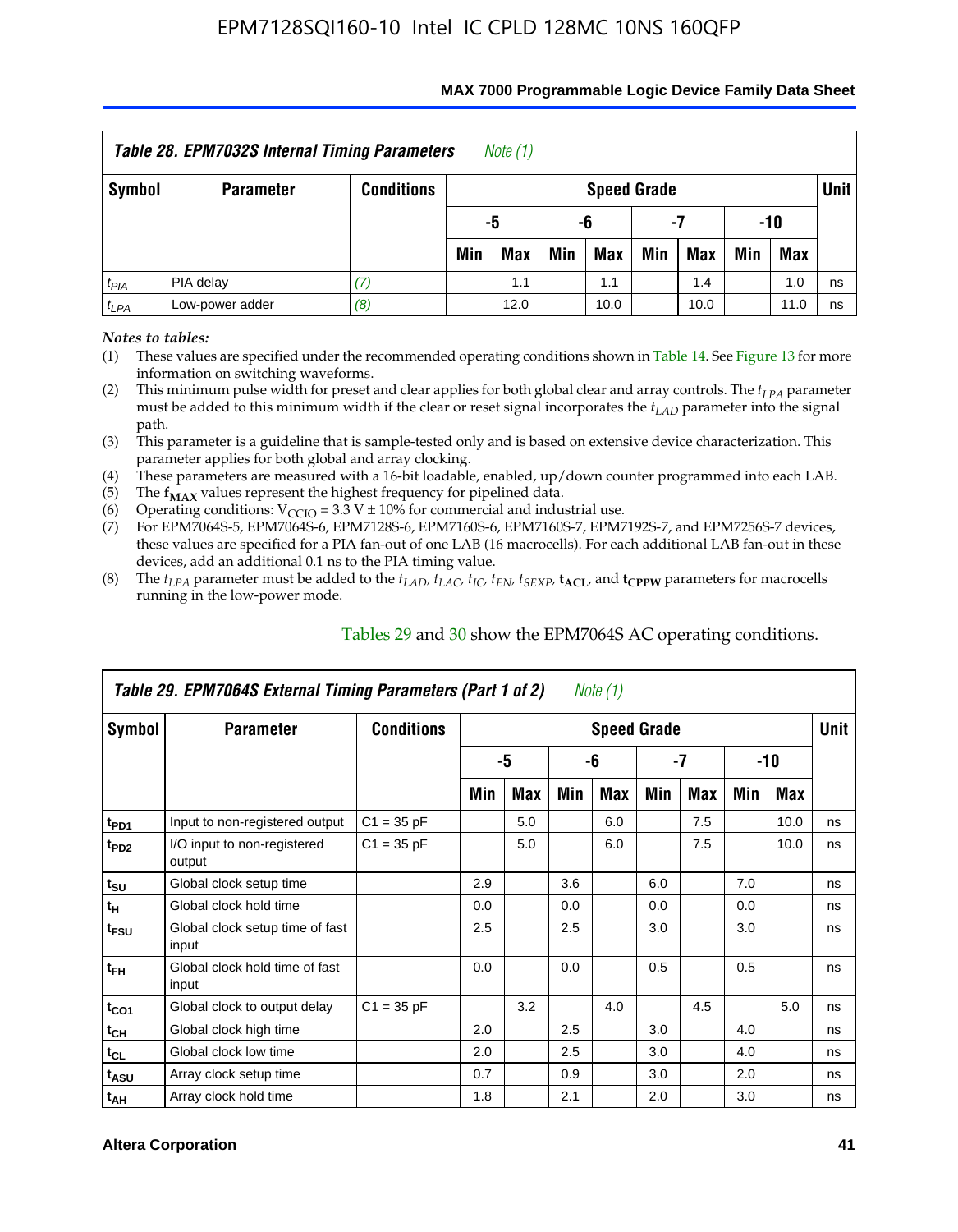|                              | Table 29. EPM7064S External Timing Parameters (Part 2 of 2) |                    |       |     |       | Note $(1)$ |                    |            |       |      |             |
|------------------------------|-------------------------------------------------------------|--------------------|-------|-----|-------|------------|--------------------|------------|-------|------|-------------|
| Symbol                       | <b>Parameter</b>                                            | <b>Conditions</b>  |       |     |       |            | <b>Speed Grade</b> |            |       |      | <b>Unit</b> |
|                              |                                                             |                    |       | -5  |       | -6         |                    | -7         |       | -10  |             |
|                              |                                                             |                    | Min   | Max | Min   | <b>Max</b> | Min                | <b>Max</b> | Min   | Max  |             |
| t <sub>ACO1</sub>            | Array clock to output delay                                 | $C1 = 35 pF$       |       | 5.4 |       | 6.7        |                    | 7.5        |       | 10.0 | ns          |
| t <sub>АСН</sub>             | Array clock high time                                       |                    | 2.5   |     | 2.5   |            | 3.0                |            | 4.0   |      | ns          |
| $t_{\sf ACL}$                | Array clock low time                                        |                    | 2.5   |     | 2.5   |            | 3.0                |            | 4.0   |      | ns          |
| t <sub>CPPW</sub>            | Minimum pulse width for clear<br>and preset                 | (2)                | 2.5   |     | 2.5   |            | 3.0                |            | 4.0   |      | ns          |
| t <sub>ODH</sub>             | Output data hold time after<br>clock                        | $C1 = 35$ pF $(3)$ | 1.0   |     | 1.0   |            | 1.0                |            | 1.0   |      | ns          |
| $t_{CNT}$                    | Minimum global clock period                                 |                    |       | 5.7 |       | 7.1        |                    | 8.0        |       | 10.0 | ns          |
| $f_{\text{CNT}}$             | Maximum internal global clock<br>frequency                  | (4)                | 175.4 |     | 140.8 |            | 125.0              |            | 100.0 |      | <b>MHz</b>  |
| $\mathsf{t}_{\mathsf{ACNT}}$ | Minimum array clock period                                  |                    |       | 5.7 |       | 7.1        |                    | 8.0        |       | 10.0 | ns          |
| <b>f<sub>ACNT</sub></b>      | Maximum internal array clock<br>frequency                   | (4)                | 175.4 |     | 140.8 |            | 125.0              |            | 100.0 |      | <b>MHz</b>  |
| f <sub>MAX</sub>             | Maximum clock frequency                                     | (5)                | 250.0 |     | 200.0 |            | 166.7              |            | 125.0 |      | MHz         |

|                  | Table 30. EPM7064S Internal Timing Parameters (Part 1 of 2) |                    |     |            |     | Note (1)           |     |            |     |            |             |
|------------------|-------------------------------------------------------------|--------------------|-----|------------|-----|--------------------|-----|------------|-----|------------|-------------|
| Symbol           | <b>Parameter</b>                                            | <b>Conditions</b>  |     |            |     | <b>Speed Grade</b> |     |            |     |            | <b>Unit</b> |
|                  |                                                             |                    |     | -5         |     | -6                 |     | -7         |     | $-10$      |             |
|                  |                                                             |                    | Min | <b>Max</b> | Min | Max                | Min | <b>Max</b> | Min | <b>Max</b> |             |
| $t_{IN}$         | Input pad and buffer delay                                  |                    |     | 0.2        |     | 0.2                |     | 0.5        |     | 0.5        | ns          |
| $t_{IO}$         | I/O input pad and buffer delay                              |                    |     | 0.2        |     | 0.2                |     | 0.5        |     | 0.5        | ns          |
| t <sub>FIN</sub> | Fast input delay                                            |                    |     | 2.2        |     | 2.6                |     | 1.0        |     | 1.0        | ns          |
| $t_{SEXP}$       | Shared expander delay                                       |                    |     | 3.1        |     | 3.8                |     | 4.0        |     | 5.0        | ns          |
| $t_{PEXP}$       | Parallel expander delay                                     |                    |     | 0.9        |     | 1.1                |     | 0.8        |     | 0.8        | ns          |
| $t_{LAD}$        | Logic array delay                                           |                    |     | 2.6        |     | 3.2                |     | 3.0        |     | 5.0        | ns          |
| $t_{LAC}$        | Logic control array delay                                   |                    |     | 2.5        |     | 3.2                |     | 3.0        |     | 5.0        | ns          |
| $t_{IOE}$        | Internal output enable delay                                |                    |     | 0.7        |     | 0.8                |     | 2.0        |     | 2.0        | ns          |
| $t_{OD1}$        | Output buffer and pad delay                                 | $C1 = 35 pF$       |     | 0.2        |     | 0.3                |     | 2.0        |     | 1.5        | ns          |
| $t_{OD2}$        | Output buffer and pad delay                                 | $C1 = 35$ pF $(6)$ |     | 0.7        |     | 0.8                |     | 2.5        |     | 2.0        | ns          |
| $t_{OD3}$        | Output buffer and pad delay                                 | $C1 = 35 pF$       |     | 5.2        |     | 5.3                |     | 7.0        |     | 5.5        | ns          |
| $t_{ZX1}$        | Output buffer enable delay                                  | $C1 = 35 pF$       |     | 4.0        |     | 4.0                |     | 4.0        |     | 5.0        | ns          |
| $t_{ZX2}$        | Output buffer enable delay                                  | $C1 = 35$ pF $(6)$ |     | 4.5        |     | 4.5                |     | 4.5        |     | 5.5        | ns          |
| $t_{ZX3}$        | Output buffer enable delay                                  | $C1 = 35 pF$       |     | 9.0        |     | 9.0                |     | 9.0        |     | 9.0        | ns          |
| $t_{XZ}$         | Output buffer disable delay                                 | $C1 = 5pF$         |     | 4.0        |     | 4.0                |     | 4.0        |     | 5.0        | ns          |
| $t_{\text{SU}}$  | Register setup time                                         |                    | 0.8 |            | 1.0 |                    | 3.0 |            | 2.0 |            | ns          |
| $t_H$            | Register hold time                                          |                    | 1.7 |            | 2.0 |                    | 2.0 |            | 3.0 |            | ns          |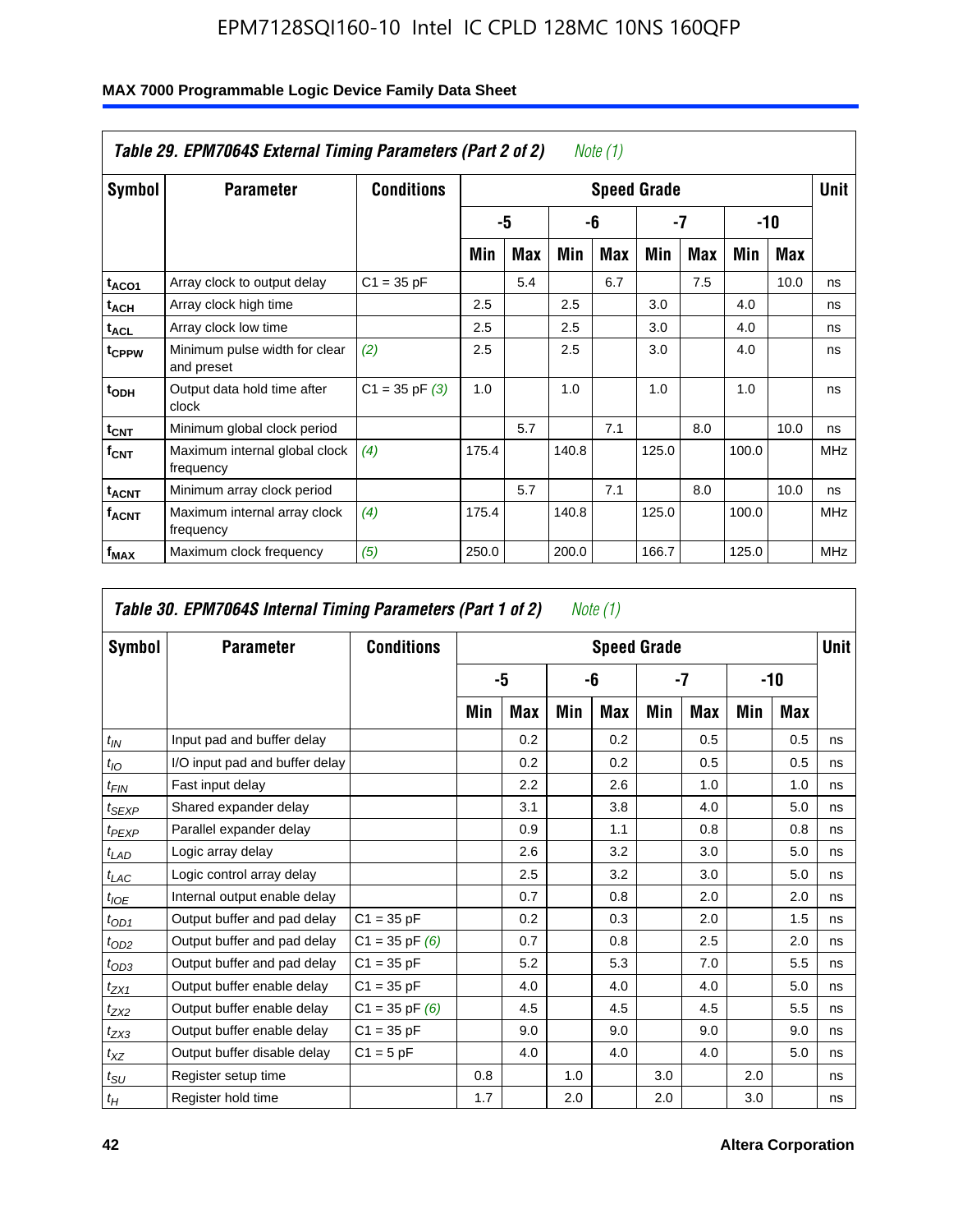|                   | Table 30. EPM7064S Internal Timing Parameters (Part 2 of 2) |                   | Note (1) |      |     |                    |     |            |     |       |             |
|-------------------|-------------------------------------------------------------|-------------------|----------|------|-----|--------------------|-----|------------|-----|-------|-------------|
| <b>Symbol</b>     | <b>Parameter</b>                                            | <b>Conditions</b> |          |      |     | <b>Speed Grade</b> |     |            |     |       | <b>Unit</b> |
|                   |                                                             |                   |          | -5   |     | -6                 |     | -7         |     | $-10$ |             |
|                   |                                                             |                   | Min      | Max  | Min | Max                | Min | <b>Max</b> | Min | Max   |             |
| $t_{FSU}$         | Register setup time of fast<br>input                        |                   | 1.9      |      | 1.8 |                    | 3.0 |            | 3.0 |       | ns          |
| $t_{FH}$          | Register hold time of fast<br>input                         |                   | 0.6      |      | 0.7 |                    | 0.5 |            | 0.5 |       | ns          |
| $t_{RD}$          | Register delay                                              |                   |          | 1.2  |     | 1.6                |     | 1.0        |     | 2.0   | ns          |
| $t_{COMB}$        | Combinatorial delay                                         |                   |          | 0.9  |     | 1.0                |     | 1.0        |     | 2.0   | ns          |
| $t_{IC}$          | Array clock delay                                           |                   |          | 2.7  |     | 3.3                |     | 3.0        |     | 5.0   | ns          |
| $t_{EN}$          | Register enable time                                        |                   |          | 2.6  |     | 3.2                |     | 3.0        |     | 5.0   | ns          |
| $t_{\text{GLOB}}$ | Global control delay                                        |                   |          | 1.6  |     | 1.9                |     | 1.0        |     | 1.0   | ns          |
| $t_{PRE}$         | Register preset time                                        |                   |          | 2.0  |     | 2.4                |     | 2.0        |     | 3.0   | ns          |
| $t_{CLR}$         | Register clear time                                         |                   |          | 2.0  |     | 2.4                |     | 2.0        |     | 3.0   | ns          |
| $t_{PIA}$         | PIA delay                                                   | (7)               |          | 1.1  |     | 1.3                |     | 1.0        |     | 1.0   | ns          |
| $t_{LPA}$         | Low-power adder                                             | (8)               |          | 12.0 |     | 11.0               |     | 10.0       |     | 11.0  | ns          |

#### **MAX 7000 Programmable Logic Device Family Data Sheet**

#### *Notes to tables:*

- (1) These values are specified under the recommended operating conditions shown in Table 14. See Figure 13 for more information on switching waveforms.
- (2) This minimum pulse width for preset and clear applies for both global clear and array controls. The  $t_{LPA}$  parameter must be added to this minimum width if the clear or reset signal incorporates the *t<sub>LAD</sub>* parameter into the signal path.
- (3) This parameter is a guideline that is sample-tested only and is based on extensive device characterization. This parameter applies for both global and array clocking.
- (4) These parameters are measured with a 16-bit loadable, enabled, up/down counter programmed into each LAB.
- (5) The  $f_{MAX}$  values represent the highest frequency for pipelined data.
- (6) Operating conditions:  $V_{\text{CGO}} = 3.3 \text{ V} \pm 10\%$  for commercial and industrial use.
- (7) For EPM7064S-5, EPM7064S-6, EPM7128S-6, EPM7160S-6, EPM7160S-7, EPM7192S-7, and EPM7256S-7 devices, these values are specified for a PIA fan-out of one LAB (16 macrocells). For each additional LAB fan-out in these devices, add an additional 0.1 ns to the PIA timing value.
- (8) The  $t_{LPA}$  parameter must be added to the  $t_{LAD}$ ,  $t_{LAC}$ ,  $t_{IC}$ ,  $t_{EN}$ ,  $t_{SEXP}$ ,  $t_{ACL}$ , and  $t_{CPPW}$  parameters for macrocells running in the low-power mode.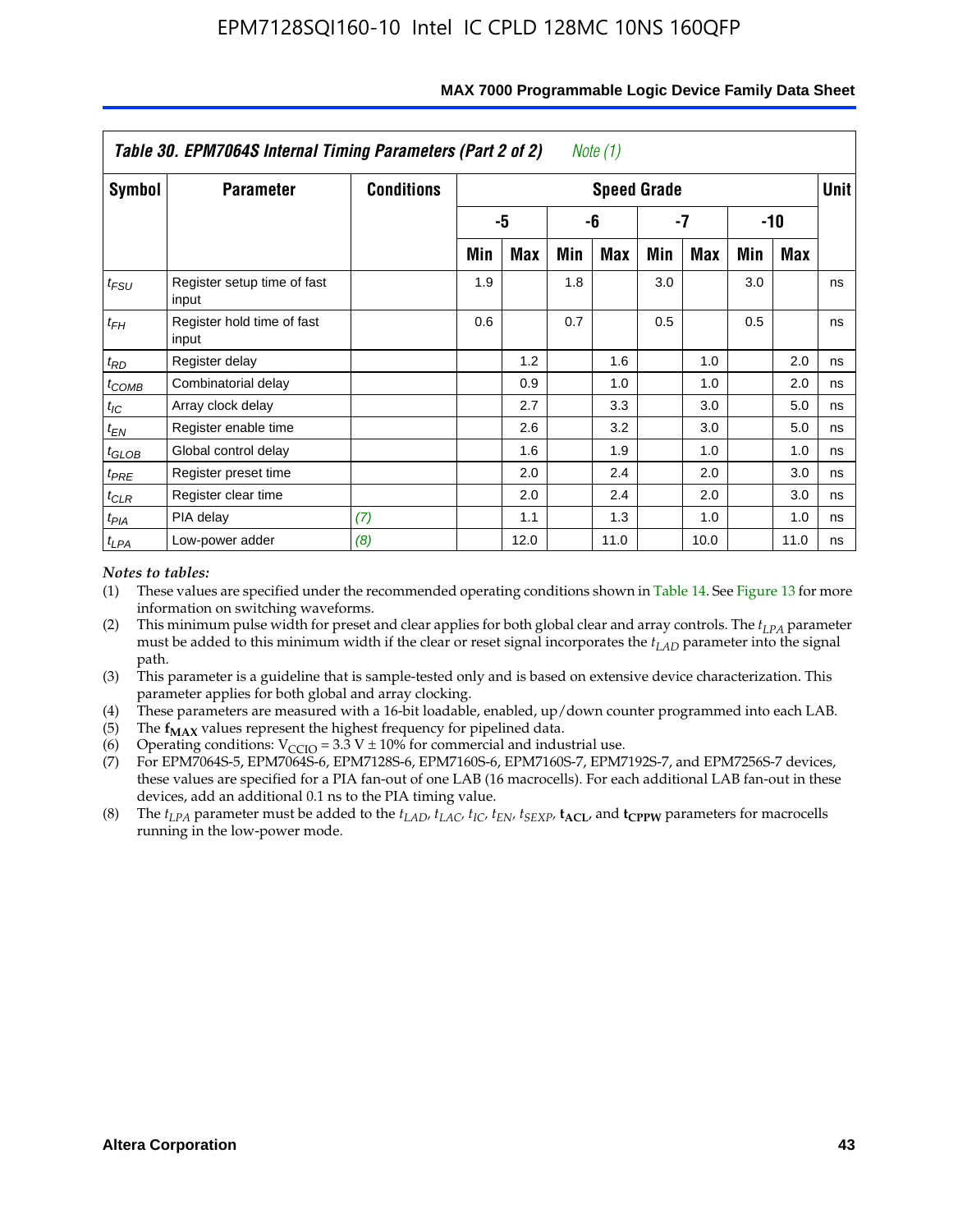### **MAX 7000 Programmable Logic Device Family Data Sheet**

|                   | Table 31. EPM7128S External Timing Parameters |                   |       | Note $(1)$ |       |            |                    |            |       |            |             |
|-------------------|-----------------------------------------------|-------------------|-------|------------|-------|------------|--------------------|------------|-------|------------|-------------|
| Symbol            | <b>Parameter</b>                              | <b>Conditions</b> |       |            |       |            | <b>Speed Grade</b> |            |       |            | <b>Unit</b> |
|                   |                                               |                   |       | -6         |       | -7         |                    | $-10$      |       | $-15$      |             |
|                   |                                               |                   | Min   | <b>Max</b> | Min   | <b>Max</b> | Min                | <b>Max</b> | Min   | <b>Max</b> |             |
| t <sub>PD1</sub>  | Input to non-registered output                | $C1 = 35 pF$      |       | 6.0        |       | 7.5        |                    | 10.0       |       | 15.0       | ns          |
| t <sub>PD2</sub>  | I/O input to non-registered<br>output         | $C1 = 35 pF$      |       | 6.0        |       | 7.5        |                    | 10.0       |       | 15.0       | ns          |
| tsu               | Global clock setup time                       |                   | 3.4   |            | 6.0   |            | 7.0                |            | 11.0  |            | ns          |
| t <sub>H</sub>    | Global clock hold time                        |                   | 0.0   |            | 0.0   |            | 0.0                |            | 0.0   |            | ns          |
| t <sub>FSU</sub>  | Global clock setup time of fast<br>input      |                   | 2.5   |            | 3.0   |            | 3.0                |            | 3.0   |            | ns          |
| t <sub>FH</sub>   | Global clock hold time of fast<br>input       |                   | 0.0   |            | 0.5   |            | 0.5                |            | 0.0   |            | ns          |
| t <sub>CO1</sub>  | Global clock to output delay                  | $C1 = 35 pF$      |       | 4.0        |       | 4.5        |                    | 5.0        |       | 8.0        | ns          |
| $t_{CH}$          | Global clock high time                        |                   | 3.0   |            | 3.0   |            | 4.0                |            | 5.0   |            | ns          |
| tcL               | Global clock low time                         |                   | 3.0   |            | 3.0   |            | 4.0                |            | 5.0   |            | ns          |
| t <sub>ASU</sub>  | Array clock setup time                        |                   | 0.9   |            | 3.0   |            | 2.0                |            | 4.0   |            | ns          |
| t <sub>АН</sub>   | Array clock hold time                         |                   | 1.8   |            | 2.0   |            | 5.0                |            | 4.0   |            | ns          |
| t <sub>ACO1</sub> | Array clock to output delay                   | $C1 = 35 pF$      |       | 6.5        |       | 7.5        |                    | 10.0       |       | 15.0       | ns          |
| t <sub>АСН</sub>  | Array clock high time                         |                   | 3.0   |            | 3.0   |            | 4.0                |            | 6.0   |            | ns          |
| $t_{\sf ACL}$     | Array clock low time                          |                   | 3.0   |            | 3.0   |            | 4.0                |            | 6.0   |            | ns          |
| tcppw             | Minimum pulse width for clear<br>and preset   | (2)               | 3.0   |            | 3.0   |            | 4.0                |            | 6.0   |            | ns          |
| t <sub>орн</sub>  | Output data hold time after<br>clock          | $C1 = 35 pF(3)$   | 1.0   |            | 1.0   |            | 1.0                |            | 1.0   |            | ns          |
| $t_{\text{CNT}}$  | Minimum global clock period                   |                   |       | 6.8        |       | 8.0        |                    | 10.0       |       | 13.0       | ns          |
| $f_{\text{CNT}}$  | Maximum internal global clock<br>frequency    | (4)               | 147.1 |            | 125.0 |            | 100.0              |            | 76.9  |            | <b>MHz</b>  |
| t <sub>acnt</sub> | Minimum array clock period                    |                   |       | 6.8        |       | 8.0        |                    | 10.0       |       | 13.0       | ns          |
| <sup>f</sup> acnt | Maximum internal array clock<br>frequency     | (4)               | 147.1 |            | 125.0 |            | 100.0              |            | 76.9  |            | <b>MHz</b>  |
| f <sub>MAX</sub>  | Maximum clock frequency                       | (5)               | 166.7 |            | 166.7 |            | 125.0              |            | 100.0 |            | <b>MHz</b>  |

### Tables 31 and 32 show the EPM7128S AC operating conditions.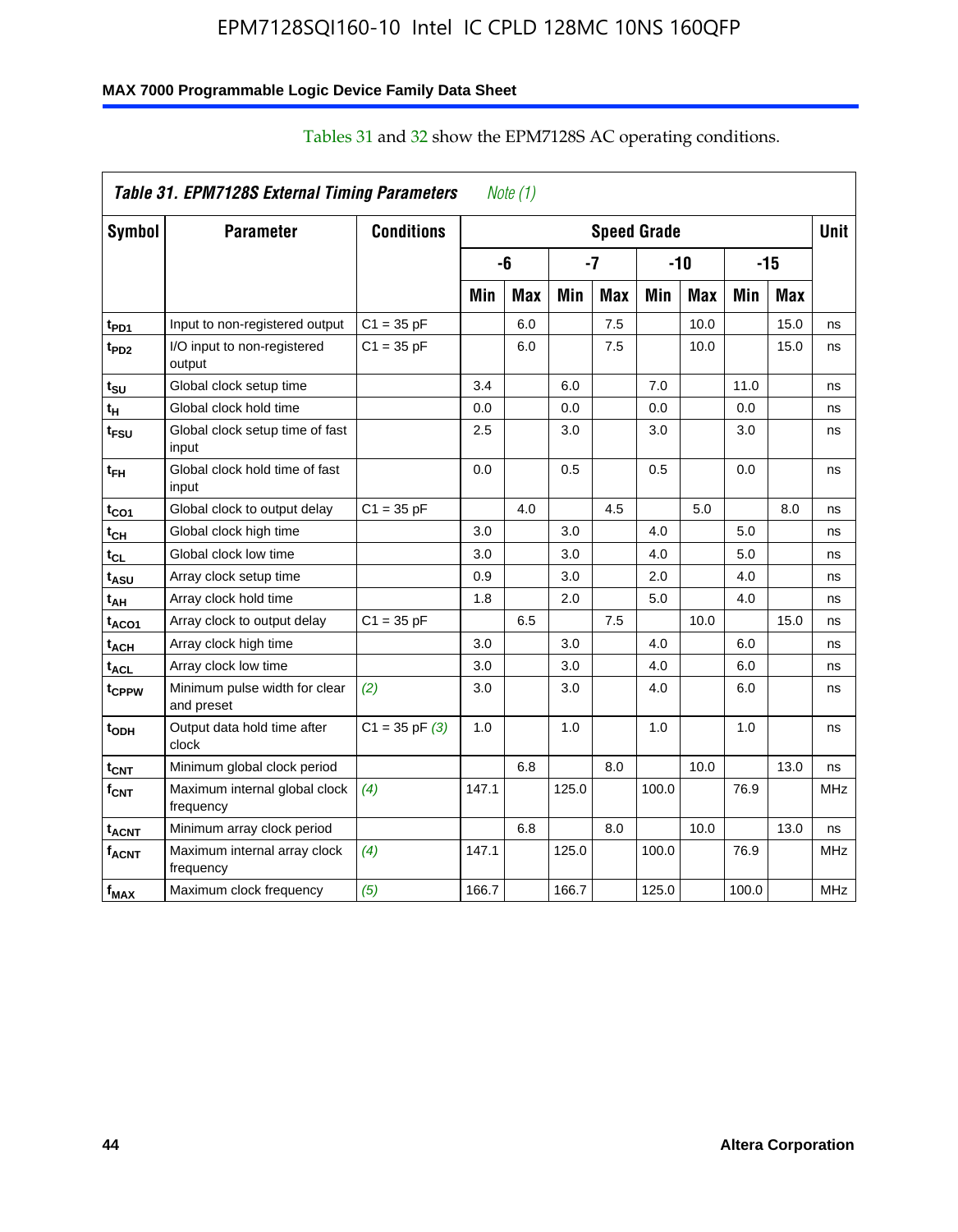|                            | Table 32. EPM7128S Internal Timing Parameters |                    |     | Note $(1)$ |     |                    |     |            |     |            |             |
|----------------------------|-----------------------------------------------|--------------------|-----|------------|-----|--------------------|-----|------------|-----|------------|-------------|
| Symbol                     | <b>Parameter</b>                              | <b>Conditions</b>  |     |            |     | <b>Speed Grade</b> |     |            |     |            | <b>Unit</b> |
|                            |                                               |                    |     | -6         |     | $-7$               |     | $-10$      |     | $-15$      |             |
|                            |                                               |                    | Min | <b>Max</b> | Min | <b>Max</b>         | Min | <b>Max</b> | Min | <b>Max</b> |             |
| $t_{IN}$                   | Input pad and buffer delay                    |                    |     | 0.2        |     | 0.5                |     | 0.5        |     | 2.0        | ns          |
| $t_{IO}$                   | I/O input pad and buffer delay                |                    |     | 0.2        |     | 0.5                |     | 0.5        |     | 2.0        | ns          |
| $t_{\textit{FIN}}$         | Fast input delay                              |                    |     | 2.6        |     | 1.0                |     | 1.0        |     | 2.0        | ns          |
| t <sub>SEXP</sub>          | Shared expander delay                         |                    |     | 3.7        |     | 4.0                |     | 5.0        |     | 8.0        | ns          |
| t <sub>PEXP</sub>          | Parallel expander delay                       |                    |     | 1.1        |     | 0.8                |     | 0.8        |     | 1.0        | ns          |
| t <sub>LAD</sub>           | Logic array delay                             |                    |     | 3.0        |     | 3.0                |     | 5.0        |     | 6.0        | ns          |
| $t_{LAC}$                  | Logic control array delay                     |                    |     | 3.0        |     | 3.0                |     | 5.0        |     | 6.0        | ns          |
| $t_{IOE}$                  | Internal output enable delay                  |                    |     | 0.7        |     | 2.0                |     | 2.0        |     | 3.0        | ns          |
| $t_{OD1}$                  | Output buffer and pad delay                   | $C1 = 35 pF$       |     | 0.4        |     | 2.0                |     | 1.5        |     | 4.0        | ns          |
| $t_{OD2}$                  | Output buffer and pad delay                   | $C1 = 35$ pF $(6)$ |     | 0.9        |     | 2.5                |     | 2.0        |     | 5.0        | ns          |
| $t_{OD3}$                  | Output buffer and pad delay                   | $C1 = 35 pF$       |     | 5.4        |     | 7.0                |     | 5.5        |     | 8.0        | ns          |
| $t_{ZX1}$                  | Output buffer enable delay                    | $C1 = 35 pF$       |     | 4.0        |     | 4.0                |     | 5.0        |     | 6.0        | ns          |
| t <sub>ZX2</sub>           | Output buffer enable delay                    | $C1 = 35$ pF $(6)$ |     | 4.5        |     | 4.5                |     | 5.5        |     | 7.0        | ns          |
| tzx3                       | Output buffer enable delay                    | $C1 = 35 pF$       |     | 9.0        |     | 9.0                |     | 9.0        |     | 10.0       | ns          |
| $t_{\mathsf{XZ}}$          | Output buffer disable delay                   | $C1 = 5pF$         |     | 4.0        |     | 4.0                |     | 5.0        |     | 6.0        | ns          |
| $t_{\text{SU}}$            | Register setup time                           |                    | 1.0 |            | 3.0 |                    | 2.0 |            | 4.0 |            | ns          |
| $t_H$                      | Register hold time                            |                    | 1.7 |            | 2.0 |                    | 5.0 |            | 4.0 |            | ns          |
| $t_{\mathit{FSU}}$         | Register setup time of fast<br>input          |                    | 1.9 |            | 3.0 |                    | 3.0 |            | 2.0 |            | ns          |
| $t_{FH}$                   | Register hold time of fast<br>input           |                    | 0.6 |            | 0.5 |                    | 0.5 |            | 1.0 |            | ns          |
| $t_{RD}$                   | Register delay                                |                    |     | 1.4        |     | 1.0                |     | 2.0        |     | 1.0        | ns          |
| $t_{\sf COMB}$             | Combinatorial delay                           |                    |     | 1.0        |     | 1.0                |     | 2.0        |     | 1.0        | ns          |
| $t_{\text{IC}}$            | Array clock delay                             |                    |     | 3.1        |     | 3.0                |     | 5.0        |     | 6.0        | ns          |
| t <sub>EN</sub>            | Register enable time                          |                    |     | 3.0        |     | 3.0                |     | 5.0        |     | 6.0        | ns          |
| $t_{\scriptstyle\rm GLOB}$ | Global control delay                          |                    |     | 2.0        |     | 1.0                |     | 1.0        |     | 1.0        | ns          |
| $t_{PRE}$                  | Register preset time                          |                    |     | 2.4        |     | 2.0                |     | 3.0        |     | 4.0        | ns          |
| $t_{CLR}$                  | Register clear time                           |                    |     | 2.4        |     | 2.0                |     | 3.0        |     | 4.0        | ns          |
| t <sub>PIA</sub>           | PIA delay                                     | (7)                |     | 1.4        |     | 1.0                |     | 1.0        |     | 2.0        | ns          |
| $t_{LPA}$                  | Low-power adder                               | (8)                |     | 11.0       |     | 10.0               |     | 11.0       |     | 13.0       | ns          |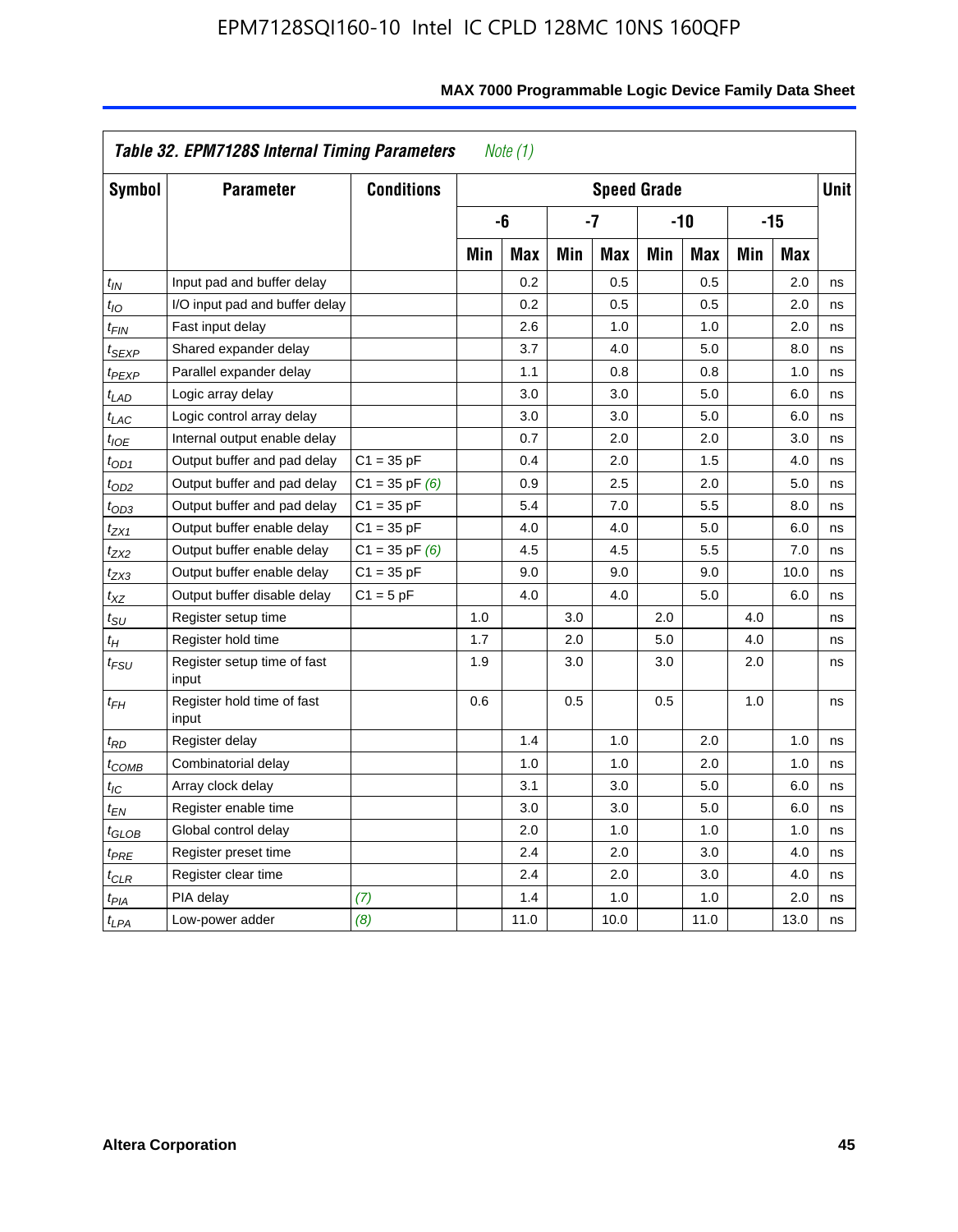#### **MAX 7000 Programmable Logic Device Family Data Sheet**

*Notes to tables:*

- (1) These values are specified under the recommended operating conditions shown in Table 14. See Figure 13 for more information on switching waveforms.
- (2) This minimum pulse width for preset and clear applies for both global clear and array controls. The  $t_{LPA}$  parameter must be added to this minimum width if the clear or reset signal incorporates the *tLAD* parameter into the signal path.
- (3) This parameter is a guideline that is sample-tested only and is based on extensive device characterization. This parameter applies for both global and array clocking.
- (4) These parameters are measured with a 16-bit loadable, enabled, up/down counter programmed into each LAB.
- (5) The  $f_{MAX}$  values represent the highest frequency for pipelined data.
- (6) Operating conditions:  $V_{\text{CCIO}} = 3.3 \text{ V} \pm 10\%$  for commercial and industrial use.
- (7) For EPM7064S-5, EPM7064S-6, EPM7128S-6, EPM7160S-6, EPM7160S-7, EPM7192S-7, and EPM7256S-7 devices, these values are specified for a PIA fan-out of one LAB (16 macrocells). For each additional LAB fan-out in these devices, add an additional 0.1 ns to the PIA timing value.
- (8) The  $t_{LPA}$  parameter must be added to the  $t_{LAD}$ ,  $t_{LAC}$ ,  $t_{IC}$ ,  $t_{EN}$ ,  $t_{SEXP}$ ,  $t_{ACL}$ , and  $t_{CPPW}$  parameters for macrocells running in the low-power mode.

|                    | Table 33. EPM7160S External Timing Parameters (Part 1 of 2) |                    |       |            |       | Note (1)   |                    |            |      |            |            |
|--------------------|-------------------------------------------------------------|--------------------|-------|------------|-------|------------|--------------------|------------|------|------------|------------|
| <b>Symbol</b>      | <b>Parameter</b>                                            | <b>Conditions</b>  |       |            |       |            | <b>Speed Grade</b> |            |      |            | Unit       |
|                    |                                                             |                    |       | -6         |       | -7         | $-10$              |            |      | $-15$      |            |
|                    |                                                             |                    | Min   | <b>Max</b> | Min   | <b>Max</b> | Min                | <b>Max</b> | Min  | <b>Max</b> |            |
| t <sub>PD1</sub>   | Input to non-registered output                              | $C1 = 35 pF$       |       | 6.0        |       | 7.5        |                    | 10.0       |      | 15.0       | ns         |
| $t_{PD2}$          | I/O input to non-registered<br>output                       | $C1 = 35 pF$       |       | 6.0        |       | 7.5        |                    | 10.0       |      | 15.0       | ns         |
| $t_{\text{SU}}$    | Global clock setup time                                     |                    | 3.4   |            | 4.2   |            | 7.0                |            | 11.0 |            | ns         |
| t <sub>Η</sub>     | Global clock hold time                                      |                    | 0.0   |            | 0.0   |            | 0.0                |            | 0.0  |            | ns         |
| t <sub>FSU</sub>   | Global clock setup time of fast<br>input                    |                    | 2.5   |            | 3.0   |            | 3.0                |            | 3.0  |            | ns         |
| $t_{FH}$           | Global clock hold time of fast<br>input                     |                    | 0.0   |            | 0.0   |            | 0.5                |            | 0.0  |            | ns         |
| $t_{CO1}$          | Global clock to output delay                                | $C1 = 35 pF$       |       | 3.9        |       | 4.8        |                    | 5          |      | 8          | ns         |
| $t_{\mathsf{CH}}$  | Global clock high time                                      |                    | 3.0   |            | 3.0   |            | 4.0                |            | 5.0  |            | ns         |
| $t_{CL}$           | Global clock low time                                       |                    | 3.0   |            | 3.0   |            | 4.0                |            | 5.0  |            | ns         |
| t <sub>ASU</sub>   | Array clock setup time                                      |                    | 0.9   |            | 1.1   |            | 2.0                |            | 4.0  |            | ns         |
| t <sub>АН</sub>    | Array clock hold time                                       |                    | 1.7   |            | 2.1   |            | 3.0                |            | 4.0  |            | ns         |
| t <sub>ACO1</sub>  | Array clock to output delay                                 | $C1 = 35 pF$       |       | 6.4        |       | 7.9        |                    | 10.0       |      | 15.0       | ns         |
| <sup>t</sup> ACH   | Array clock high time                                       |                    | 3.0   |            | 3.0   |            | 4.0                |            | 6.0  |            | ns         |
| t <sub>ACL</sub>   | Array clock low time                                        |                    | 3.0   |            | 3.0   |            | 4.0                |            | 6.0  |            | ns         |
| t <sub>CPPW</sub>  | Minimum pulse width for clear<br>and preset                 | (2)                | 2.5   |            | 3.0   |            | 4.0                |            | 6.0  |            | ns         |
| t <sub>ODH</sub>   | Output data hold time after<br>clock                        | $C1 = 35$ pF $(3)$ | 1.0   |            | 1.0   |            | 1.0                |            | 1.0  |            | ns         |
| $t_{CNT}$          | Minimum global clock period                                 |                    |       | 6.7        |       | 8.2        |                    | 10.0       |      | 13.0       | ns         |
| $f_{\mathsf{CNT}}$ | Maximum internal global clock<br>frequency                  | (4)                | 149.3 |            | 122.0 |            | 100.0              |            | 76.9 |            | <b>MHz</b> |

### Tables 33 and 34 show the EPM7160S AC operating conditions.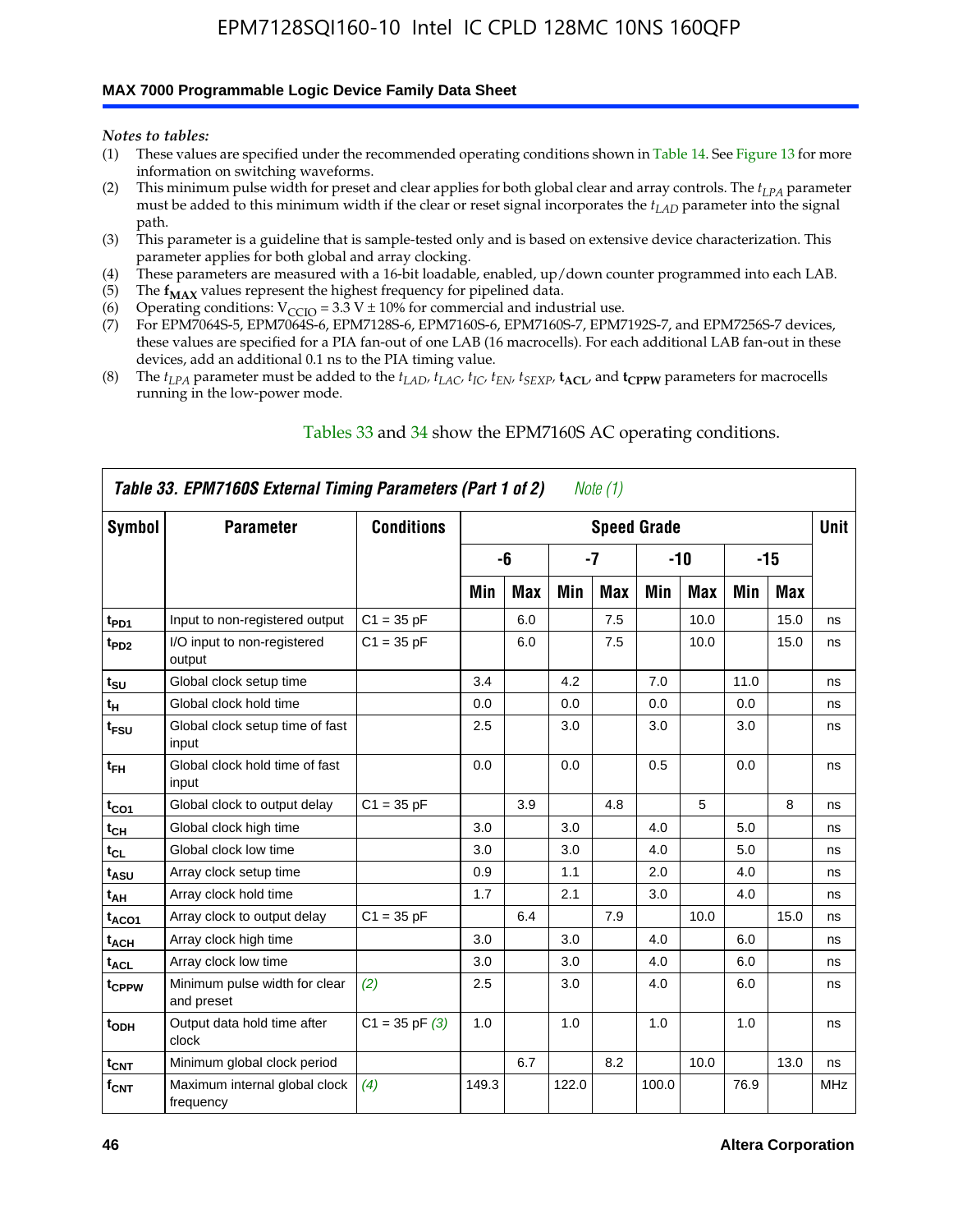|                         | Table 33. EPM7160S External Timing Parameters (Part 2 of 2) |                   |       |                        |       | Note (1)           |       |      |       |            |            |  |  |
|-------------------------|-------------------------------------------------------------|-------------------|-------|------------------------|-------|--------------------|-------|------|-------|------------|------------|--|--|
| Symbol                  | <b>Parameter</b>                                            | <b>Conditions</b> |       |                        |       | <b>Speed Grade</b> |       |      |       |            | Unit       |  |  |
|                         |                                                             |                   |       | -7<br>-15<br>-10<br>-6 |       |                    |       |      |       |            |            |  |  |
|                         |                                                             |                   | Min   | <b>Max</b>             | Min   | Max                | Min   | Max  | Min   | <b>Max</b> |            |  |  |
| <sup>t</sup> acnt       | Minimum array clock period                                  |                   |       | 6.7                    |       | 8.2                |       | 10.0 |       | 13.0       | ns         |  |  |
| <b>f<sub>ACNT</sub></b> | Maximum internal array clock<br>frequency                   | (4)               | 149.3 |                        | 122.0 |                    | 100.0 |      | 76.9  |            | <b>MHz</b> |  |  |
| f <sub>MAX</sub>        | Maximum clock frequency                                     | (5)               | 166.7 |                        | 166.7 |                    | 125.0 |      | 100.0 |            | <b>MHz</b> |  |  |

| Symbol            | <b>Parameter</b>                     | <b>Conditions</b>  |     |            |     | <b>Speed Grade</b> |     |            |     |            | <b>Unit</b> |
|-------------------|--------------------------------------|--------------------|-----|------------|-----|--------------------|-----|------------|-----|------------|-------------|
|                   |                                      |                    |     | -6         |     | $-7$               |     | $-10$      |     | $-15$      |             |
|                   |                                      |                    | Min | <b>Max</b> | Min | Max                | Min | <b>Max</b> | Min | <b>Max</b> |             |
| $t_{IN}$          | Input pad and buffer delay           |                    |     | 0.2        |     | 0.3                |     | 0.5        |     | 2.0        | ns          |
| $t_{IO}$          | I/O input pad and buffer delay       |                    |     | 0.2        |     | 0.3                |     | 0.5        |     | 2.0        | ns          |
| $t_{FIN}$         | Fast input delay                     |                    |     | 2.6        |     | 3.2                |     | 1.0        |     | 2.0        | ns          |
| $t_{SEXP}$        | Shared expander delay                |                    |     | 3.6        |     | 4.3                |     | 5.0        |     | 8.0        | ns          |
| <sup>t</sup> PEXP | Parallel expander delay              |                    |     | 1.0        |     | 1.3                |     | 0.8        |     | 1.0        | ns          |
| $t_{LAD}$         | Logic array delay                    |                    |     | 2.8        |     | 3.4                |     | 5.0        |     | 6.0        | ns          |
| $t_{LAC}$         | Logic control array delay            |                    |     | 2.8        |     | 3.4                |     | 5.0        |     | 6.0        | ns          |
| $t_{IOE}$         | Internal output enable delay         |                    |     | 0.7        |     | 0.9                |     | 2.0        |     | 3.0        | ns          |
| $t_{OD1}$         | Output buffer and pad delay          | $C1 = 35 pF$       |     | 0.4        |     | 0.5                |     | 1.5        |     | 4.0        | ns          |
| $t_{OD2}$         | Output buffer and pad delay          | $C1 = 35$ pF $(6)$ |     | 0.9        |     | 1.0                |     | 2.0        |     | 5.0        | ns          |
| $t_{OD3}$         | Output buffer and pad delay          | $C1 = 35 pF$       |     | 5.4        |     | 5.5                |     | 5.5        |     | 8.0        | ns          |
| $t_{ZX1}$         | Output buffer enable delay           | $C1 = 35 pF$       |     | 4.0        |     | 4.0                |     | 5.0        |     | 6.0        | ns          |
| $t_{ZX2}$         | Output buffer enable delay           | $C1 = 35$ pF $(6)$ |     | 4.5        |     | 4.5                |     | 5.5        |     | 7.0        | ns          |
| $t_{ZX3}$         | Output buffer enable delay           | $C1 = 35 pF$       |     | 9.0        |     | 9.0                |     | 9.0        |     | 10.0       | ns          |
| $t_{XZ}$          | Output buffer disable delay          | $C1 = 5pF$         |     | 4.0        |     | 4.0                |     | 5.0        |     | 6.0        | ns          |
| $t_{\rm SU}$      | Register setup time                  |                    | 1.0 |            | 1.2 |                    | 2.0 |            | 4.0 |            | ns          |
| $t_H$             | Register hold time                   |                    | 1.6 |            | 2.0 |                    | 3.0 |            | 4.0 |            | ns          |
| $t_{FSU}$         | Register setup time of fast<br>input |                    | 1.9 |            | 2.2 |                    | 3.0 |            | 2.0 |            | ns          |
| $t_{FH}$          | Register hold time of fast<br>input  |                    | 0.6 |            | 0.8 |                    | 0.5 |            | 1.0 |            | ns          |
| $t_{RD}$          | Register delay                       |                    |     | 1.3        |     | 1.6                |     | 2.0        |     | 1.0        | ns          |
| $t_{COMB}$        | Combinatorial delay                  |                    |     | 1.0        |     | 1.3                |     | 2.0        |     | 1.0        | ns          |
| $t_{\text{IC}}$   | Array clock delay                    |                    |     | 2.9        |     | 3.5                |     | 5.0        |     | 6.0        | ns          |
| $t_{EN}$          | Register enable time                 |                    |     | 2.8        |     | 3.4                |     | 5.0        |     | 6.0        | ns          |
| $t_{GLOB}$        | Global control delay                 |                    |     | 2.0        |     | 2.4                |     | 1.0        |     | 1.0        | ns          |
| $t_{PRE}$         | Register preset time                 |                    |     | 2.4        |     | 3.0                |     | 3.0        |     | 4.0        | ns          |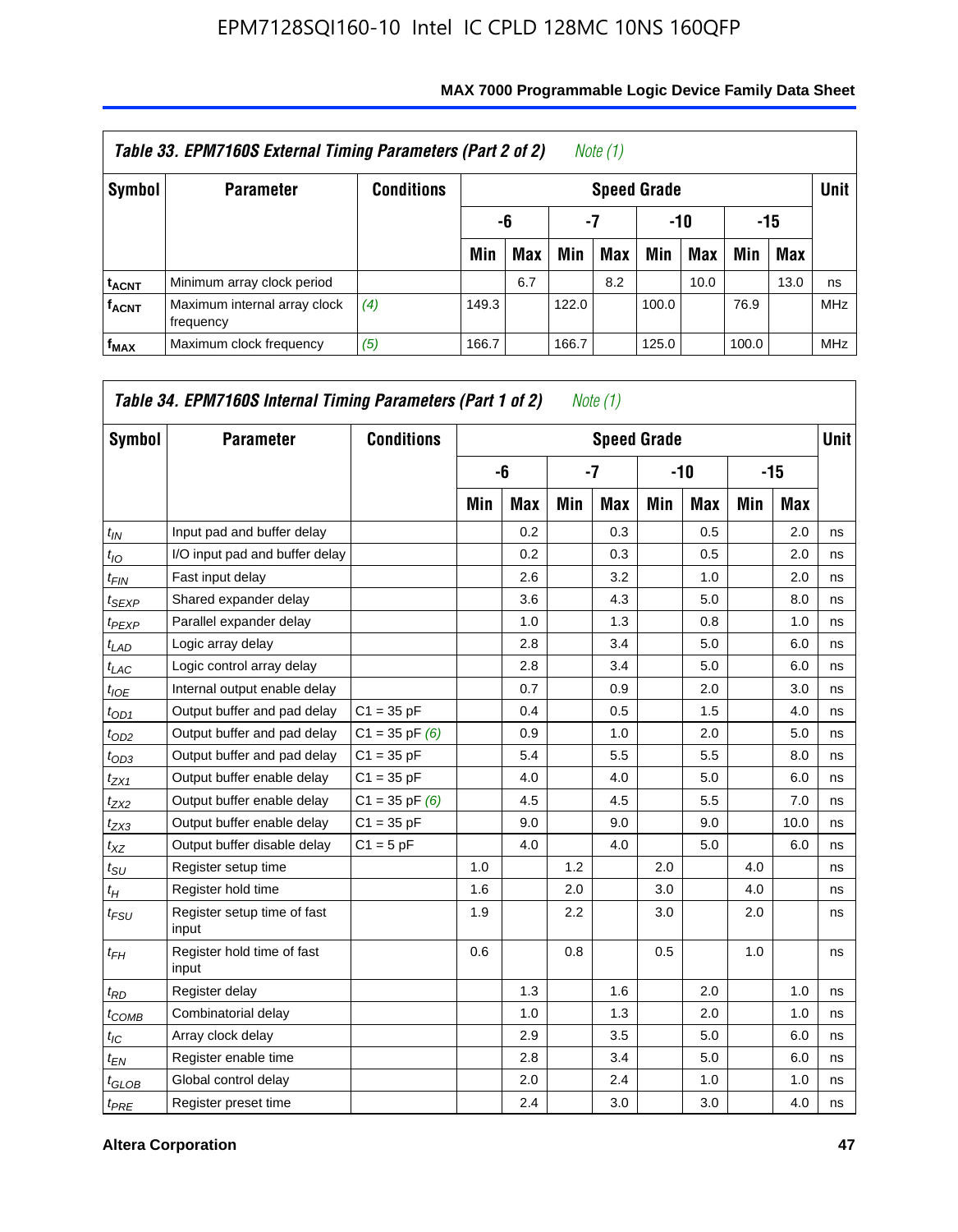#### **MAX 7000 Programmable Logic Device Family Data Sheet**

|           | Table 34. EPM7160S Internal Timing Parameters (Part 2 of 2) |                   |                        |      |     | Note (1)           |     |      |     |      |             |  |
|-----------|-------------------------------------------------------------|-------------------|------------------------|------|-----|--------------------|-----|------|-----|------|-------------|--|
| Symbol    | <b>Parameter</b>                                            | <b>Conditions</b> |                        |      |     | <b>Speed Grade</b> |     |      |     |      | <b>Unit</b> |  |
|           |                                                             |                   | -15<br>-6<br>-10<br>-7 |      |     |                    |     |      |     |      |             |  |
|           |                                                             |                   | Min                    | Max  | Min | <b>Max</b>         | Min | Max  | Min | Max  |             |  |
| $t_{CLR}$ | Register clear time                                         |                   |                        | 2.4  |     | 3.0                |     | 3.0  |     | 4.0  | ns          |  |
| $t_{PIA}$ | PIA delay                                                   | (7)               |                        | 1.6  |     | 2.0                |     | 1.0  |     | 2.0  | ns          |  |
| $t_{LPA}$ | Low-power adder                                             | (8)               |                        | 11.0 |     | 10.0               |     | 11.0 |     | 13.0 | ns          |  |

*Notes to tables:*

- (1) These values are specified under the recommended operating conditions shown in Table 14. See Figure 13 for more information on switching waveforms.
- (2) This minimum pulse width for preset and clear applies for both global clear and array controls. The  $t_{LPA}$  parameter must be added to this minimum width if the clear or reset signal incorporates the *t<sub>LAD</sub>* parameter into the signal path.
- (3) This parameter is a guideline that is sample-tested only and is based on extensive device characterization. This parameter applies for both global and array clocking.
- (4) These parameters are measured with a 16-bit loadable, enabled, up/down counter programmed into each LAB.
- (5) The  $f_{MAX}$  values represent the highest frequency for pipelined data.
- (6) Operating conditions:  $V_{\text{CCIO}} = 3.3 V \pm 10\%$  for commercial and industrial use.
- (7) For EPM7064S-5, EPM7064S-6, EPM7128S-6, EPM7160S-6, EPM7160S-7, EPM7192S-7, and EPM7256S-7 devices, these values are specified for a PIA fan-out of one LAB (16 macrocells). For each additional LAB fan-out in these devices, add an additional 0.1 ns to the PIA timing value.
- (8) The  $t_{LPA}$  parameter must be added to the  $t_{LAP}$ ,  $t_{LAC}$ ,  $t_{IC}$ ,  $t_{EN}$ ,  $t_{SEXP}$ ,  $t_{ACL}$ , and  $t_{CPPW}$  parameters for macrocells running in the low-power mode.

|                             | Table 35. EPM7192S External Timing Parameters (Part 1 of 2) |                   |     |     | Note $(1)$ |                    |      |       |             |
|-----------------------------|-------------------------------------------------------------|-------------------|-----|-----|------------|--------------------|------|-------|-------------|
| Symbol                      | <b>Parameter</b>                                            | <b>Conditions</b> |     |     |            | <b>Speed Grade</b> |      |       | <b>Unit</b> |
|                             |                                                             |                   |     | -7  |            | -10                |      | $-15$ |             |
|                             |                                                             |                   | Min | Max | Min        | Max                | Min  | Max   |             |
| t <sub>PD1</sub>            | Input to non-registered output                              | $C1 = 35 pF$      |     | 7.5 |            | 10.0               |      | 15.0  | ns          |
| $t_{PD2}$                   | I/O input to non-registered<br>output                       | $C1 = 35 pF$      |     | 7.5 |            | 10.0               |      | 15.0  | ns          |
| $t_{\scriptstyle\text{SU}}$ | Global clock setup time                                     |                   | 4.1 |     | 7.0        |                    | 11.0 |       | ns          |
| $t_H$                       | Global clock hold time                                      |                   | 0.0 |     | 0.0        |                    | 0.0  |       | ns          |
| t <sub>FSU</sub>            | Global clock setup time of fast<br>input                    |                   | 3.0 |     | 3.0        |                    | 3.0  |       | ns          |
| $t_{FH}$                    | Global clock hold time of fast<br>input                     |                   | 0.0 |     | 0.5        |                    | 0.0  |       | ns          |
| $t_{CO1}$                   | Global clock to output delay                                | $C1 = 35 pF$      |     | 4.7 |            | 5.0                |      | 8.0   | ns          |
| $t_{CH}$                    | Global clock high time                                      |                   | 3.0 |     | 4.0        |                    | 5.0  |       | ns          |
| $t_{CL}$                    | Global clock low time                                       |                   | 3.0 |     | 4.0        |                    | 5.0  |       | ns          |
| t <sub>ASU</sub>            | Array clock setup time                                      |                   | 1.0 |     | 2.0        |                    | 4.0  |       | ns          |

### Tables 35 and 36 show the EPM7192S AC operating conditions.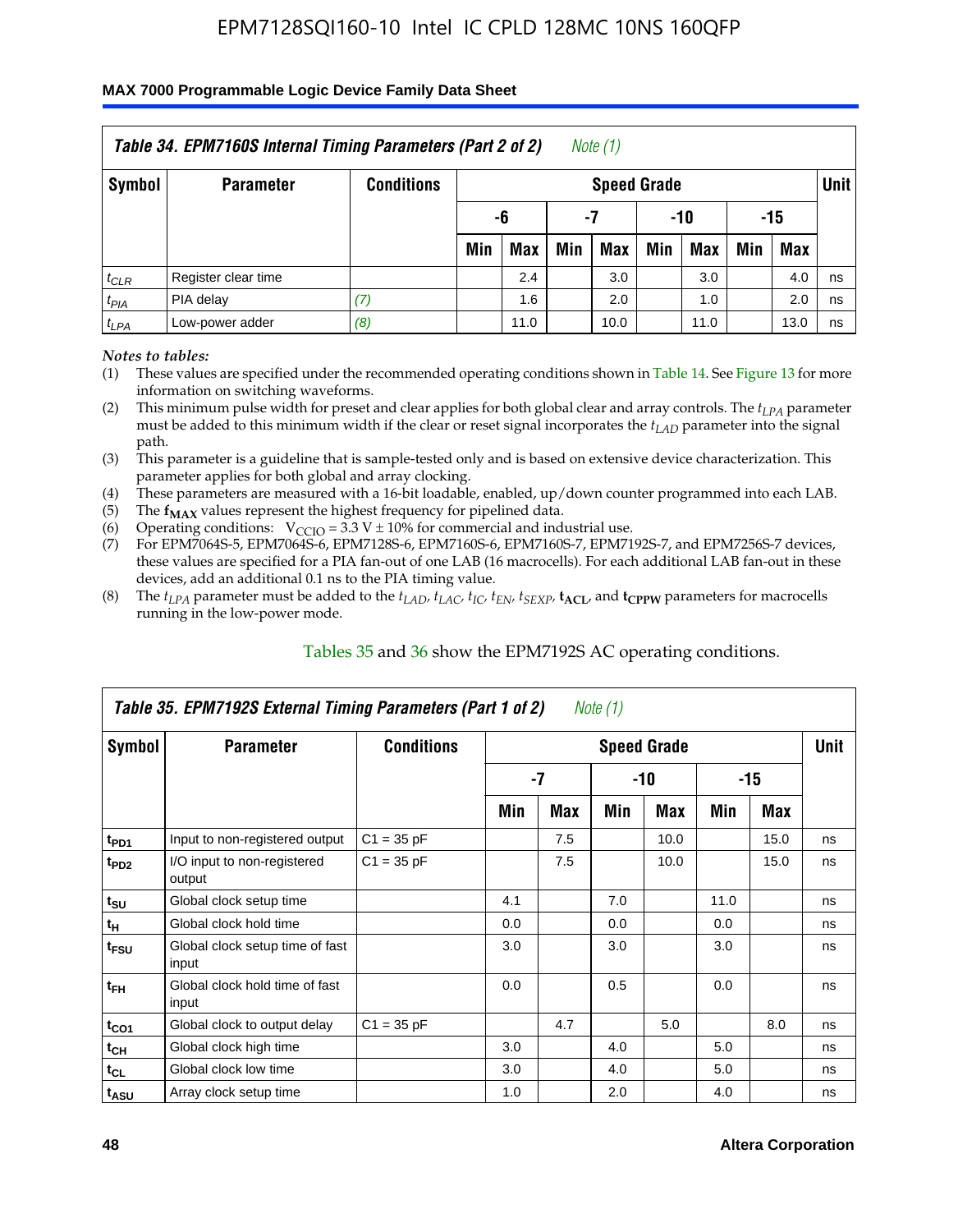|                         | Table 35. EPM7192S External Timing Parameters (Part 2 of 2) |                    |       |            | Note (1) |                    |       |      |            |
|-------------------------|-------------------------------------------------------------|--------------------|-------|------------|----------|--------------------|-------|------|------------|
| Symbol                  | <b>Parameter</b>                                            | <b>Conditions</b>  |       |            |          | <b>Speed Grade</b> |       |      | Unit       |
|                         |                                                             |                    |       | -7         |          | -10                |       | -15  |            |
|                         |                                                             |                    | Min   | <b>Max</b> | Min      | <b>Max</b>         | Min   | Max  |            |
| t <sub>АН</sub>         | Array clock hold time                                       |                    | 1.8   |            | 3.0      |                    | 4.0   |      | ns         |
| t <sub>ACO1</sub>       | Array clock to output delay                                 | $C1 = 35 pF$       |       | 7.8        |          | 10.0               |       | 15.0 | ns         |
| $t_{\sf ACH}$           | Array clock high time                                       |                    | 3.0   |            | 4.0      |                    | 6.0   |      | ns         |
| $t_{\sf ACL}$           | Array clock low time                                        |                    | 3.0   |            | 4.0      |                    | 6.0   |      | ns         |
| t <sub>CPPW</sub>       | Minimum pulse width for clear<br>and preset                 | (2)                | 3.0   |            | 4.0      |                    | 6.0   |      | ns         |
| $t_{ODH}$               | Output data hold time after<br>clock                        | $C1 = 35$ pF $(3)$ | 1.0   |            | 1.0      |                    | 1.0   |      | ns         |
| $t_{\mathsf{CNT}}$      | Minimum global clock period                                 |                    |       | 8.0        |          | 10.0               |       | 13.0 | ns         |
| $f_{\text{CNT}}$        | Maximum internal global clock<br>frequency                  | (4)                | 125.0 |            | 100.0    |                    | 76.9  |      | <b>MHz</b> |
| $t_{ACNT}$              | Minimum array clock period                                  |                    |       | 8.0        |          | 10.0               |       | 13.0 | ns         |
| <b>f<sub>ACNT</sub></b> | Maximum internal array clock<br>frequency                   | (4)                | 125.0 |            | 100.0    |                    | 76.9  |      | <b>MHz</b> |
| f <sub>MAX</sub>        | Maximum clock frequency                                     | (5)                | 166.7 |            | 125.0    |                    | 100.0 |      | <b>MHz</b> |

|                               | Table 36. EPM7192S Internal Timing Parameters (Part 1 of 2) |                    |     | Note (1) |     |                    |     |       |      |
|-------------------------------|-------------------------------------------------------------|--------------------|-----|----------|-----|--------------------|-----|-------|------|
| Symbol                        | <b>Parameter</b>                                            | <b>Conditions</b>  |     |          |     | <b>Speed Grade</b> |     |       | Unit |
|                               |                                                             |                    |     | $-7$     |     | -10                |     | $-15$ |      |
|                               |                                                             |                    | Min | Max      | Min | Max                | Min | Max   |      |
| $t_{IN}$                      | Input pad and buffer delay                                  |                    |     | 0.3      |     | 0.5                |     | 2.0   | ns   |
| $t_{IO}$                      | I/O input pad and buffer delay                              |                    |     | 0.3      |     | 0.5                |     | 2.0   | ns   |
| $t_{\textit{FIN}}$            | Fast input delay                                            |                    |     | 3.2      |     | 1.0                |     | 2.0   | ns   |
| $t_{SEXP}$                    | Shared expander delay                                       |                    |     | 4.2      |     | 5.0                |     | 8.0   | ns   |
| $t_{PEXP}$                    | Parallel expander delay                                     |                    |     | 1.2      |     | 0.8                |     | 1.0   | ns   |
| $t_{LAD}$                     | Logic array delay                                           |                    |     | 3.1      |     | 5.0                |     | 6.0   | ns   |
| $t_{LAC}$                     | Logic control array delay                                   |                    |     | 3.1      |     | 5.0                |     | 6.0   | ns   |
| $t_{\text{IOE}}$              | Internal output enable delay                                |                    |     | 0.9      |     | 2.0                |     | 3.0   | ns   |
| $t_{OD1}$                     | Output buffer and pad delay                                 | $C1 = 35 pF$       |     | 0.5      |     | 1.5                |     | 4.0   | ns   |
| $t_{OD2}$                     | Output buffer and pad delay                                 | $C1 = 35$ pF $(6)$ |     | 1.0      |     | 2.0                |     | 5.0   | ns   |
| $t_{OD3}$                     | Output buffer and pad delay                                 | $C1 = 35 pF$       |     | 5.5      |     | 5.5                |     | 7.0   | ns   |
| t <sub>ZX1</sub>              | Output buffer enable delay                                  | $C1 = 35 pF$       |     | 4.0      |     | 5.0                |     | 6.0   | ns   |
| $t_{ZX2}$                     | Output buffer enable delay                                  | $C1 = 35$ pF $(6)$ |     | 4.5      |     | 5.5                |     | 7.0   | ns   |
| $t_{ZX3}$                     | Output buffer enable delay                                  | $C1 = 35 pF$       |     | 9.0      |     | 9.0                |     | 10.0  | ns   |
| $t_{XZ}$                      | Output buffer disable delay                                 | $C1 = 5pF$         |     | 4.0      |     | 5.0                |     | 6.0   | ns   |
| $t_{\scriptstyle\textrm{SU}}$ | Register setup time                                         |                    | 1.1 |          | 2.0 |                    | 4.0 |       | ns   |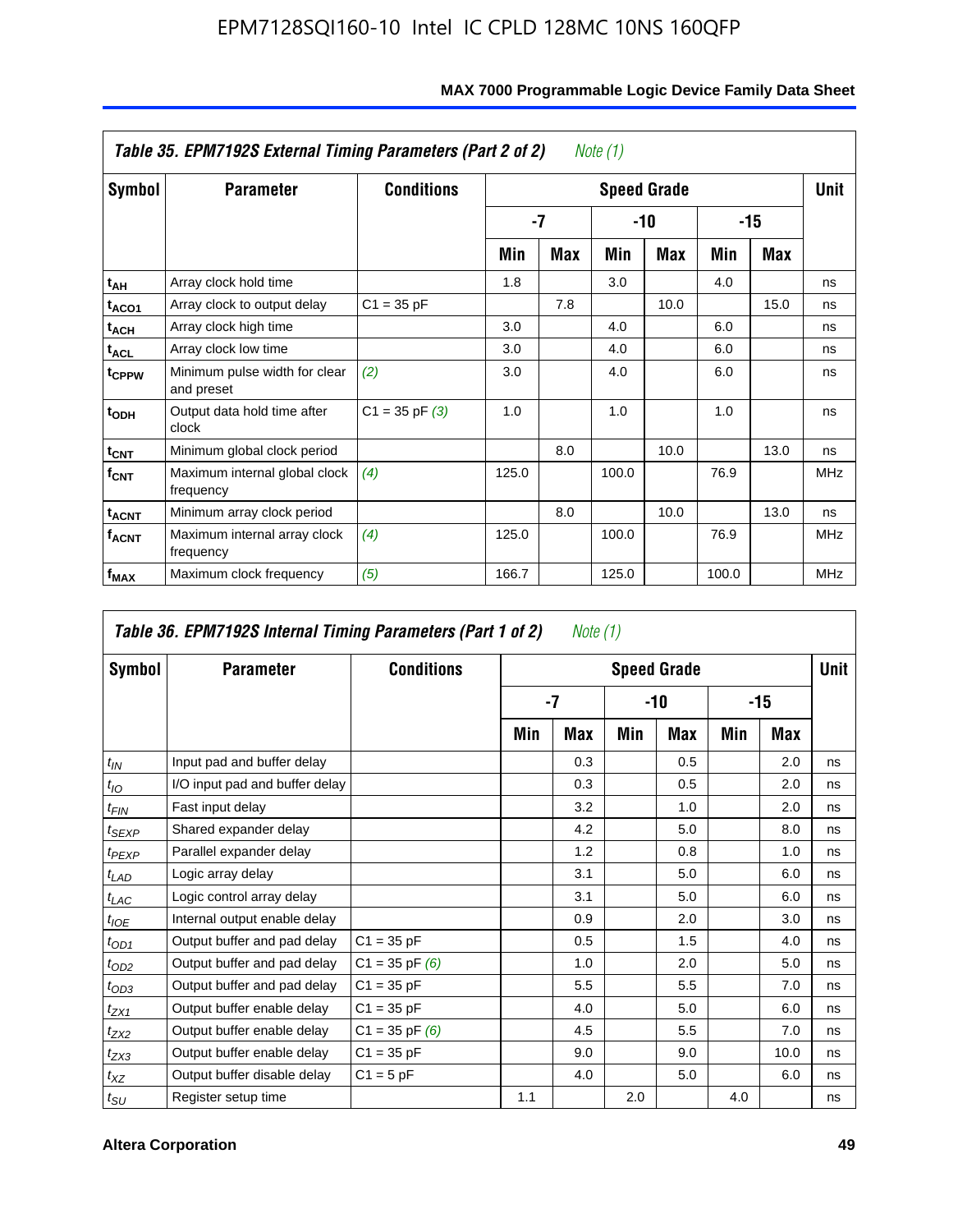|                    | Table 36. EPM7192S Internal Timing Parameters (Part 2 of 2) |                   |     | Note $(1)$ |     |                    |     |            |      |
|--------------------|-------------------------------------------------------------|-------------------|-----|------------|-----|--------------------|-----|------------|------|
| Symbol             | <b>Parameter</b>                                            | <b>Conditions</b> |     |            |     | <b>Speed Grade</b> |     |            | Unit |
|                    |                                                             |                   |     | $-7$       |     | -10                |     | $-15$      |      |
|                    |                                                             |                   | Min | <b>Max</b> | Min | <b>Max</b>         | Min | <b>Max</b> |      |
| $t_H$              | Register hold time                                          |                   | 1.7 |            | 3.0 |                    | 4.0 |            | ns   |
| $t_{\mathit{FSU}}$ | Register setup time of fast<br>input                        |                   | 2.3 |            | 3.0 |                    | 2.0 |            | ns   |
| $t_{FH}$           | Register hold time of fast<br>input                         |                   | 0.7 |            | 0.5 |                    | 1.0 |            | ns   |
| $t_{RD}$           | Register delay                                              |                   |     | 1.4        |     | 2.0                |     | 1.0        | ns   |
| $t_{COMB}$         | Combinatorial delay                                         |                   |     | 1.2        |     | 2.0                |     | 1.0        | ns   |
| $t_{IC}$           | Array clock delay                                           |                   |     | 3.2        |     | 5.0                |     | 6.0        | ns   |
| $t_{EN}$           | Register enable time                                        |                   |     | 3.1        |     | 5.0                |     | 6.0        | ns   |
| $t_{GLOB}$         | Global control delay                                        |                   |     | 2.5        |     | 1.0                |     | 1.0        | ns   |
| $t_{PRE}$          | Register preset time                                        |                   |     | 2.7        |     | 3.0                |     | 4.0        | ns   |
| $t_{CLR}$          | Register clear time                                         |                   |     | 2.7        |     | 3.0                |     | 4.0        | ns   |
| t <sub>PIA</sub>   | PIA delay                                                   | (7)               |     | 2.4        |     | 1.0                |     | 2.0        | ns   |
| $t_{LPA}$          | Low-power adder                                             | (8)               |     | 10.0       |     | 11.0               |     | 13.0       | ns   |

#### **MAX 7000 Programmable Logic Device Family Data Sheet**

#### *Notes to tables:*

- (1) These values are specified under the recommended operating conditions shown in Table 14. See Figure 13 for more information on switching waveforms.
- (2) This minimum pulse width for preset and clear applies for both global clear and array controls. The *tLPA* parameter must be added to this minimum width if the clear or reset signal incorporates the *t<sub>LAD</sub>* parameter into the signal path.
- (3) This parameter is a guideline that is sample-tested only and is based on extensive device characterization. This parameter applies for both global and array clocking.
- (4) These parameters are measured with a 16-bit loadable, enabled, up/down counter programmed into each LAB.
- (5) The  $f_{MAX}$  values represent the highest frequency for pipelined data.
- (6) Operating conditions:  $V_{\text{CCIO}} = 3.3 \text{ V} \pm 10\%$  for commercial and industrial use.
- (7) For EPM7064S-5, EPM7064S-6, EPM7128S-6, EPM7160S-6, EPM7160S-7, EPM7192S-7, and EPM7256S-7 devices, these values are specified for a PIA fan-out of one LAB (16 macrocells). For each additional LAB fan-out in these devices, add an additional 0.1 ns to the PIA timing value.
- (8) The  $t_{LPA}$  parameter must be added to the  $t_{LAD}$ ,  $t_{LAC}$ ,  $t_{IC}$ ,  $t_{EN}$ ,  $t_{SIX}$ ,  $t_{ACL}$ , and  $t_{CPW}$  parameters for macrocells running in the low-power mode.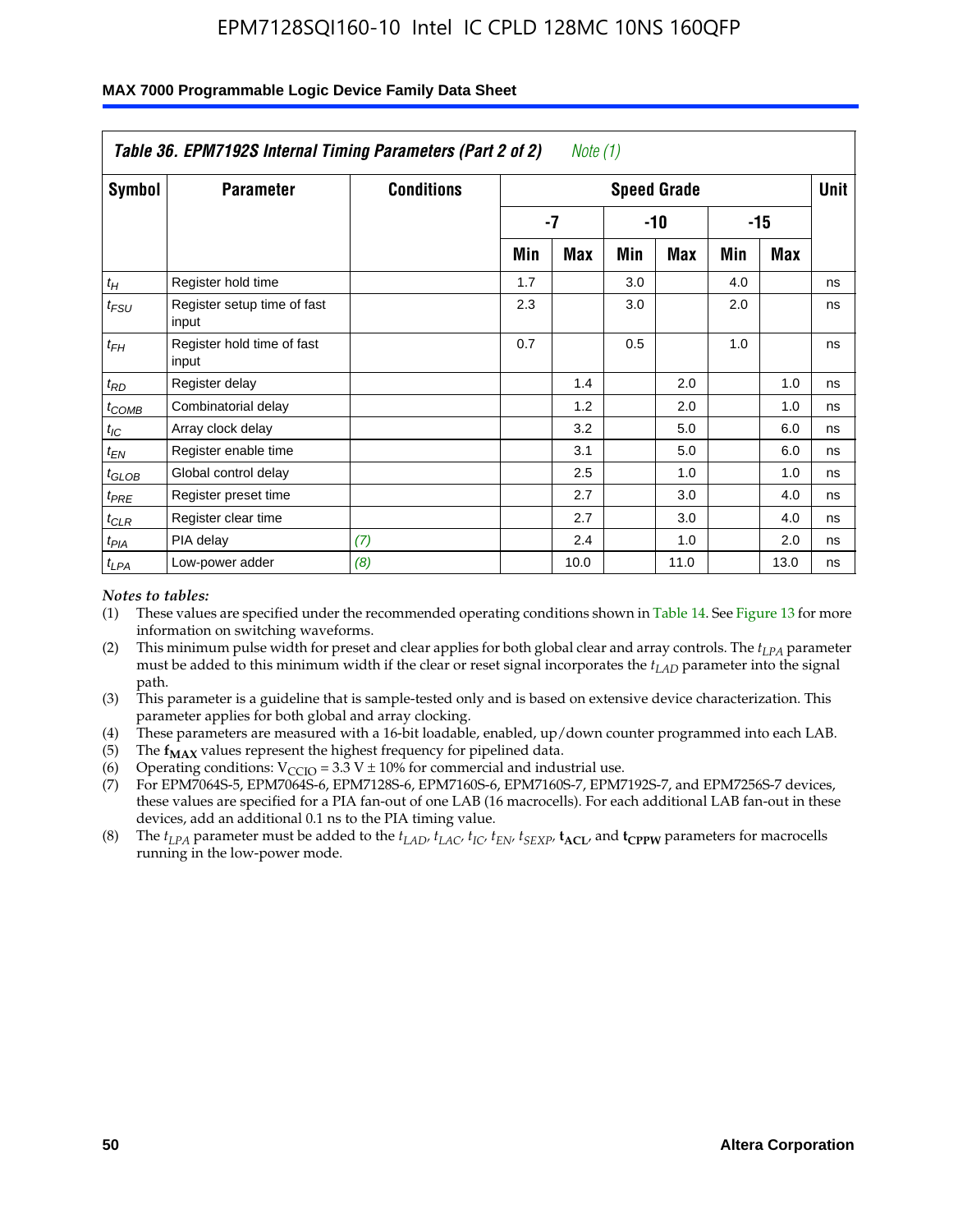|                   | Table 37. EPM7256S External Timing Parameters |                    | Note $(1)$ |            |       |                    |       |            |            |
|-------------------|-----------------------------------------------|--------------------|------------|------------|-------|--------------------|-------|------------|------------|
| Symbol            | <b>Parameter</b>                              | <b>Conditions</b>  |            |            |       | <b>Speed Grade</b> |       |            | Unit       |
|                   |                                               |                    |            | $-7$       |       | $-10$              |       | -15        |            |
|                   |                                               |                    | Min        | <b>Max</b> | Min   | <b>Max</b>         | Min   | <b>Max</b> |            |
| t <sub>PD1</sub>  | Input to non-registered output                | $C1 = 35 pF$       |            | 7.5        |       | 10.0               |       | 15.0       | ns         |
| t <sub>PD2</sub>  | I/O input to non-registered<br>output         | $C1 = 35 pF$       |            | 7.5        |       | 10.0               |       | 15.0       | ns         |
| t <sub>su</sub>   | Global clock setup time                       |                    | 3.9        |            | 7.0   |                    | 11.0  |            | ns         |
| $t_H$             | Global clock hold time                        |                    | 0.0        |            | 0.0   |                    | 0.0   |            | ns         |
| t <sub>FSU</sub>  | Global clock setup time of fast<br>input      |                    | 3.0        |            | 3.0   |                    | 3.0   |            | ns         |
| $t_{FH}$          | Global clock hold time of fast<br>input       |                    | 0.0        |            | 0.5   |                    | 0.0   |            | ns         |
| t <sub>CO1</sub>  | Global clock to output delay                  | $C1 = 35 pF$       |            | 4.7        |       | 5.0                |       | 8.0        | ns         |
| $t_{\mathsf{CH}}$ | Global clock high time                        |                    | 3.0        |            | 4.0   |                    | 5.0   |            | ns         |
| $t_{CL}$          | Global clock low time                         |                    | 3.0        |            | 4.0   |                    | 5.0   |            | ns         |
| t <sub>ASU</sub>  | Array clock setup time                        |                    | 0.8        |            | 2.0   |                    | 4.0   |            | ns         |
| t <sub>АН</sub>   | Array clock hold time                         |                    | 1.9        |            | 3.0   |                    | 4.0   |            | ns         |
| t <sub>ACO1</sub> | Array clock to output delay                   | $C1 = 35 pF$       |            | 7.8        |       | 10.0               |       | 15.0       | ns         |
| $t_{ACH}$         | Array clock high time                         |                    | 3.0        |            | 4.0   |                    | 6.0   |            | ns         |
| $t_{\sf ACL}$     | Array clock low time                          |                    | 3.0        |            | 4.0   |                    | 6.0   |            | ns         |
| t <sub>CPPW</sub> | Minimum pulse width for clear<br>and preset   | (2)                | 3.0        |            | 4.0   |                    | 6.0   |            | ns         |
| t <sub>ODH</sub>  | Output data hold time after<br>clock          | $C1 = 35$ pF $(3)$ | 1.0        |            | 1.0   |                    | 1.0   |            | ns         |
| $t_{\text{CNT}}$  | Minimum global clock period                   |                    |            | 7.8        |       | 10.0               |       | 13.0       | ns         |
| $f_{CNT}$         | Maximum internal global clock<br>frequency    | (4)                | 128.2      |            | 100.0 |                    | 76.9  |            | <b>MHz</b> |
| t <sub>ACNT</sub> | Minimum array clock period                    |                    |            | 7.8        |       | 10.0               |       | 13.0       | ns         |
| $f_{ACNT}$        | Maximum internal array clock<br>frequency     | (4)                | 128.2      |            | 100.0 |                    | 76.9  |            | MHz        |
| $f_{MAX}$         | Maximum clock frequency                       | (5)                | 166.7      |            | 125.0 |                    | 100.0 |            | <b>MHz</b> |

### Tables 37 and 38 show the EPM7256S AC operating conditions.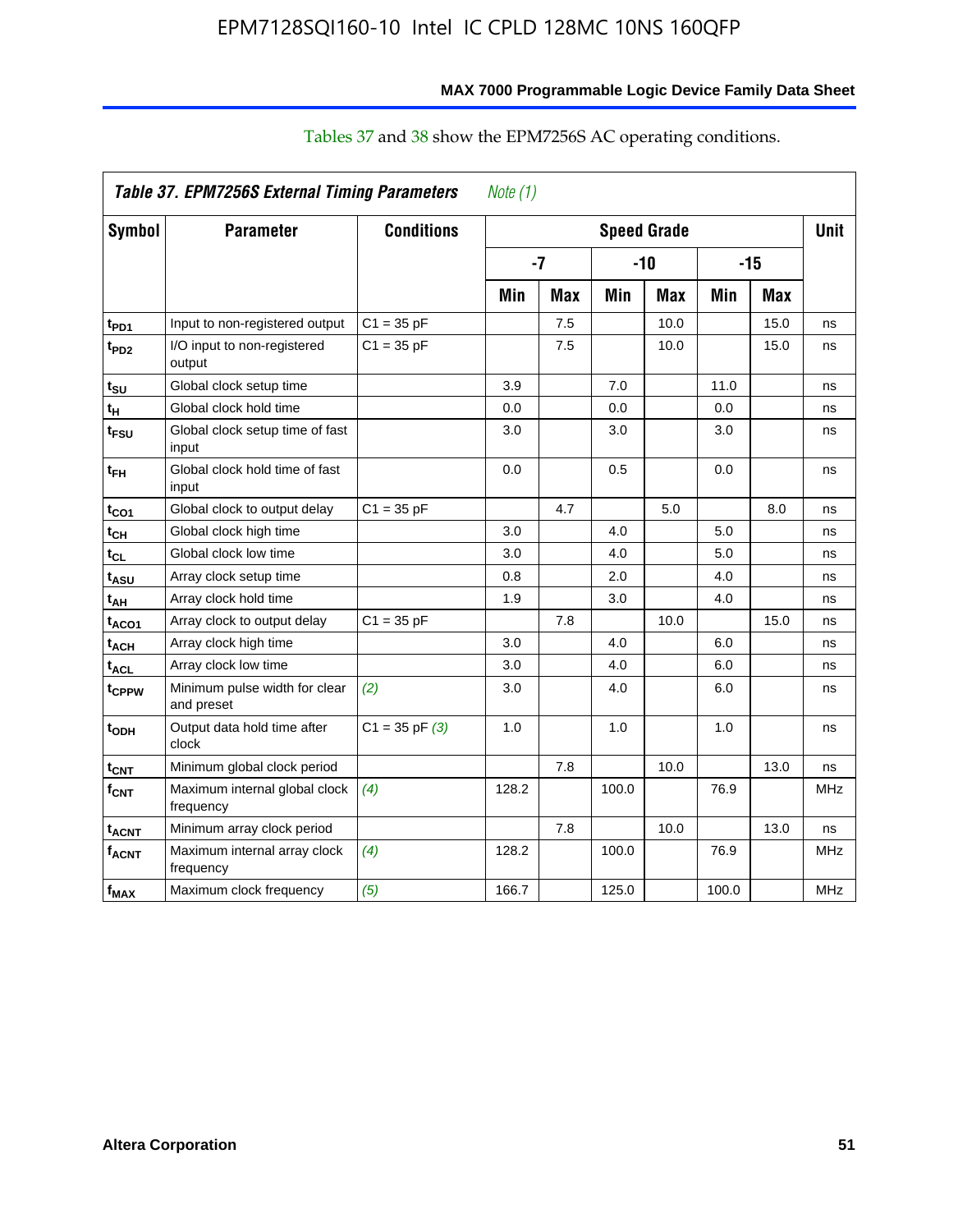| Symbol                      | <b>Parameter</b>                     | <b>Conditions</b>  |     |            |     | <b>Speed Grade</b> |            |            | <b>Unit</b> |
|-----------------------------|--------------------------------------|--------------------|-----|------------|-----|--------------------|------------|------------|-------------|
|                             |                                      |                    |     | -7         |     | -10                |            | $-15$      |             |
|                             |                                      |                    | Min | <b>Max</b> | Min | <b>Max</b>         | <b>Min</b> | <b>Max</b> |             |
| $t_{IN}$                    | Input pad and buffer delay           |                    |     | 0.3        |     | 0.5                |            | 2.0        | ns          |
| $t_{IO}$                    | I/O input pad and buffer delay       |                    |     | 0.3        |     | 0.5                |            | 2.0        | ns          |
| $t_{\text{FIN}}$            | Fast input delay                     |                    |     | 3.4        |     | 1.0                |            | 2.0        | ns          |
| t <sub>SEXP</sub>           | Shared expander delay                |                    |     | 3.9        |     | 5.0                |            | 8.0        | ns          |
| <sup>t</sup> PEXP           | Parallel expander delay              |                    |     | 1.1        |     | 0.8                |            | 1.0        | ns          |
| t <sub>LAD</sub>            | Logic array delay                    |                    |     | 2.6        |     | 5.0                |            | 6.0        | ns          |
| $t_{LAC}$                   | Logic control array delay            |                    |     | 2.6        |     | 5.0                |            | 6.0        | ns          |
| $t_{IOE}$                   | Internal output enable delay         |                    |     | 0.8        |     | 2.0                |            | 3.0        | ns          |
| $t_{OD1}$                   | Output buffer and pad delay          | $C1 = 35 pF$       |     | 0.5        |     | 1.5                |            | 4.0        | ns          |
| $t_{OD2}$                   | Output buffer and pad delay          | $C1 = 35$ pF $(6)$ |     | 1.0        |     | 2.0                |            | 5.0        | ns          |
| $t_{OD3}$                   | Output buffer and pad delay          | $C1 = 35 pF$       |     | 5.5        |     | 5.5                |            | 8.0        | ns          |
| $t_{ZX1}$                   | Output buffer enable delay           | $C1 = 35 pF$       |     | 4.0        |     | 5.0                |            | 6.0        | ns          |
| t <sub>ZX2</sub>            | Output buffer enable delay           | $C1 = 35$ pF $(6)$ |     | 4.5        |     | 5.5                |            | 7.0        | ns          |
| t <sub>ZX3</sub>            | Output buffer enable delay           | $C1 = 35 pF$       |     | 9.0        |     | 9.0                |            | 10.0       | ns          |
| $t_{XZ}$                    | Output buffer disable delay          | $C1 = 5pF$         |     | 4.0        |     | 5.0                |            | 6.0        | ns          |
| $t_{\scriptstyle\text{SU}}$ | Register setup time                  |                    | 1.1 |            | 2.0 |                    | 4.0        |            | ns          |
| $t_H$                       | Register hold time                   |                    | 1.6 |            | 3.0 |                    | 4.0        |            | ns          |
| $t_{\it FSU}$               | Register setup time of fast<br>input |                    | 2.4 |            | 3.0 |                    | 2.0        |            | ns          |
| $t_{FH}$                    | Register hold time of fast<br>input  |                    | 0.6 |            | 0.5 |                    | 1.0        |            | ns          |
| $t_{RD}$                    | Register delay                       |                    |     | 1.1        |     | 2.0                |            | 1.0        | ns          |
| $t_{COMB}$                  | Combinatorial delay                  |                    |     | 1.1        |     | 2.0                |            | 1.0        | ns          |
| $t_{IC}$                    | Array clock delay                    |                    |     | 2.9        |     | 5.0                |            | 6.0        | ns          |
| $t_{EN}$                    | Register enable time                 |                    |     | 2.6        |     | 5.0                |            | 6.0        | ns          |
| $t_{GLOB}$                  | Global control delay                 |                    |     | 2.8        |     | 1.0                |            | 1.0        | ns          |
| $t_{PRE}$                   | Register preset time                 |                    |     | 2.7        |     | 3.0                |            | 4.0        | ns          |
| $t_{\text{CLR}}$            | Register clear time                  |                    |     | 2.7        |     | 3.0                |            | 4.0        | ns          |
| t <sub>PIA</sub>            | PIA delay                            | (7)                |     | 3.0        |     | 1.0                |            | 2.0        | ns          |
| $t_{LPA}$                   | Low-power adder                      | (8)                |     | 10.0       |     | 11.0               |            | 13.0       | ns          |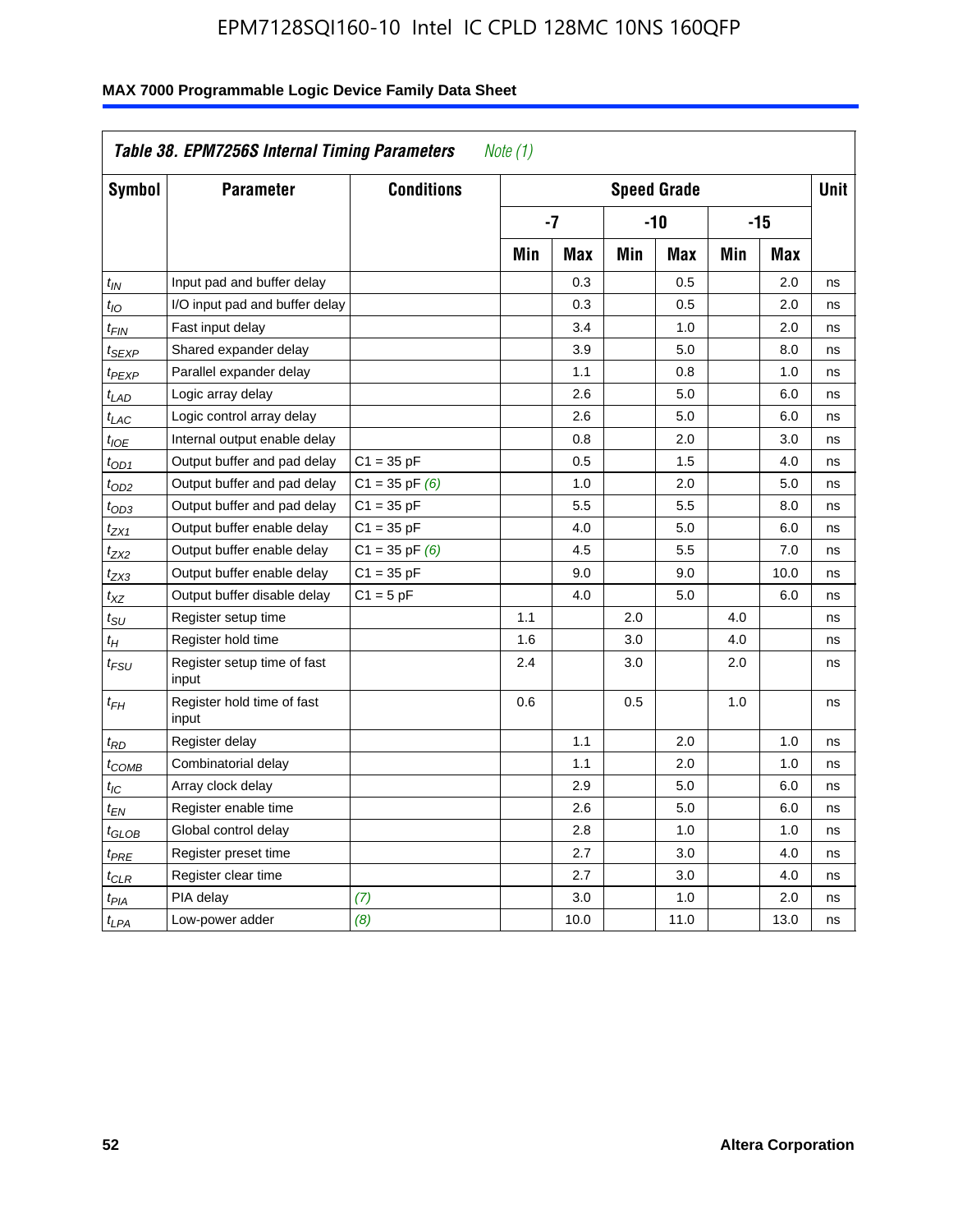**MAX 7000 Programmable Logic Device Family Data Sheet**

#### *Notes to tables:*

- (1) These values are specified under the recommended operating conditions shown in Table 14. See Figure 13 for more information on switching waveforms.
- (2) This minimum pulse width for preset and clear applies for both global clear and array controls. The  $t_{LPA}$  parameter must be added to this minimum width if the clear or reset signal incorporates the *tLAD* parameter into the signal path.
- (3) This parameter is a guideline that is sample-tested only and is based on extensive device characterization. This parameter applies for both global and array clocking.
- (4) These parameters are measured with a 16-bit loadable, enabled, up/down counter programmed into each LAB.
- (5) The  $f_{MAX}$  values represent the highest frequency for pipelined data.
- (6) Operating conditions:  $V_{\text{CCIO}} = 3.3 \text{ V} \pm 10\%$  for commercial and industrial use.
- (7) For EPM7064S-5, EPM7064S-6, EPM7128S-6, EPM7160S-6, EPM7160S-7, EPM7192S-7, and EPM7256S-7 devices, these values are specified for a PIA fan-out of one LAB (16 macrocells). For each additional LAB fan-out in these devices, add an additional 0.1 ns to the PIA timing value.
- (8) The  $t_{LPA}$  parameter must be added to the  $t_{LAD}$ ,  $t_{LAC}$ ,  $t_{IC}$ ,  $t_{EN}$ ,  $t_{SEXP}$ ,  $t_{ACL}$ , and  $t_{CPPW}$  parameters for macrocells running in the low-power mode.

### **Power Consumption**

[Supply power \(P\) versus frequency \(](http://www.altera.com/literature/an/an074.pdf) $f_{MAX}$  in MHz) for MAX 7000 devices is calculated with the following equation:

 $P = P_{INT} + P_{IO} = I_{CCLNT} \times V_{CC} + P_{IO}$ 

The  $P_{IO}$  value, which depends on the device output load characteristics and switching frequency, can be calculated using the guidelines given in *Application Note 74 (Evaluating Power for Altera Devices)*.

The  $I_{\text{CCINT}}$  value, which depends on the switching frequency and the application logic, is calculated with the following equation:

 $I_{\text{CCTNT}} =$ 

 $A \times MC_{TON} + B \times (MC_{DEFU} - MC_{TON}) + C \times MC_{LISED} \times f_{MAX} \times \text{tog}_{LC}$ 

The parameters in this equation are shown below:

| $MC$ <sub>TON</sub> | = Number of macrocells with the Turbo Bit option turned on,      |
|---------------------|------------------------------------------------------------------|
|                     | as reported in the MAX+PLUS II Report File (.rpt)                |
| MC <sub>DFV</sub>   | = Number of macrocells in the device                             |
|                     | $MCUSED$ = Total number of macrocells in the design, as reported |
|                     | in the MAX+PLUS II Report File (.rpt)                            |
| $f_{MAX}$           | = Highest clock frequency to the device                          |
| $tog_{LC}$          | = Average ratio of logic cells toggling at each clock            |
|                     | (typically 0.125)                                                |
| A, B, C             | $=$ Constants, shown in Table 39                                 |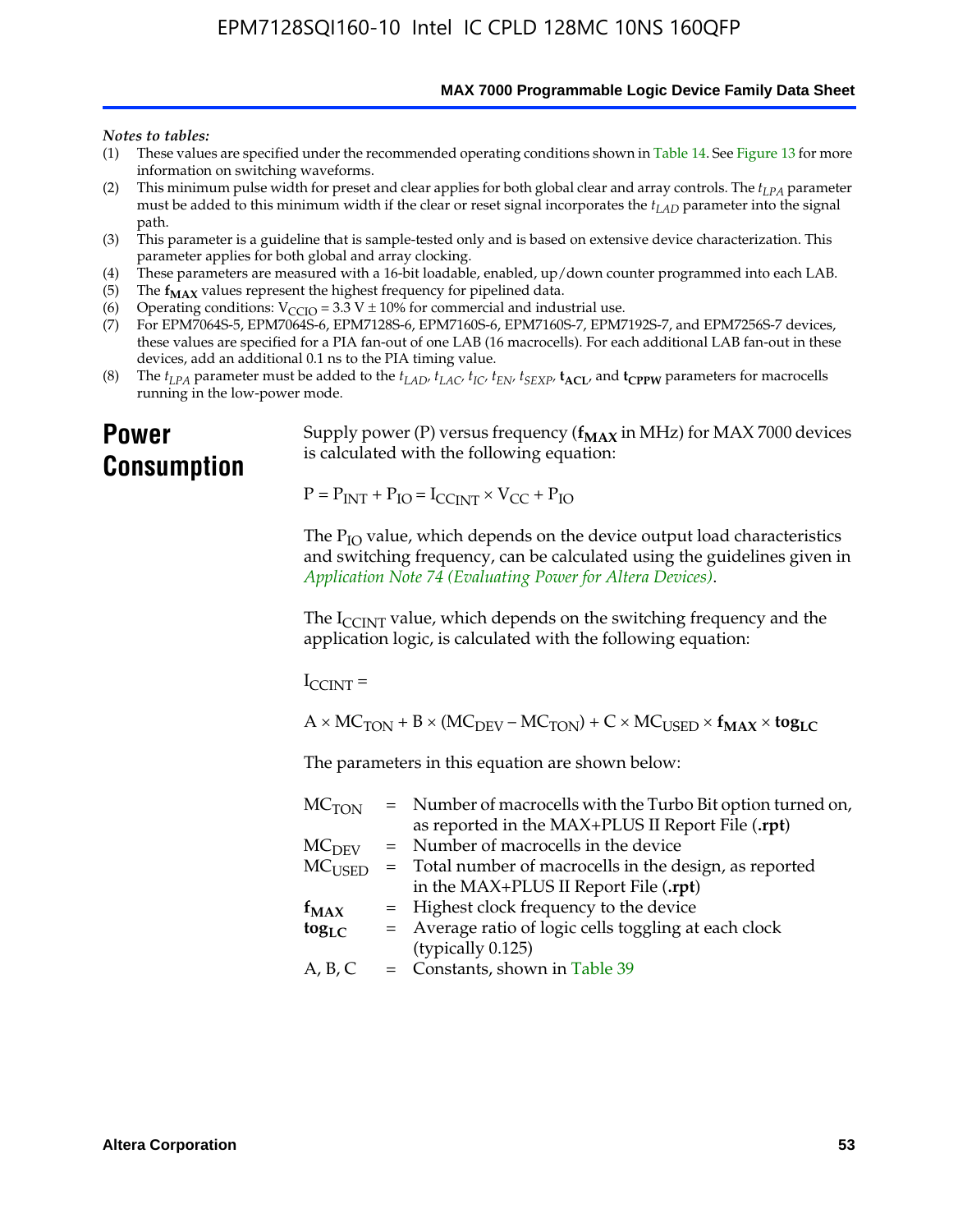| Table 39. MAX 7000 I <sub>CC</sub> Equation Constants |      |      |       |  |  |
|-------------------------------------------------------|------|------|-------|--|--|
| <b>Device</b>                                         | A    | B    | C     |  |  |
| EPM7032                                               | 1.87 | 0.52 | 0.144 |  |  |
| EPM7064                                               | 1.63 | 0.74 | 0.144 |  |  |
| EPM7096                                               | 1.63 | 0.74 | 0.144 |  |  |
| <b>EPM7128E</b>                                       | 1.17 | 0.54 | 0.096 |  |  |
| EPM7160E                                              | 1.17 | 0.54 | 0.096 |  |  |
| <b>EPM7192E</b>                                       | 1.17 | 0.54 | 0.096 |  |  |
| <b>EPM7256E</b>                                       | 1.17 | 0.54 | 0.096 |  |  |
| <b>EPM7032S</b>                                       | 0.93 | 0.40 | 0.040 |  |  |
| <b>EPM7064S</b>                                       | 0.93 | 0.40 | 0.040 |  |  |
| <b>EPM7128S</b>                                       | 0.93 | 0.40 | 0.040 |  |  |
| <b>EPM7160S</b>                                       | 0.93 | 0.40 | 0.040 |  |  |
| <b>EPM7192S</b>                                       | 0.93 | 0.40 | 0.040 |  |  |
| <b>EPM7256S</b>                                       | 0.93 | 0.40 | 0.040 |  |  |

This calculation provides an  $I_{CC}$  estimate based on typical conditions using a pattern of a 16-bit, loadable, enabled, up/down counter in each LAB with no output load. Actual  $I_{CC}$  values should be verified during operation because this measurement is sensitive to the actual pattern in the device and the environmental operating conditions.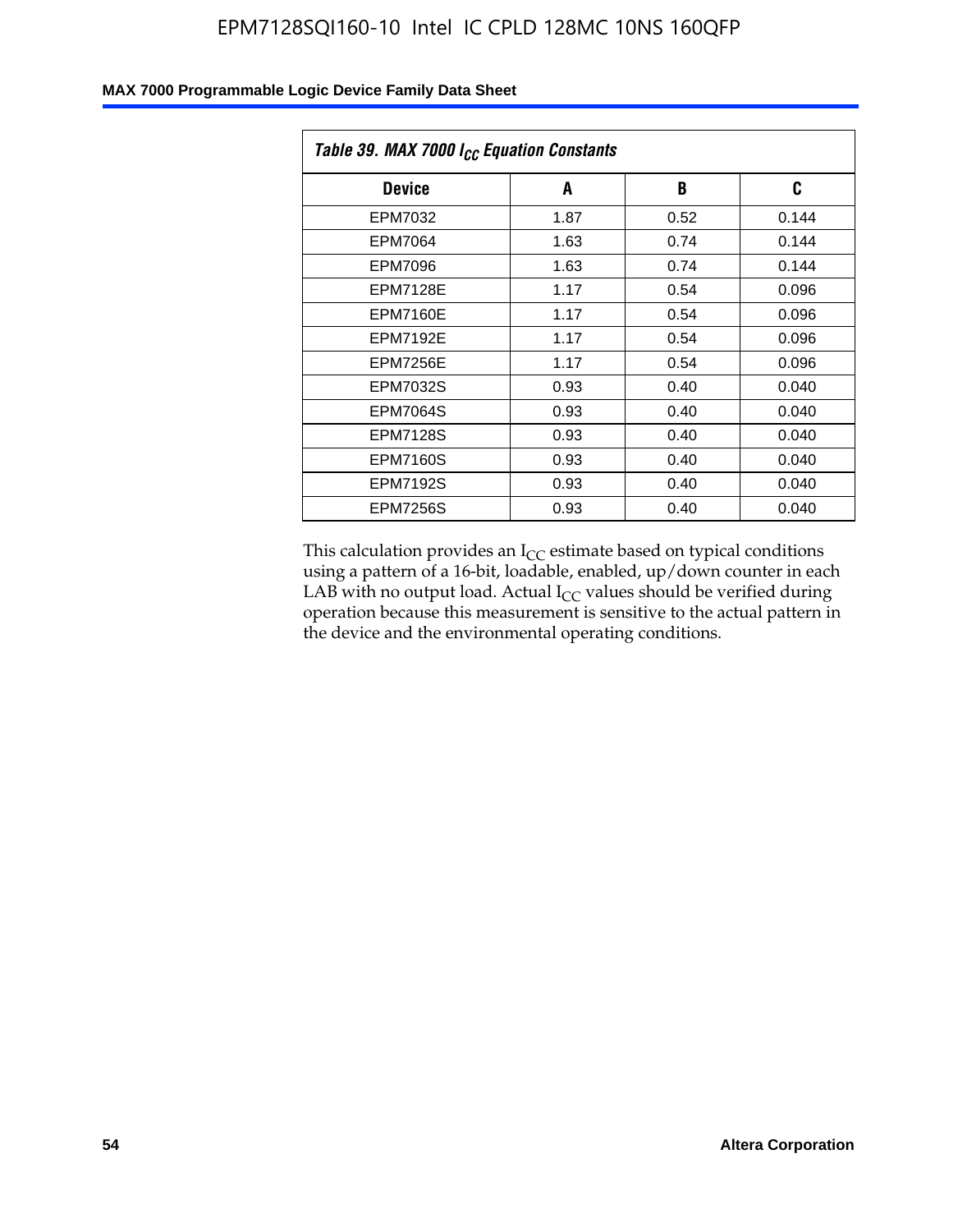**MAX 7000 Programmable Logic Device Family Data Sheet**

Figure 14 shows typical supply current versus frequency for MAX 7000 devices.

*Figure 14. I<sub>CC</sub> vs. Frequency for MAX 7000 Devices (Part 1 of 2)* 



**EPM7096**

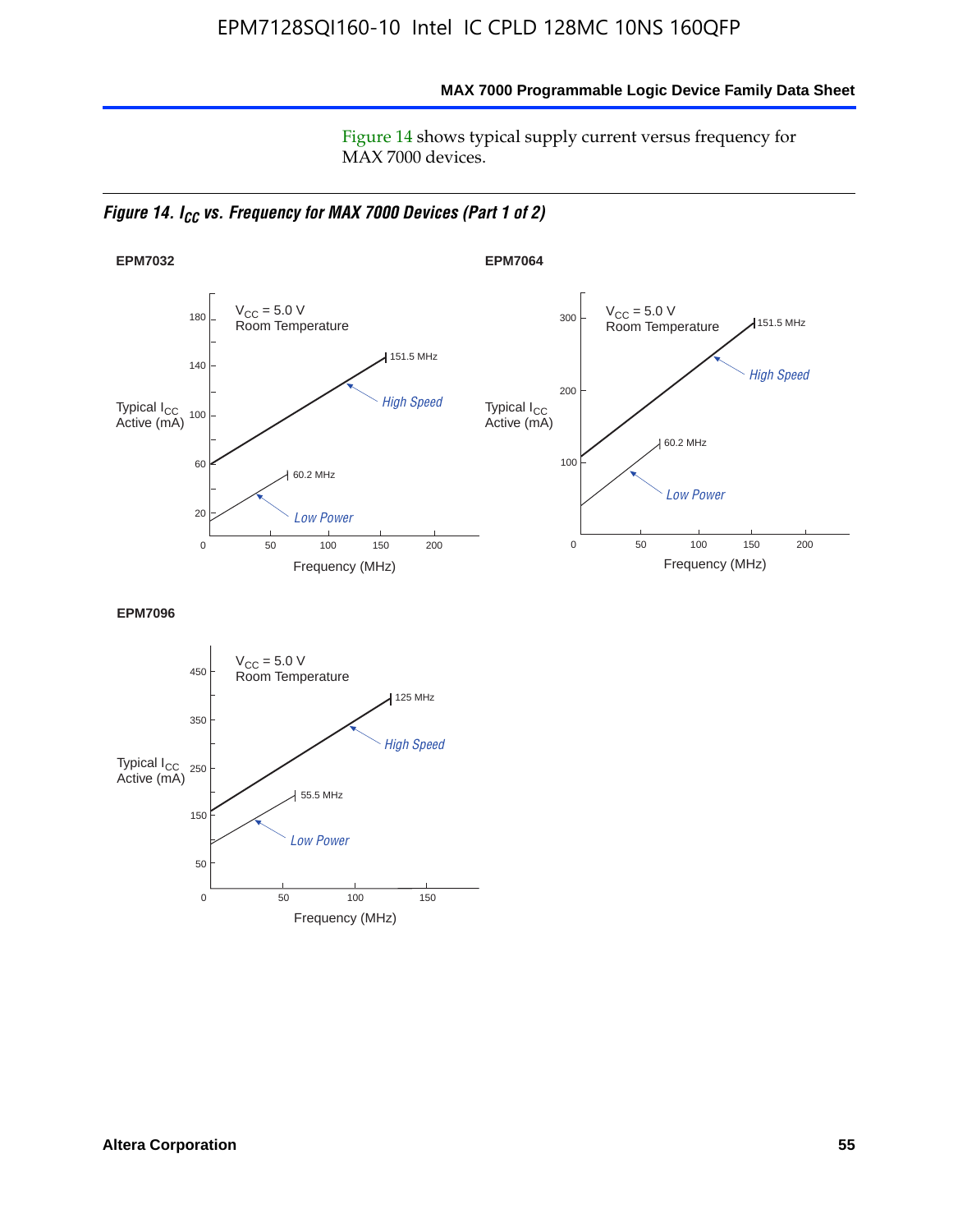

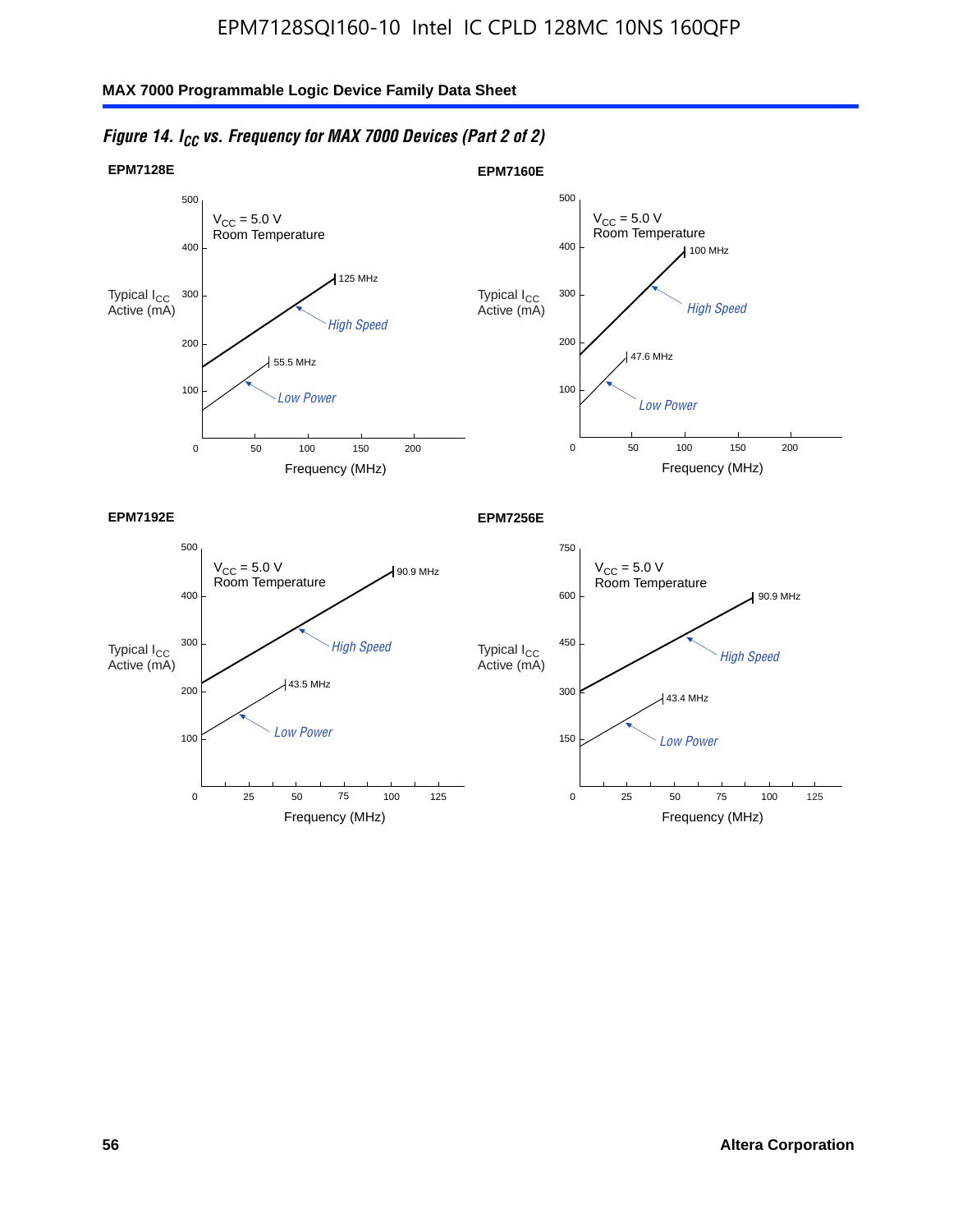Figure 15 shows typical supply current versus frequency for MAX 7000S devices.

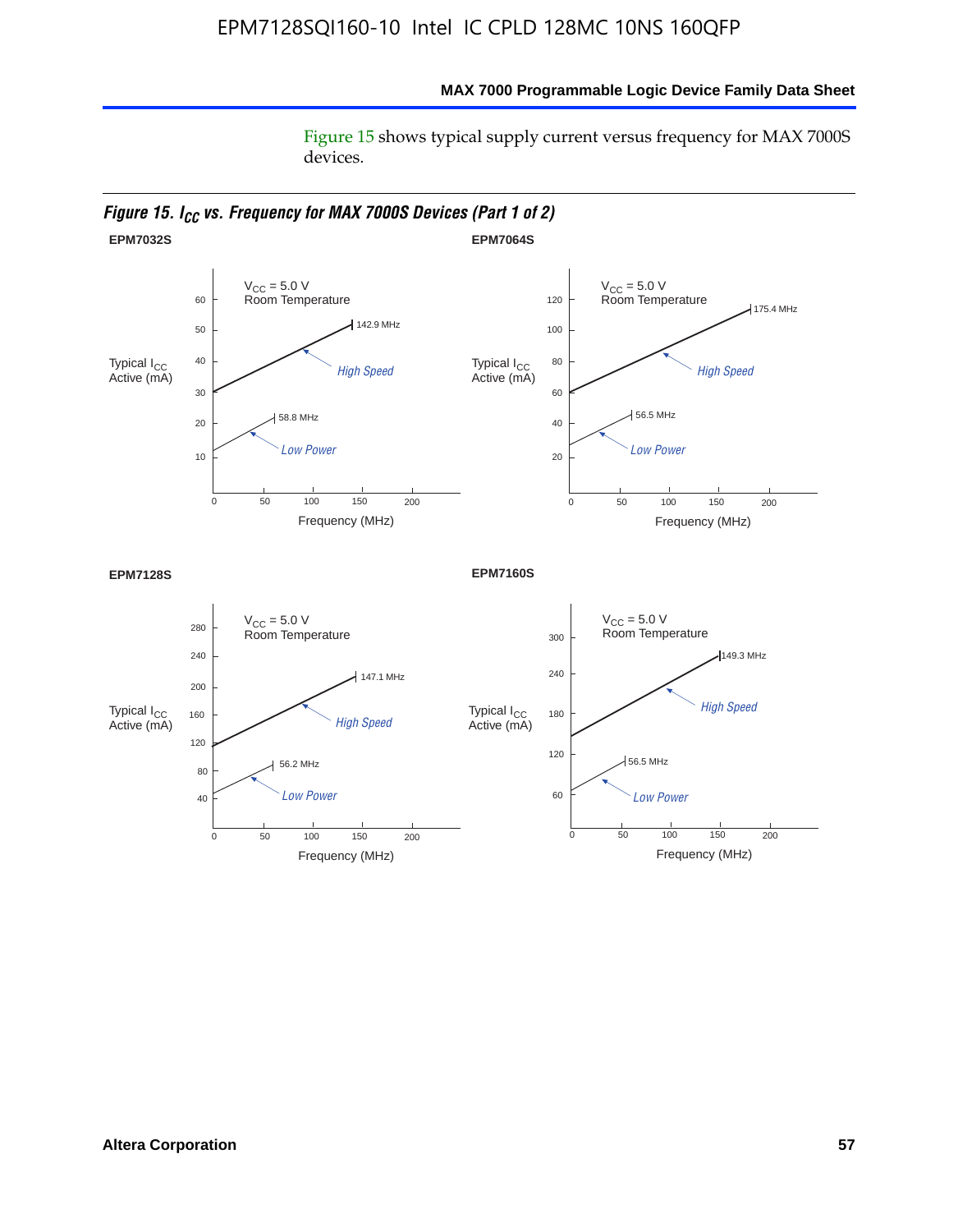#### **EPM7192S** V<sub>CC</sub> = 5.0 V<br>Room Temperature 0 Frequency (MHz) High Speed Low Power 25 100 125 125.0 MHz 55.6 MHz 60 120 180 240 300 50 75 **EPM7256S** V<sub>CC</sub> = 5.0 V<br>Room Temperature 0 Frequency (MHz) High Speed Low Power 25 100 125 128.2 MHz 56.2 MHz 100 200 300 400 50 75 Typical I<sub>CC</sub><br>Active (mA) Typical I<sub>CC</sub> Typical I<sub>CC</sub> Typical I<sub>C</sub> Typical I<sub>C</sub> Typical I<sub>C</sub> Typical I<sub>C</sub> Typical I<sub>C</sub> Typical I<sub>C</sub> Typical I<sub>C</sub> Typical I<sub>C</sub> Typical I<sub>C</sub> Typical I<sub>C</sub> Typical I<sub>C</sub> Typical I<sub>C</sub> Typical I<sub>C</sub> Typical I<sub>C</sub> Typical I<sub>C</sub> Typical I<sub>CC</sub><br>Active (mA)

### *Figure 15. I<sub>CC</sub> vs. Frequency for MAX 7000S Devices (Part 2 of 2)*

## **Device Pin-Outs**

See the Altera web site (**http://www.altera.com**) or the *Altera Digital Library* for pin-out information.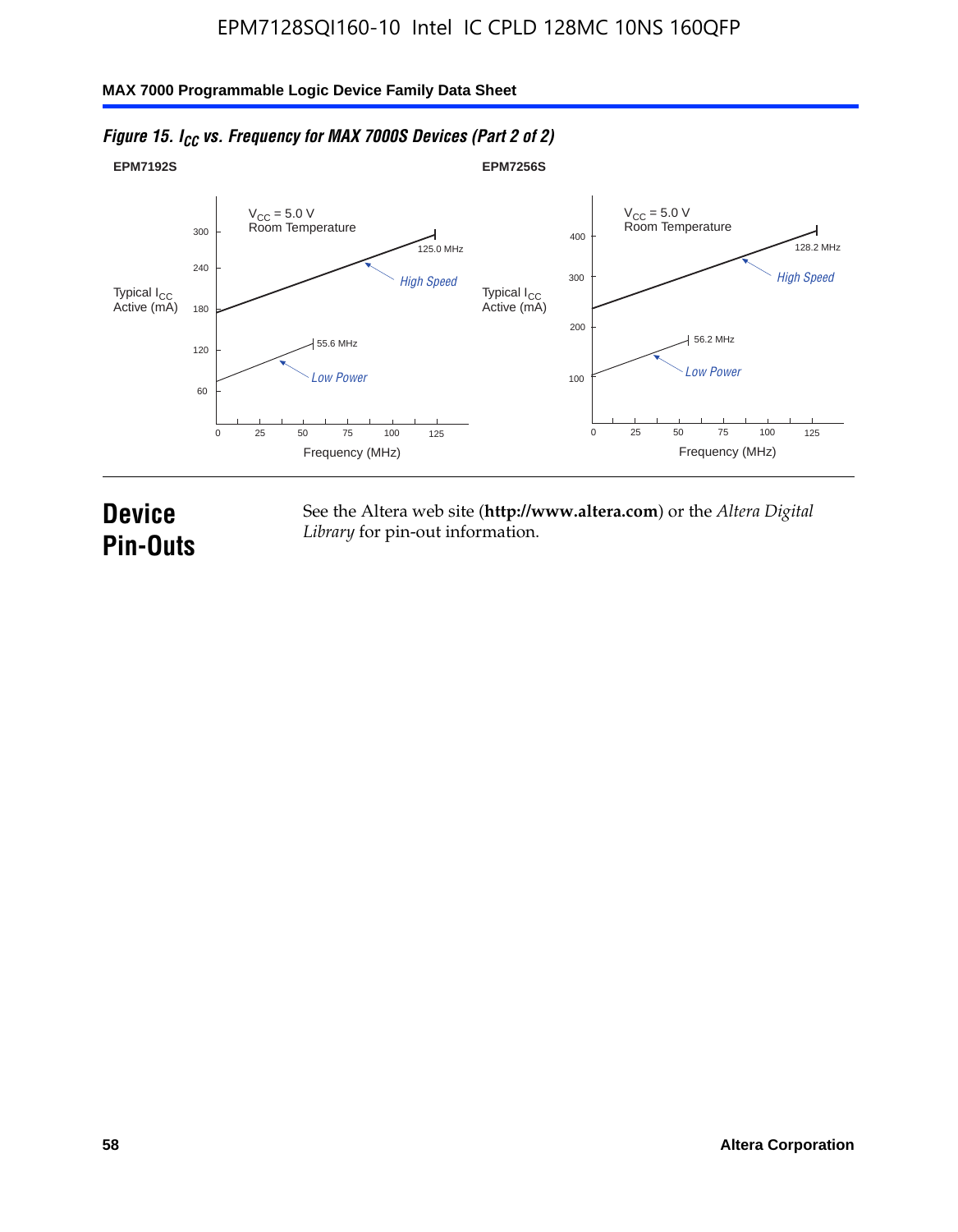Figures 16 through 22 show the package pin-out diagrams for MAX 7000 devices.



- (1) The pin functions shown in parenthesis are only available in MAX 7000E and MAX 7000S devices.
- (2) JTAG ports are available in MAX 7000S devices only.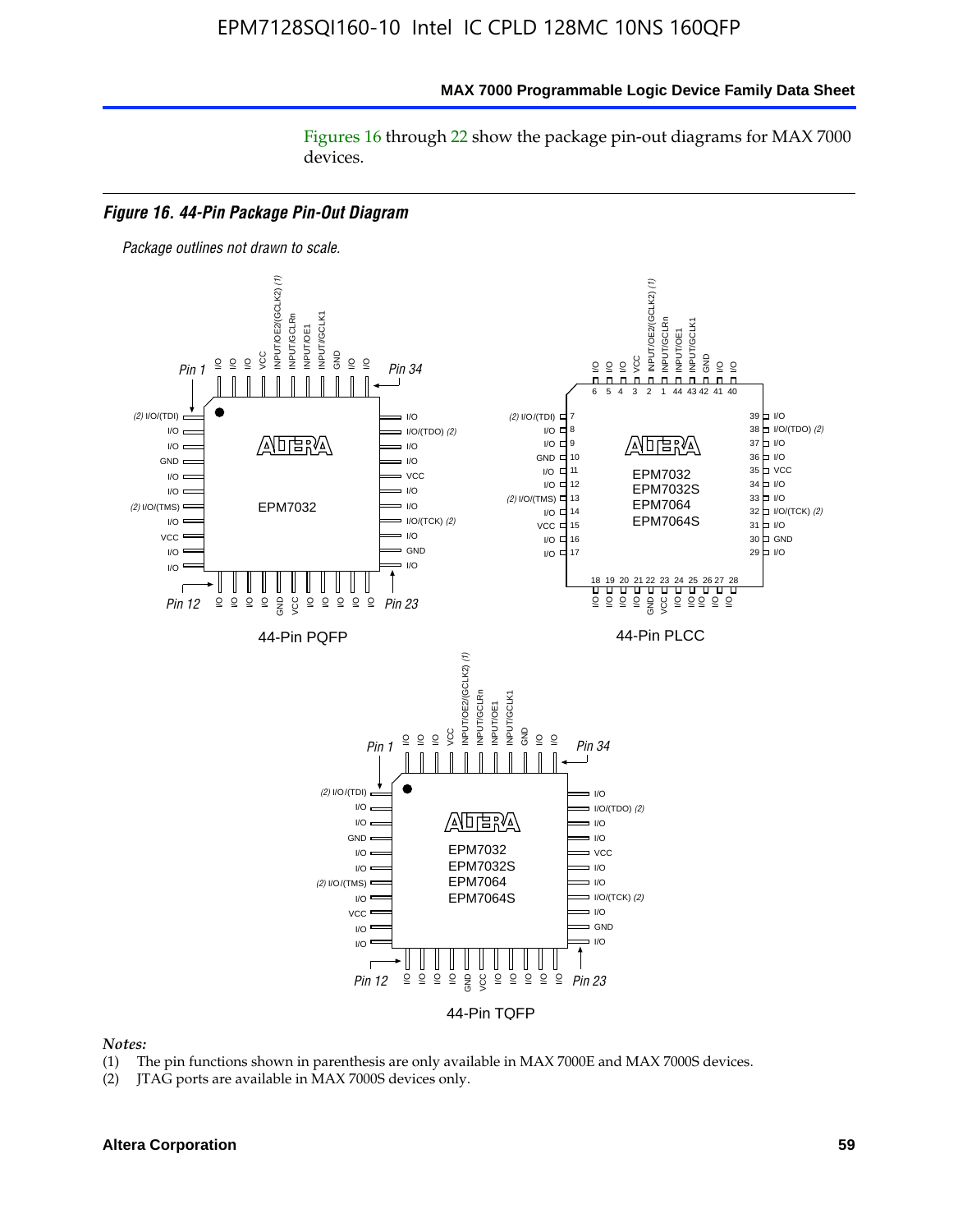#### *Figure 17. 68-Pin Package Pin-Out Diagram*

*Package outlines not drawn to scale.*



- (1) The pin functions shown in parenthesis are only available in MAX 7000E and MAX 7000S devices.
- (2) JTAG ports are available in MAX 7000S devices only.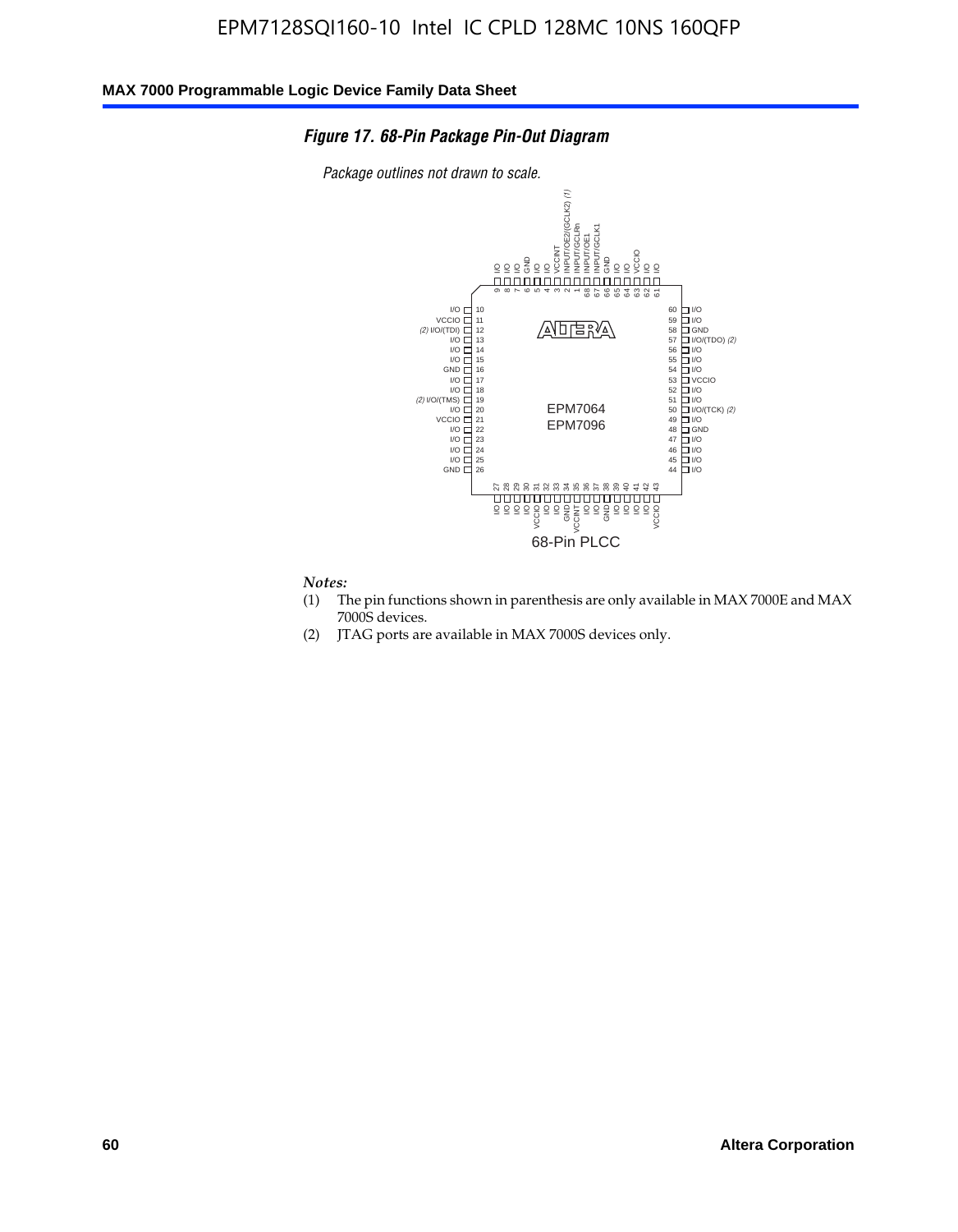### *Figure 18. 84-Pin Package Pin-Out Diagram*

*Package outline not drawn to scale.*



84-Pin PLCC

- (1) Pins 6, 39, 46, and 79 are no-connect (N.C.) pins on EPM7096, EPM7160E, and EPM7160S devices.
- (2) The pin functions shown in parenthesis are only available in MAX 7000E and MAX 7000S devices.
-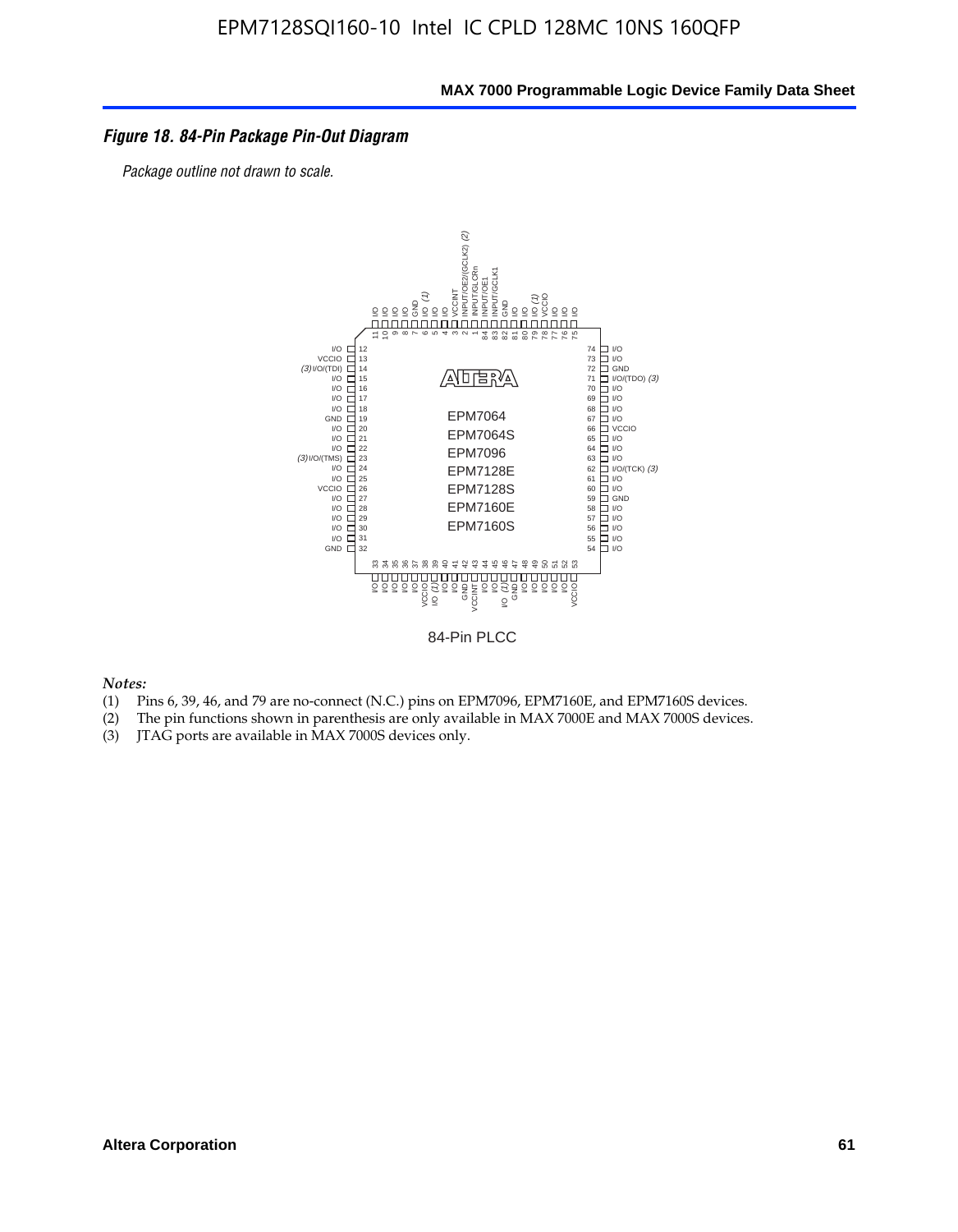### *Figure 19. 100-Pin Package Pin-Out Diagram*

*Package outline not drawn to scale.*



### *Figure 20. 160-Pin Package Pin-Out Diagram*

*Package outline not drawn to scale.*

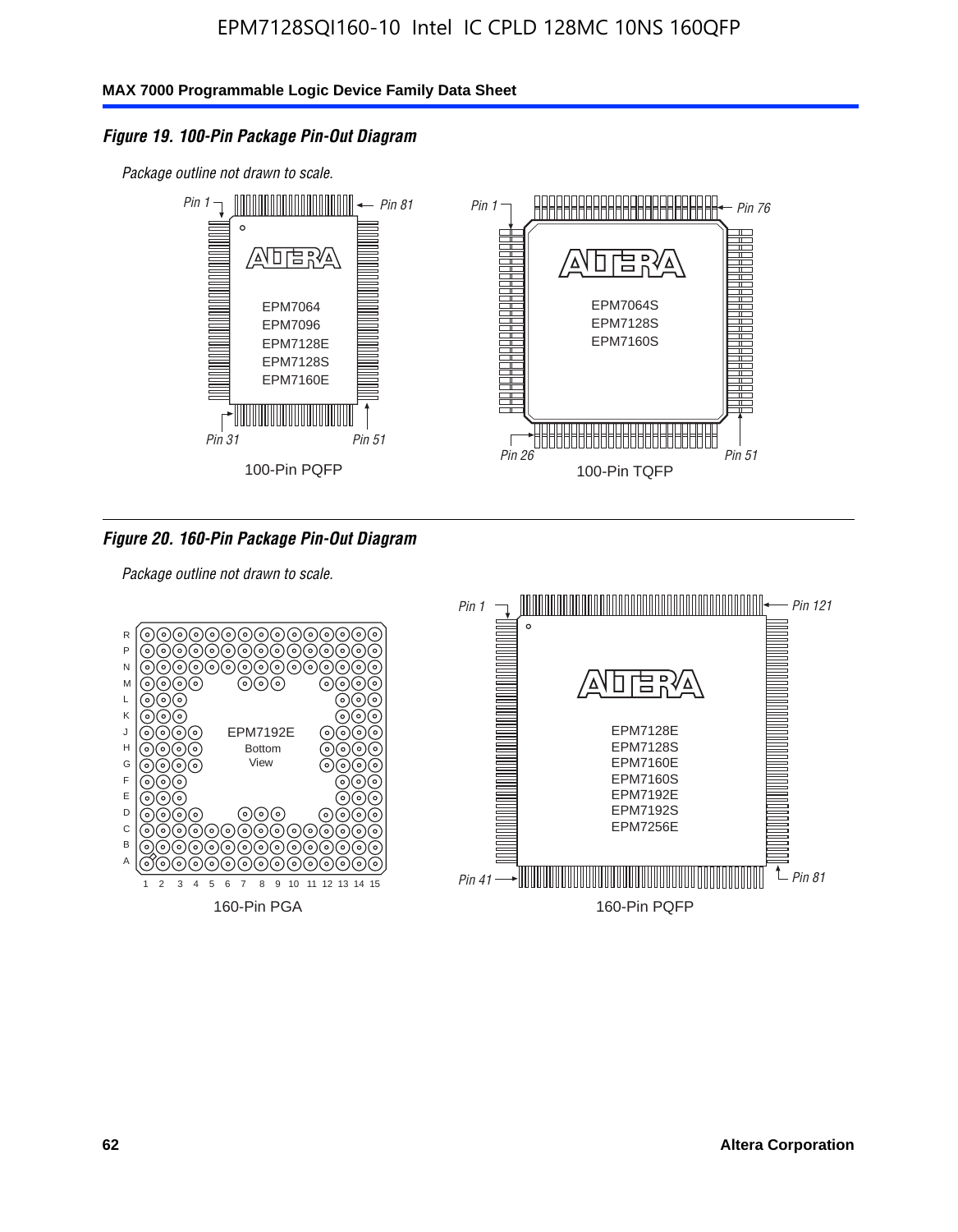### *Figure 21. 192-Pin Package Pin-Out Diagram*

*Package outline not drawn to scale.*



*Figure 22. 208-Pin Package Pin-Out Diagram*

*Package outline not drawn to scale.*

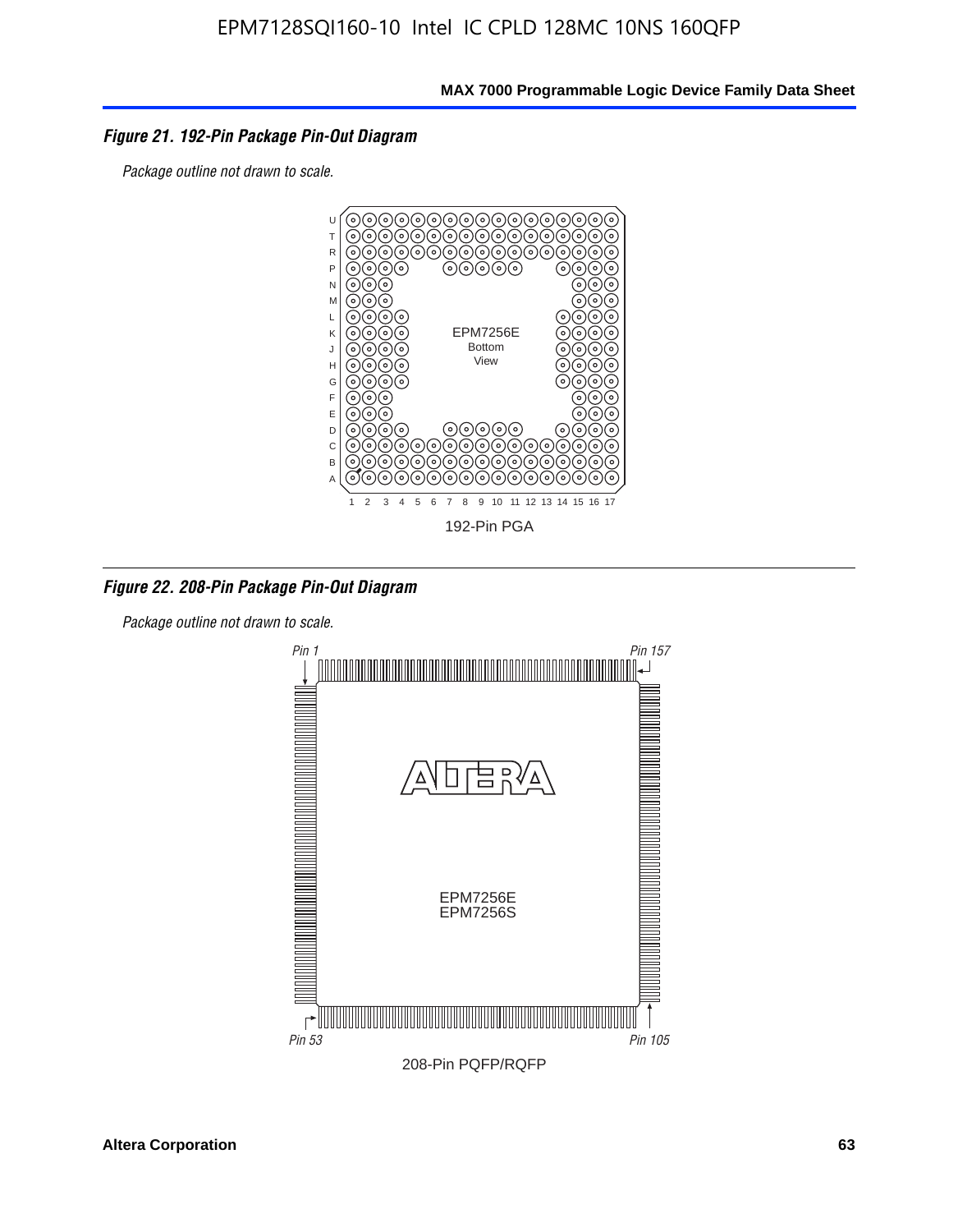#### **MAX 7000 Programmable Logic Device Family Data Sheet**

### **Revision History**

The information contained in the *MAX 7000 Programmable Logic Device Family Data Sheet* version 6.7 supersedes information published in previous versions. The following changes were made in the *MAX 7000 Programmable Logic Device Family Data Sheet* version 6.7:

### **Version 6.7**

The following changes were made in the *MAX 7000 Programmable Logic Device Family Data Sheet* version 6.7:

■ Reference to *AN 88: Using the Jam Language for ISP & ICR via an Embedded Processor* has been replaced by *AN 122: Using Jam STAPL for ISP & ICR via an Embedded Processor*.

### **Version 6.6**

The following changes were made in the *MAX 7000 Programmable Logic Device Family Data Sheet* version 6.6:

- Added Tables 6 through 8.
- Added "Programming Sequence" section on page 17 and "Programming Times" section on page 18.

### **Version 6.5**

The following changes were made in the *MAX 7000 Programmable Logic Device Family Data Sheet* version 6.5:

Updated text on page 16.

### **Version 6.4**

The following changes were made in the *MAX 7000 Programmable Logic Device Family Data Sheet* version 6.4:

■ Added *Note (5)* on page 28.

### **Version 6.3**

The following changes were made in the *MAX 7000 Programmable Logic Device Family Data Sheet* version 6.3:

■ Updated the "Open-Drain Output Option (MAX 7000S Devices Only)" section on page 20.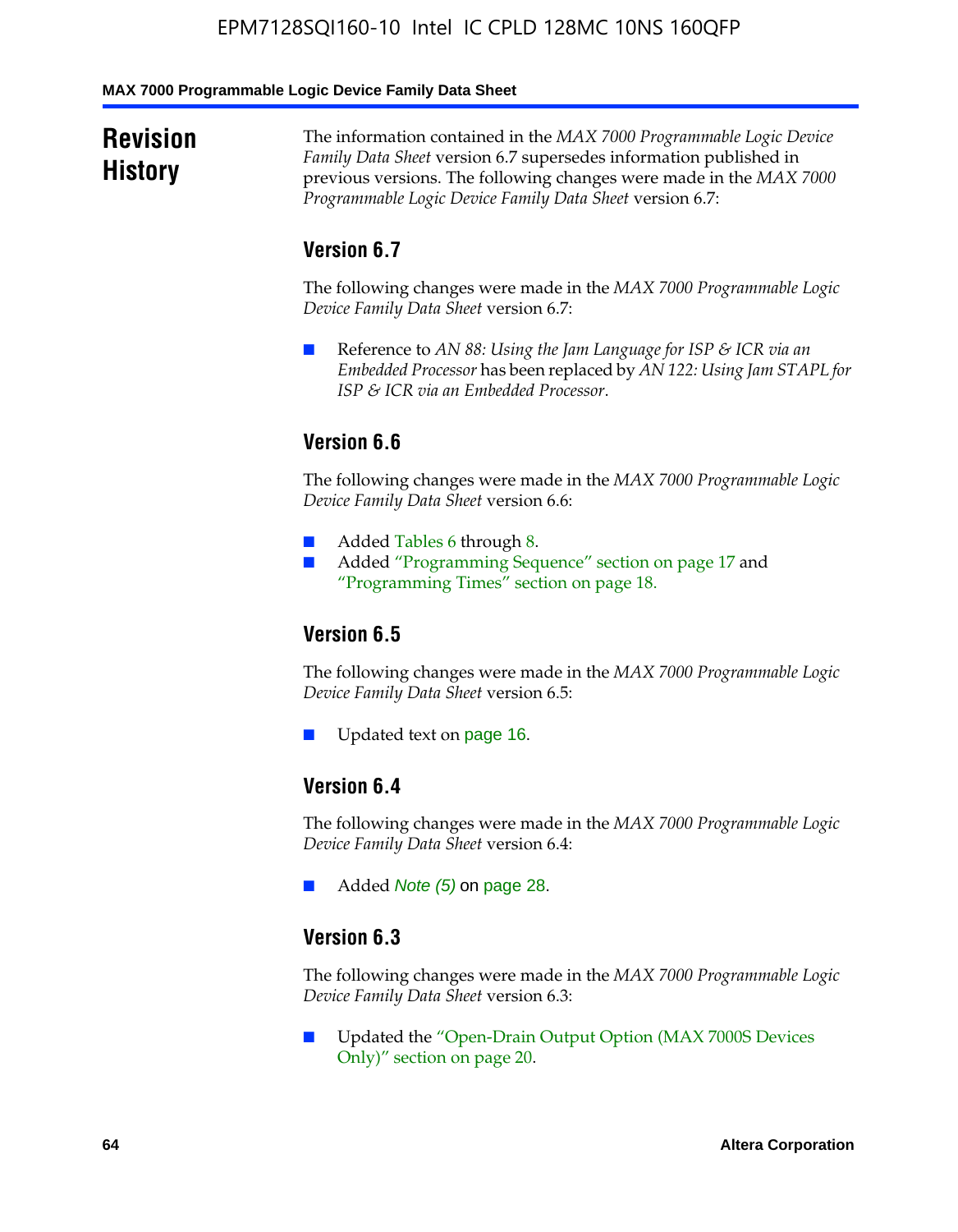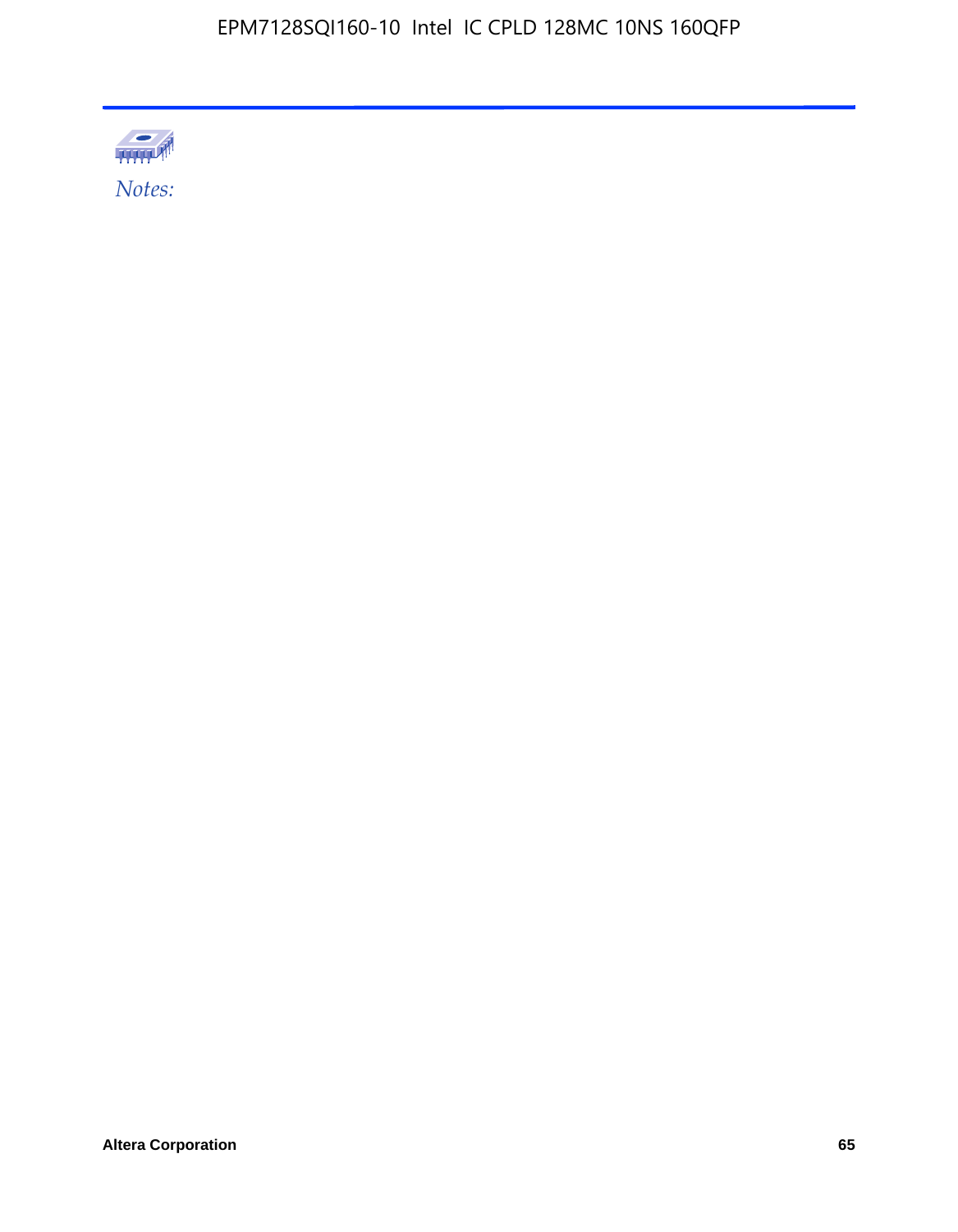

101 Innovation Drive San Jose, CA 95134 (408) 544-7000 www.altera.com Applications Hotline: (800) 800-EPLD Literature Services: literature@altera.com

Copyright © 2005 Altera Corporation. All rights reserved. Altera, The Programmable Solutions Company, the stylized Altera logo, specific device designations, and all other words and logos that are identified as trademarks and/or service marks are, unless noted otherwise, the trademarks and service marks of Altera Corporation in the U.S. and other countries. All other product or service names are the property of their respective holders. Altera products are protected under numerous U.S. and foreign patents and pending applications, maskwork rights, and copyrights. Altera warrants performance of its semiconductor products to current specifications in accordance with Altera's standard warranty, but reserves the right to make changes to any products and services at any time without notice. Altera assumes no responsibility or liability

arising out of the application or use of any information, product, or service described herein except as expressly agreed to in writing by Altera Corporation. Altera customers are advised to obtain the latest version of device specifications before relying on any published information and before placing orders for products or services.



**66 Altera Corporation**